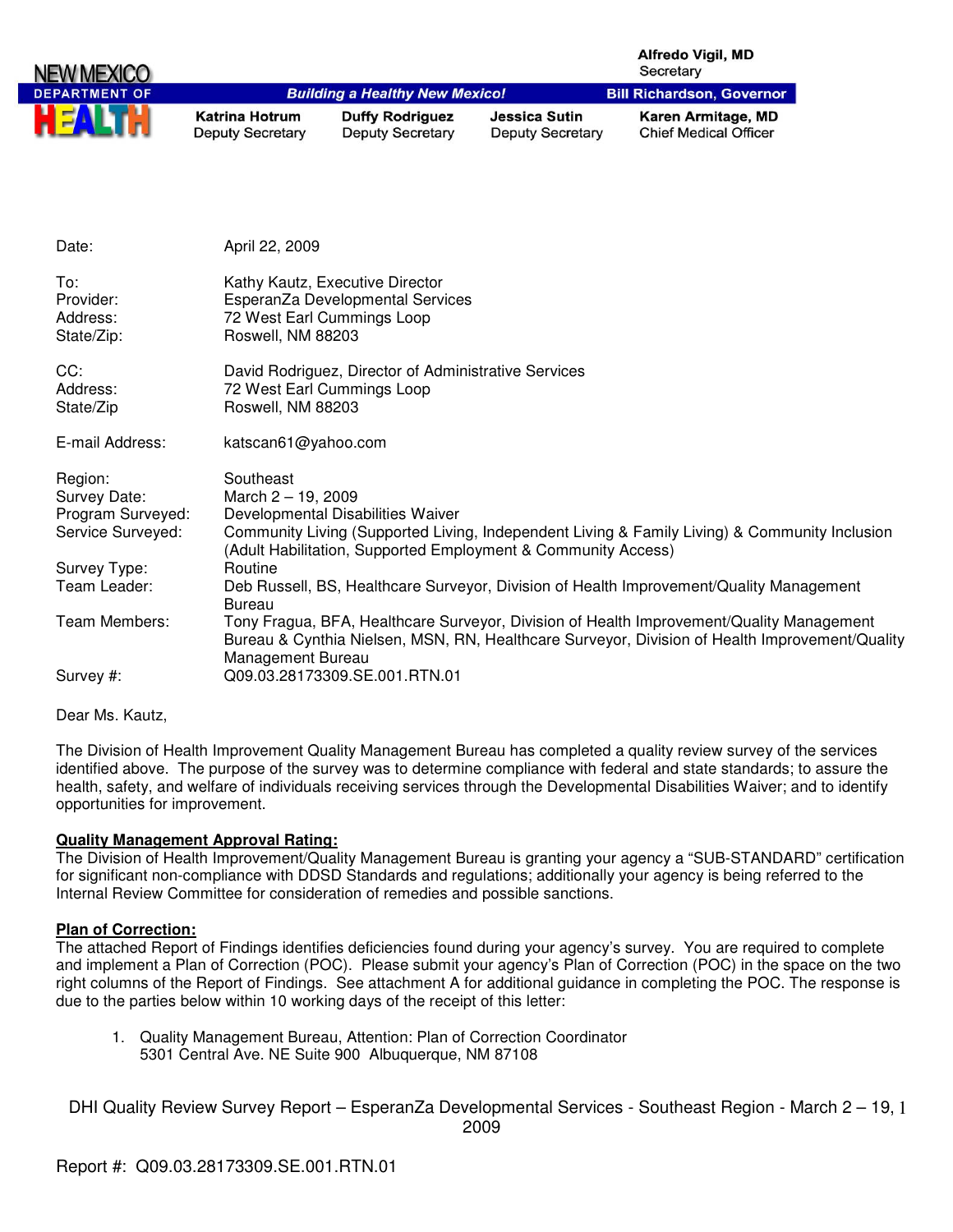2. Developmental Disabilities Supports Division Regional Office for region of service surveyed.

Upon notification from QMB that your Plan of Correction has been approved, you must implement all remedies and corrective actions within 45 working days. If your plan of correction is denied, you must resubmit a revised plan ASAP for approval. All remedies must still be completed within 45 working days of the original submission.

Failure to submit, complete or implement your POC within the required time frames will result in the imposition of a \$200 per day Civil Monetary Penalty until it is received, completed and/or implemented.

## **Request for Informal Reconsideration of Findings (IRF):**

If you disagree with a determination of noncompliance (finding) you have 10 working days upon receipt of this notice to request an IRF. Submit your request for an IRF in writing to:

> QMB Deputy Bureau Chief 5301 Central Ave NE Suite #900 Albuquerque, NM 87108 Attention: IRF request

A request for an IRF will not delay the implementation of your Plan of Correction which must be completed within 45 working days. Providers may not appeal the nature or interpretation of the standard or regulation, the team composition, sampling methodology or the Scope and Severity of the finding.

If the IRF approves the change or removal of a finding, you will be advised of any changes.

This IRF process is separate and apart from the Informal Dispute Resolution (IDR) and Fair Hearing Process for Sanctions from DOH.

Please call the Team Leader at 505-690-4693, if you have questions about the survey or the report. Thank you for your cooperation and for the work you perform.

Sincerely,

RM And

Deb Russell, BS Team Lead/Healthcare Surveyor Division of Health Improvement Quality Management Bureau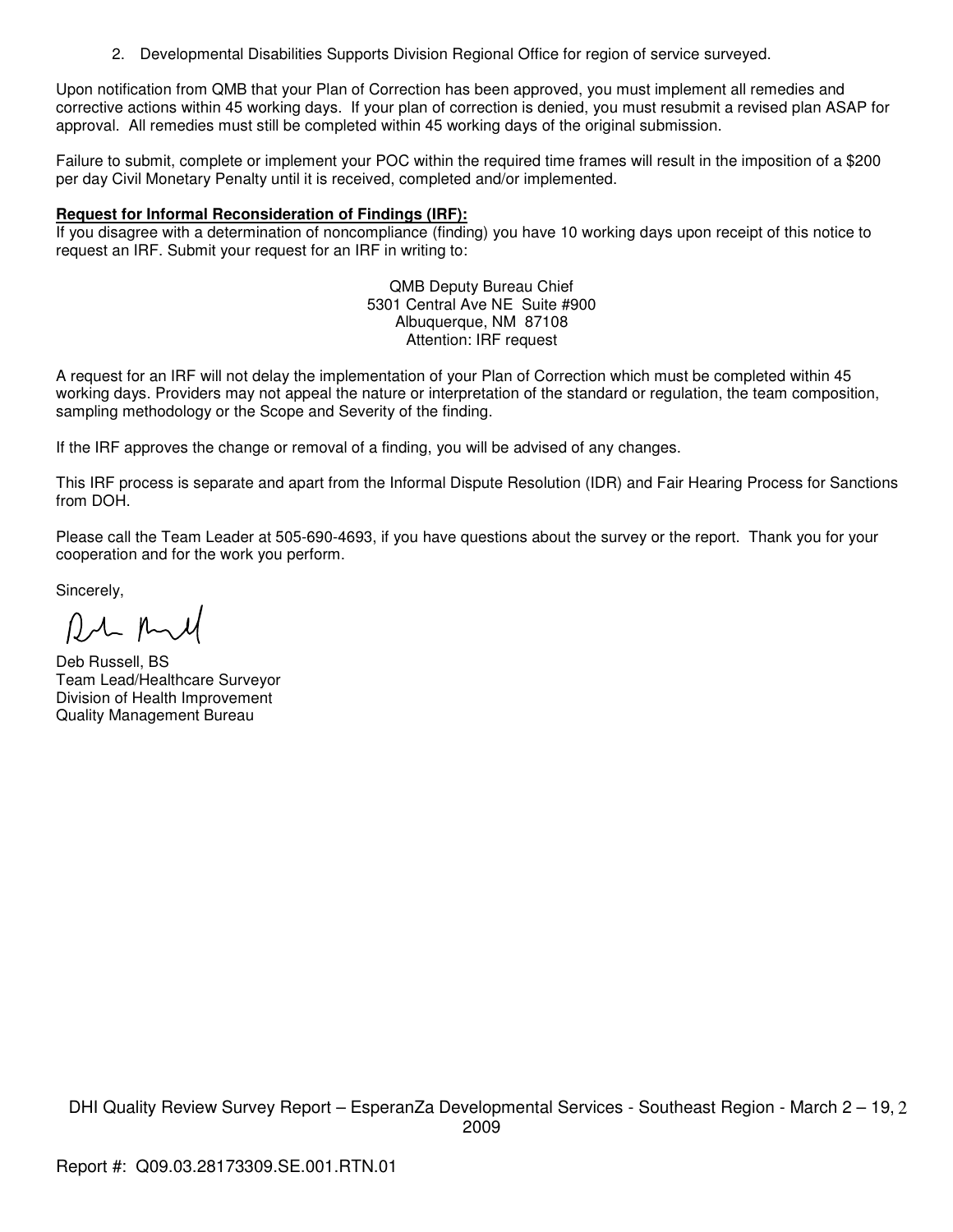#### **Survey Process Employed:**

Entrance Conference Date: March 2, 2008 Present: **EsperanZa Developmental Services** Sarah Sanchez, Human Resources Director **DOH/DHI/QMB** Deb Russell, BS, Team Lead/Healthcare Surveyor Cynthia Nielsen, MSN, RN, Healthcare Surveyor Tony Fragua, BFA, Healthcare Surveyor Exit Conference Date: March 13, 2009 Present: **EsperanZa Developmental Services** Kathy Kautz, Executive Director Claudia Olivarria, Family Living Coordinator Christina Matta, RN Eugene Vigil, Supported Employment Program Coordinator Dolores Salazar, Family Living Director John Pleasant, Risk Manager Nancy Carrasco, Senior Team Lead **DOH/DHI/QMB** Deb Russell, BS, Team Lead/Healthcare Surveyor Cynthia Nielsen, MSN, RN, Healthcare Surveyor (via teleconference) **DDSD - Southeast Regional Office**  Jon Hellebust, Regional Director **Homes Visited Communist Communist Communist Communist Communist Communist Communist Communist Communist Communist Communist Communist Communist Communist Communist Communist Communist Communist Communist Communist Communi** Administrative Locations Visited Number: 1 Total Sample Size **Number:** 16 13 - Non Jackson 3 - Jackson Class Members 8 - Supported Living 7 - Family Living 1 - Independent Living 15 - Adult Habilitation 6 - Community Access 10 - Supported Employment Persons Served Interviewed Number: 13 Persons Served Observed Number: 3 (One individual was not available during on site -visit and two individual did not respond to the surveyors questions) Records Reviewed (Persons Served) Mumber: 16 Administrative Files Reviewed **Billing Records Medical Records** • Incident Management Records Personnel Files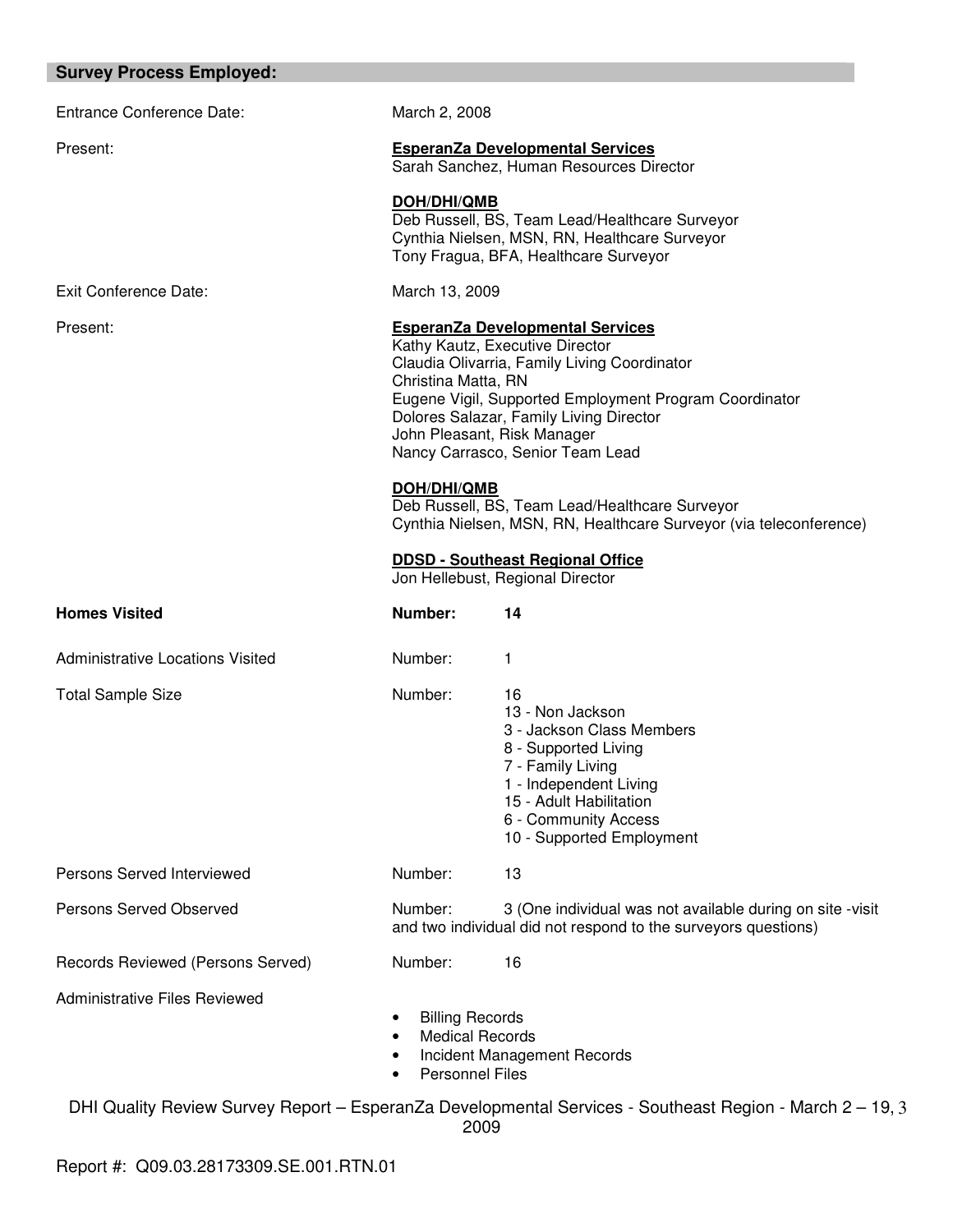- Training Records
- Agency Policy and Procedure
- Caregiver Criminal History Screening Records
- Employee Abuse Registry
- Human Rights Notes and/or Meeting Minutes
- Nursing personnel files
- Evacuation Drills
- Quality Improvement/Quality Assurance Plan

CC: Distribution List: DOH - Division of Health Improvement

- DOH Developmental Disabilities Supports Division
- DOH Office of Internal Audit
- HSD Medical Assistance Division

**Attachment A**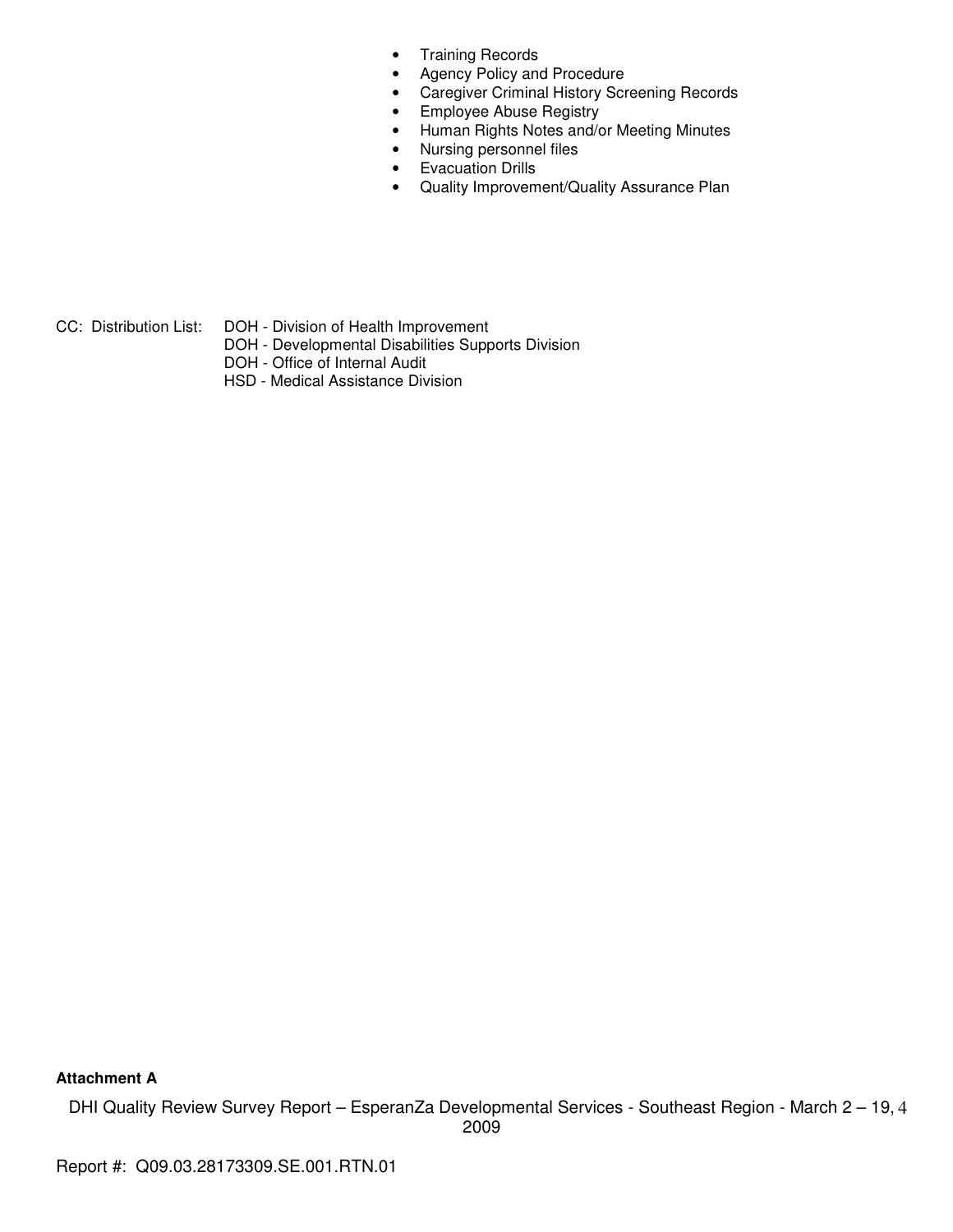# **Provider Instructions for Completing the QMB Plan of Correction (POC) Process**

- After a QMB Quality Review, your Survey Report will be sent to you via certified mail. You may request that it also be sent to you electronically by calling George Perrault, Plan of Correction Coordinator at 505-222-8624.
- Within 10 business days of the date you received your survey report, you must develop and send your Plan of Correction response to the QMB office. (Providers who do not pick up their mail will be referred to the Internal Review Committee [IRC]).
- For each Deficiency in your Survey Report, include specific information about HOW you will correct each Deficiency, WHO will fix each Deficiency ("Responsible Party"), and by WHEN ("Date Due").
- Your POC must not only address HOW, WHO and WHEN each Deficiency will be corrected, but must also address overall systemic issues to prevent the Deficiency from reoccurring, i.e., Quality Assurance (QA). Your description of your QA must include specifics about your selfauditing processes, such as HOW OFTEN you will self-audit, WHO will do it, and WHAT FORMS will be used.
- Corrective actions should be incorporated into your agency's Quality Assurance/Quality Improvement policies and procedures.
- You may send your POC response electronically to George.Perrault@state.nm.us, by fax (505- 841-5815), or by postal mail.
- Do not send supporting documentation to QMB until after your POC has been approved by QMB.
- QMB will notify you if your POC has been "Approved" or "Denied".
- Whether your POC is "Approved" or "Denied", you have a maximum of 45 business days to correct all survey Deficiencies from the date of receipt of your Survey Report. If your POC is "Denied" it must be revised and resubmitted ASAP, as the 45 working day limit is in effect. Providers whose revised POC is denied will be referred to the IRC.
- The POC must be completed on the official QMB Survey Report and Plan of Correction Form, unless approved in advance by the POC Coordinator.
- The following Deficiencies must be corrected within the deadlines below (after receipt of your Survey Report):

| $\circ$ CCHS and EAR:              | 10 working days |
|------------------------------------|-----------------|
| ○ Medication errors:               | 10 working days |
| $\circ$ IMS system/training:       | 20 working days |
| $\circ$ ISP related documentation: | 30 working days |
| $\circ$ DDSD Training              | 45 working days |

- If you have questions about the POC process, call the QMB POC Coordinator, George Perrault at 505-222-8624 for assistance.
- For Technical Assistance (TA) in developing or implementing your POC, contact your local DDSD Regional Office.
- Once your POC has been approved by QMB, the POC may not be altered or the dates changed.
- Requests for an extension or modification of your POC (post approval) must be made in writing and submitted to the POC Coordinator at QMB, and are approved on a case-by case basis.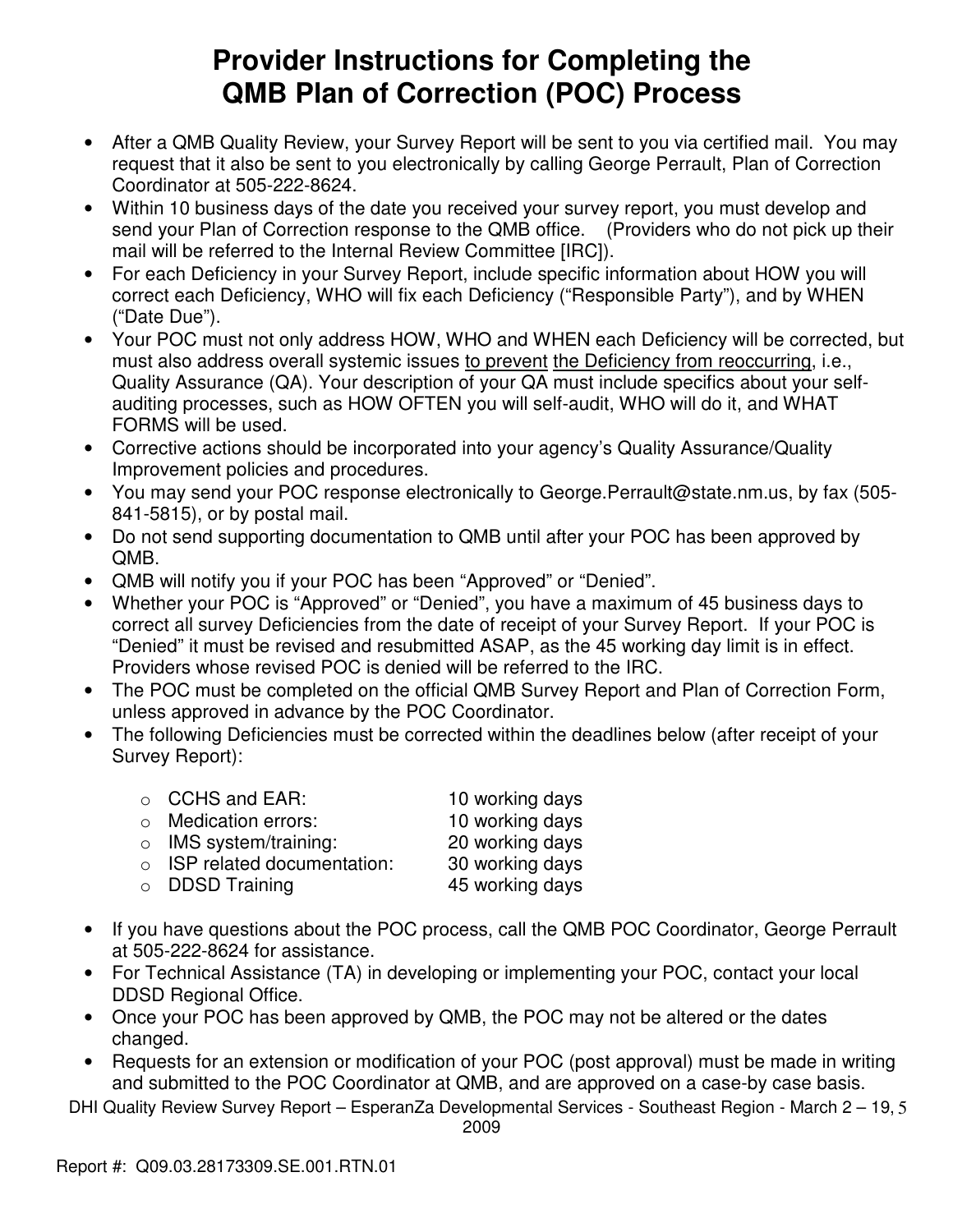- When submitting supporting documentation, organize your documents by Tag #s, and annotate or label each document using Individual #s.
- Do not submit original documents, copies are fine. Originals must be maintained in the agency/client file(s) as per DDSD Standards.
- Failure to submit, complete or implement your POC within the required timeframes will result in a referral to the IRC and the possible imposition of a \$200 per day Civil Monetary Penalty until it is received, completed and/or implemented.

**Attachment B** 

# **QMB Scope and Severity Matrix of survey results**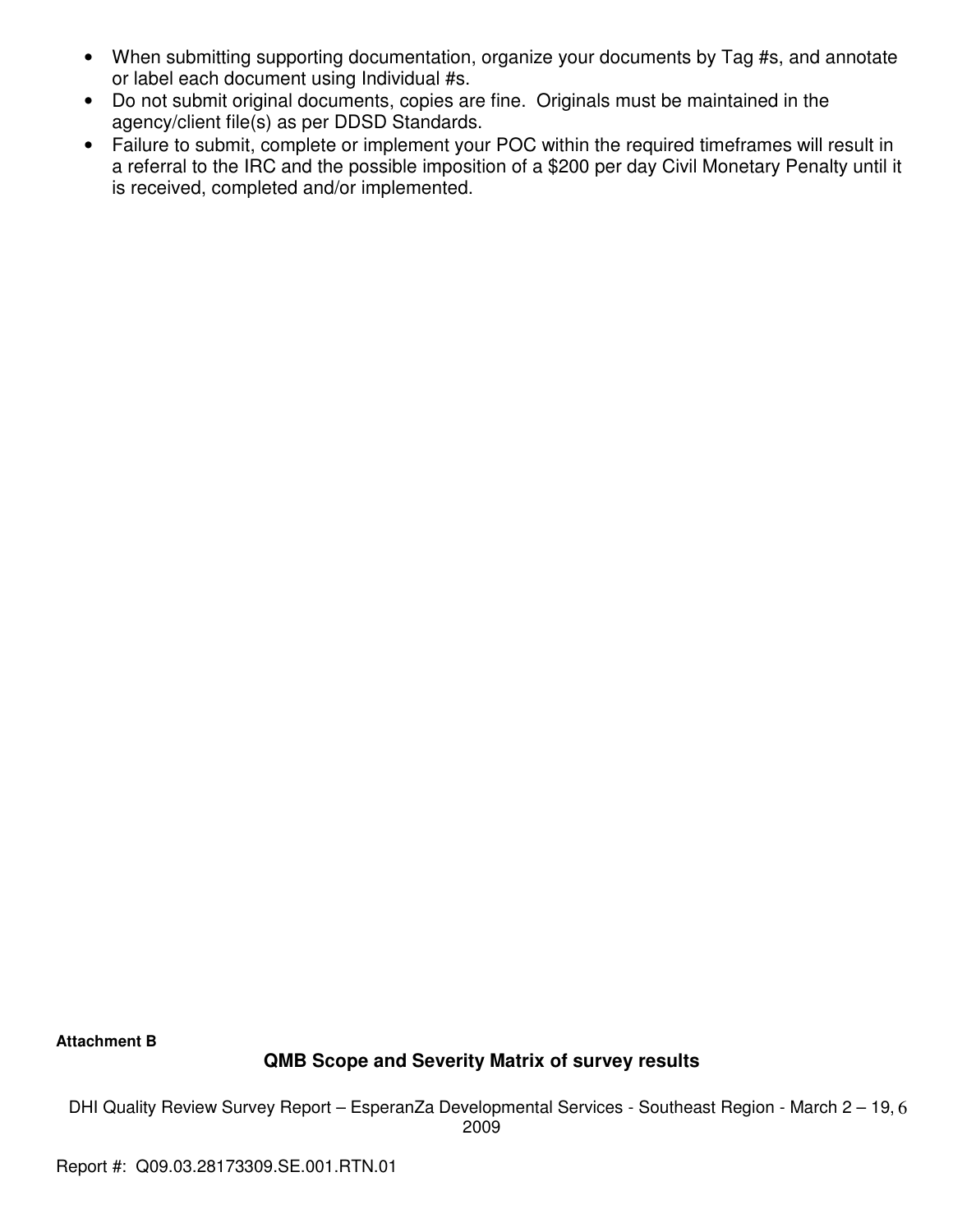Each deficiency in your Report of Findings is scored on a Scope and Severity Scale. The culmination of each deficiency's Scope and Severity is used to determine degree of compliance to standards and regulations and level of QMB Certification.

|                 |                  |                                                                |                                  | <b>SCOPE</b>                    |                                        |
|-----------------|------------------|----------------------------------------------------------------|----------------------------------|---------------------------------|----------------------------------------|
|                 |                  |                                                                | <b>Isolated</b><br>$01\% - 15\%$ | <b>Pattern</b><br>$16\% - 79\%$ | Widespread<br>$80\% - 100\%$           |
| <b>SEVERITY</b> | High Impact      | Immediate<br>Jeopardy to<br>individual health<br>and or safety | J.                               | K.                              |                                        |
|                 |                  | <b>Actual harm</b>                                             | G.                               | Н.                              | I.                                     |
|                 |                  | <b>No Actual Harm</b><br><b>Potential for more</b>             | D.                               | Е.                              | F. (3 or more)                         |
|                 | Medium<br>Impact | than minimal harm                                              | $D.$ (2 or less)                 |                                 | F. (no conditions<br>of participation) |
|                 | Low<br>Impact    | No Actual Harm<br>Minimal potential<br>for harm.               | A.                               | Β.                              | C.                                     |

Scope and Severity Definitions:

#### Key to Scope scale:

#### Isolated:

A deficiency that is limited to 1% to 15% of the sample, usually impacting no more than one or two individuals in the sample.

#### Pattern:

A deficiency that impacts a number or group of individuals from 16% to 79% of the sample is defined as a pattern finding. Pattern findings suggest the need for system wide corrective actions.

#### Widespread:

A deficiency that impacts most or all (80% to 100%) of the individuals in the sample is defined as widespread or pervasive. Widespread findings suggest the need for system wide corrective actions as well as the need to implement a Continuous Quality Improvement process to improve or build infrastructure. Widespread findings must be referred to the Internal Review Committee for review and possible actions or sanctions.

Key to Severity scale:

Low Impact Severity: (Blue)

DHI Quality Review Survey Report - EsperanZa Developmental Services - Southeast Region - March 2 - 19, 7

2009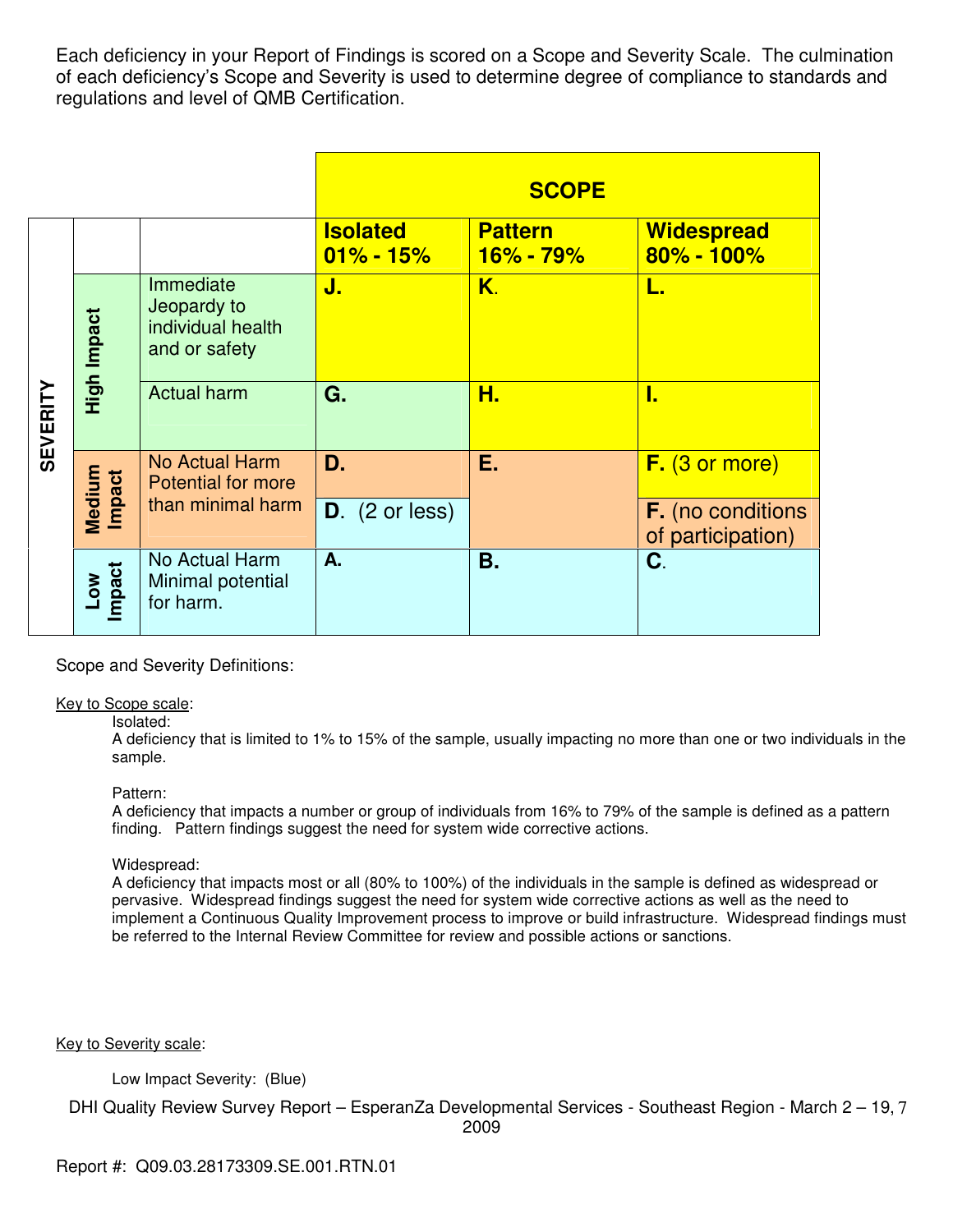Low level findings have no or minimal potential for harm to an individual. Providers that have no findings above a "C" level may receive a "Quality" Certification approval rating from QMB.

Medium Impact Severity: (Tan)

Medium level findings have a potential for harm to an individual. Providers that have no findings above a "F" level and/or no more than two F level findings and no F level Conditions of Participation may receive a "Merit" Certification approval rating from QMB.

High Impact Severity: (Green or Yellow)

High level findings are when harm to an individual has occurred. Providers that have no findings above "I" level may only receive a "Standard" Approval rating from QMB and will be referred to the IRC.

High Impact Severity: (Yellow)

"J, K, and L" Level findings:

This is a finding of Immediate Jeopardy. If a provider is found to have "I" level findings or higher, with an outcome of Immediate Jeopardy, including repeat findings or Conditions of Participation they will be referred to the Internal Review Committee.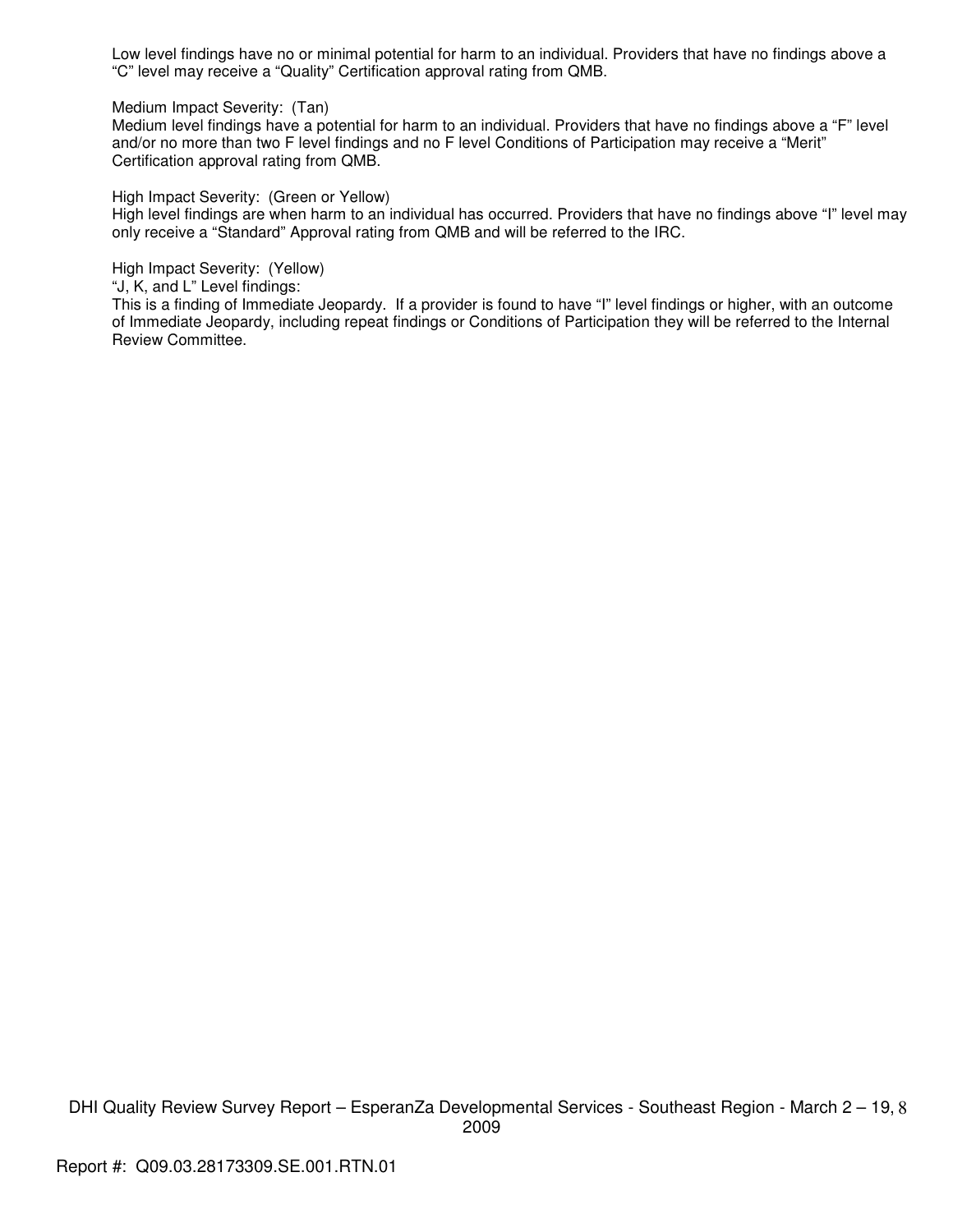# **Guidelines for the Provider Informal Reconsideration of Finding (IRF) Process**

# **Introduction:**

Throughout the process, surveyors are openly communicating with providers. Open communication means that surveyors have clarified issues and/or requested missing information before completing the review. Regardless, there may still be instances where the provider disagrees with a specific finding.

To informally dispute a finding the provider must request in writing an Informal Reconsideration of the Finding (IRF) to the QMB Deputy Bureau Chief **within 10 working days** of receipt of the final report.

The written request for an IRF must be completed on the **QMB Request for Informal Reconsideration of Finding Form** (available on the QMB website) and must specify in detail the request for reconsideration and why the finding is inaccurate. The **IRF request must include all supporting documentation or evidence that was not previously reviewed during the survey process.** 

## **The following limitations apply to the IRF process:**

- The request for an IRF and all supporting evidence must be received in 10 days.
- Findings based on evidence requested during the survey and not provided may not be subject to reconsideration.
- The supporting documentation must be new evidence not previously reviewed by the survey team.
- Providers must continue to complete their plan of correction during the IRF process
- Providers may not request an IRF to challenge the Scope and Severity of a finding.
- Providers may not request an IRF to challenge the sampling methodology.
- Providers may not request an IRF based on disagreement with the nature of the standard or regulation.
- Providers may not request an IRF to challenge the team composition
- Providers may not request an IRF to challenge the QMB Quality Approval Rating and the length of their DDSD provider contract.

## **A Provider forfeits the right to an IRF if the request is not made within 10 working days of receiving the report and does not include all supporting documentation or evidence to show compliance with the standards and regulations.**

QMB has 30 working days to complete the review and notify the provider of the decision. The request will be reviewed by the IRF committee. The Provider will be notified in writing of the ruling, no face to face meeting will be conducted.

When a Provider requests that a finding be reconsidered, it does not stop or delay the Plan of Correction process. **Providers must continue to complete the Plan of Correction, including the finding in dispute regardless of the IRF status.** If a finding is successfully reconsidered, it will be noted and will be removed or modified from the report. It should be noted that in some cases a Plan of Correction may be completed prior to the IRF process being completed. The provider will be notified in writing on the decisions of the IRF committee.

## **Administrative Review Process:**

If a Provider desires to challenge the decision of the IRF committee they may request an Administrative Review by the DHI and DDSD Director. The Request must be made in writing to the QMB Bureau Chief and received within 5 days of notification from the IRF decision.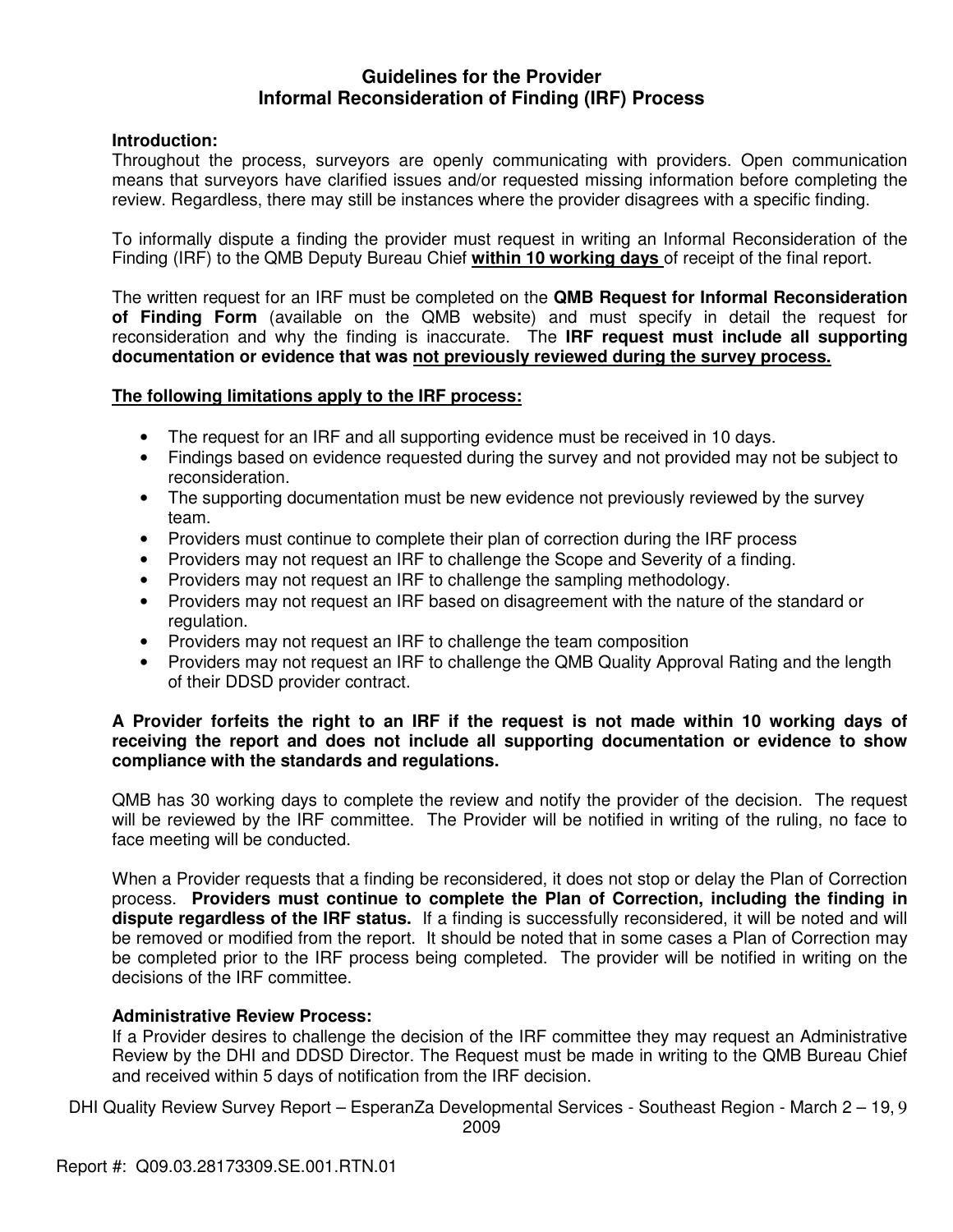# **Regarding IRC Sanctions:**

The Informal Reconsideration of the Finding process is a separate process specific to QMB Survey Findings and should not be confused with any process associated with IRC Sanctions.

If a Provider desires to Dispute or Appeal an IRC Sanction that is a separate and different process. Providers may choose the Informal Dispute Resolution Process or the Formal Medicaid Fair Hearing Process to dispute or appeal IRC sanctions, please refer to the DOH Sanction policy and section 39 of the provider contract agreement.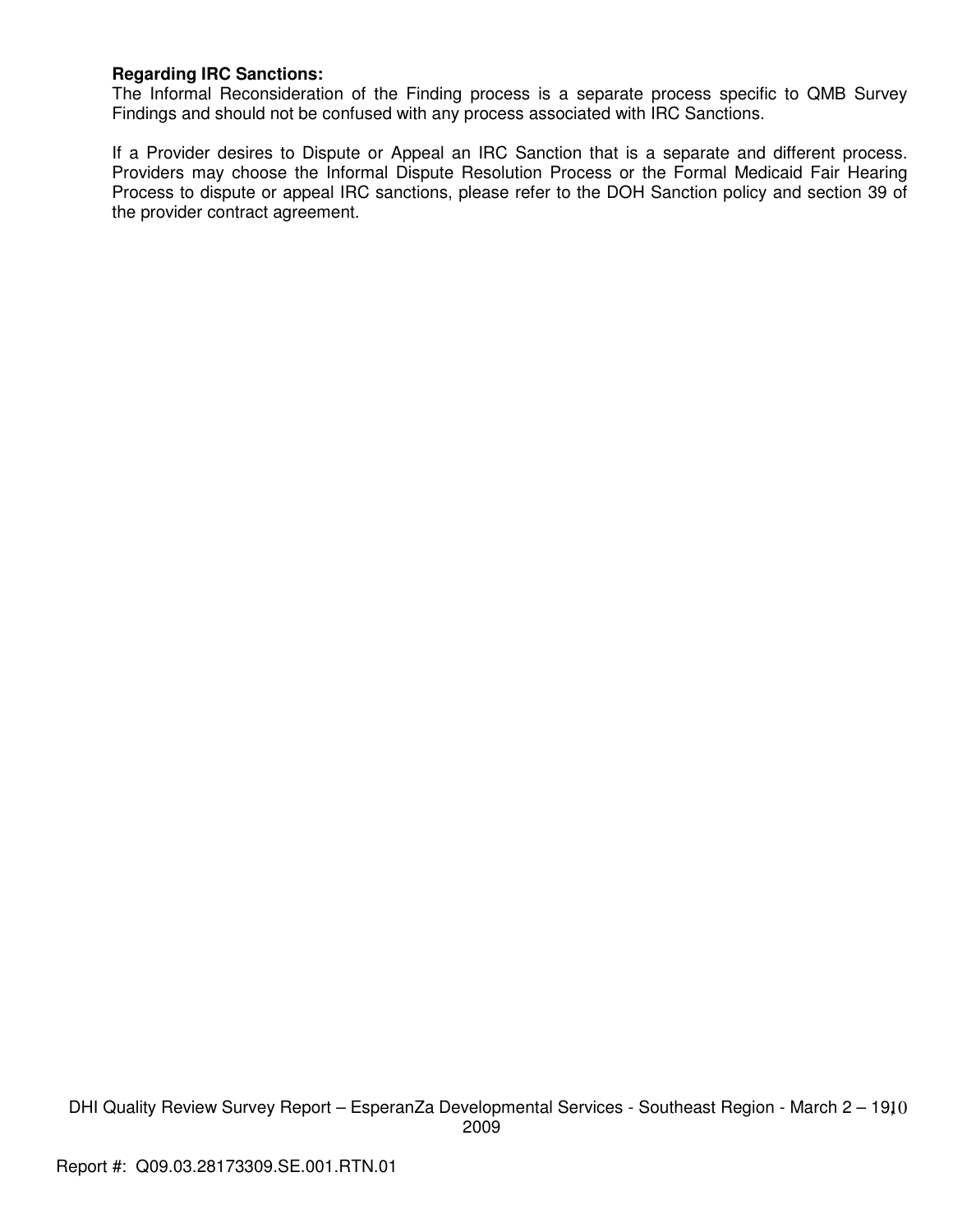# **Agency: EsperanZa Developmental Services - Southeast Region** Program: Developmental Disabilities Waiver Service: Community Living (Supported Living, Family Living & Independent Living) & Community Inclusion (Adult Habilitation, Community Access & Supported Employment) Monitoring Type: Routine<br>
Date of Survey: March 2 **Date of Survey: March 2 - 19, 2009**

| <b>Deficiency</b>                            | <b>Agency Plan of Correction and</b><br><b>Responsible Party</b>                                                                                                                                                                                                                                                                                        | <b>Date Due</b> |
|----------------------------------------------|---------------------------------------------------------------------------------------------------------------------------------------------------------------------------------------------------------------------------------------------------------------------------------------------------------------------------------------------------------|-----------------|
| <b>Scope and Severity Rating: B</b>          |                                                                                                                                                                                                                                                                                                                                                         |                 |
| Based on record review, the Agency failed to |                                                                                                                                                                                                                                                                                                                                                         |                 |
|                                              |                                                                                                                                                                                                                                                                                                                                                         |                 |
|                                              |                                                                                                                                                                                                                                                                                                                                                         |                 |
|                                              |                                                                                                                                                                                                                                                                                                                                                         |                 |
|                                              |                                                                                                                                                                                                                                                                                                                                                         |                 |
|                                              |                                                                                                                                                                                                                                                                                                                                                         |                 |
|                                              |                                                                                                                                                                                                                                                                                                                                                         |                 |
|                                              |                                                                                                                                                                                                                                                                                                                                                         |                 |
|                                              |                                                                                                                                                                                                                                                                                                                                                         |                 |
|                                              |                                                                                                                                                                                                                                                                                                                                                         |                 |
|                                              |                                                                                                                                                                                                                                                                                                                                                         |                 |
|                                              |                                                                                                                                                                                                                                                                                                                                                         |                 |
|                                              |                                                                                                                                                                                                                                                                                                                                                         |                 |
|                                              |                                                                                                                                                                                                                                                                                                                                                         |                 |
|                                              |                                                                                                                                                                                                                                                                                                                                                         |                 |
|                                              |                                                                                                                                                                                                                                                                                                                                                         |                 |
| Physical Therapy Plan (#11)                  |                                                                                                                                                                                                                                                                                                                                                         |                 |
|                                              |                                                                                                                                                                                                                                                                                                                                                         |                 |
|                                              |                                                                                                                                                                                                                                                                                                                                                         |                 |
|                                              |                                                                                                                                                                                                                                                                                                                                                         |                 |
|                                              |                                                                                                                                                                                                                                                                                                                                                         |                 |
|                                              |                                                                                                                                                                                                                                                                                                                                                         |                 |
|                                              |                                                                                                                                                                                                                                                                                                                                                         |                 |
|                                              |                                                                                                                                                                                                                                                                                                                                                         |                 |
|                                              |                                                                                                                                                                                                                                                                                                                                                         |                 |
|                                              |                                                                                                                                                                                                                                                                                                                                                         |                 |
|                                              |                                                                                                                                                                                                                                                                                                                                                         |                 |
|                                              |                                                                                                                                                                                                                                                                                                                                                         |                 |
|                                              |                                                                                                                                                                                                                                                                                                                                                         |                 |
|                                              |                                                                                                                                                                                                                                                                                                                                                         |                 |
|                                              | maintain at the administrative office a<br>confidential case file for 6 of 16 individuals.<br>Review of the Agency individual case files<br>revealed the following items were not found,<br>incomplete, and/or not current:<br>ISP Signature Page (#11)<br>Addendum A (#1)<br>Speech Therapy Plan (#13 & 16)<br>Occupational Therapy Plan (#3, 15 & 16) |                 |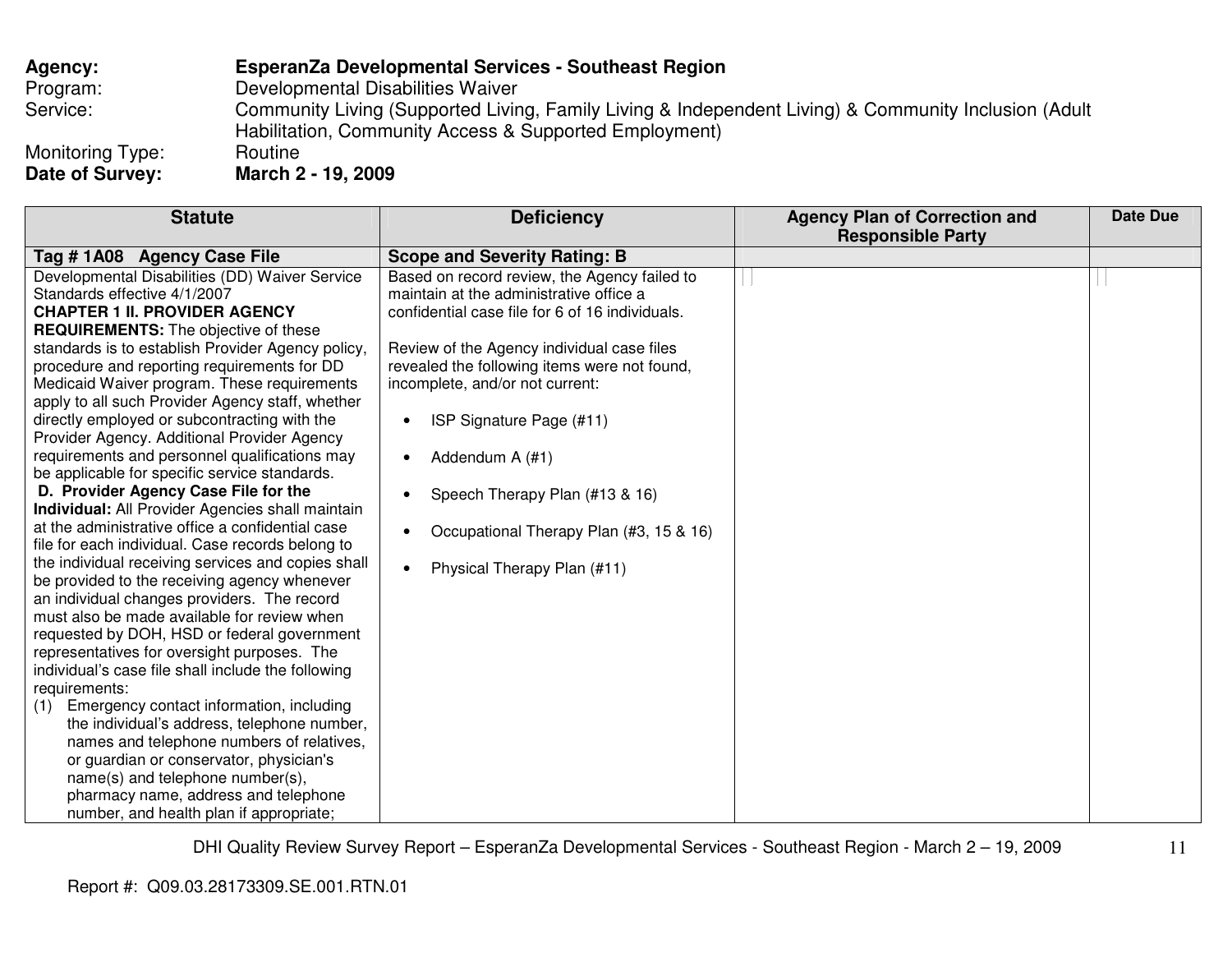| (2) | The individual's complete and current ISP,     |  |  |
|-----|------------------------------------------------|--|--|
|     | with all supplemental plans specific to the    |  |  |
|     | individual, and the most current completed     |  |  |
|     | Health Assessment Tool (HAT);                  |  |  |
| (3) | Progress notes and other service delivery      |  |  |
|     | documentation;                                 |  |  |
| (4) | Crisis Prevention/Intervention Plans, if there |  |  |
|     | are any for the individual;                    |  |  |
| (5) | A medical history, which shall include at      |  |  |
|     | least demographic data, current and past       |  |  |
|     | medical diagnoses including the cause (if      |  |  |
|     | known) of the developmental disability,        |  |  |
|     | psychiatric diagnoses, allergies (food,        |  |  |
|     | environmental, medications),                   |  |  |
|     | immunizations, and most recent physical        |  |  |
|     | exam;                                          |  |  |
| (6) | When applicable, transition plans              |  |  |
|     | completed for individuals at the time of       |  |  |
|     | discharge from Fort Stanton Hospital or Los    |  |  |
|     | Lunas Hospital and Training School; and        |  |  |
| (7) | Case records belong to the individual          |  |  |
|     | receiving services and copies shall be         |  |  |
|     | provided to the individual upon request.       |  |  |
| (8) | The receiving Provider Agency shall be         |  |  |
|     | provided at a minimum the following            |  |  |
|     | records whenever an individual changes         |  |  |
|     | provider agencies:                             |  |  |
|     | (a) Complete file for the past 12 months;      |  |  |
|     | (b) ISP and quarterly reports from the current |  |  |
|     | and prior ISP year;                            |  |  |
|     | (c) Intake information from original admission |  |  |
|     | to services; and                               |  |  |
|     | (d) When applicable, the Individual Transition |  |  |
|     | Plan at the time of discharge from Los         |  |  |
|     | Lunas Hospital and Training School or Ft.      |  |  |
|     | Stanton Hospital.                              |  |  |
|     |                                                |  |  |
|     |                                                |  |  |
|     |                                                |  |  |
|     |                                                |  |  |
|     |                                                |  |  |
|     |                                                |  |  |
|     |                                                |  |  |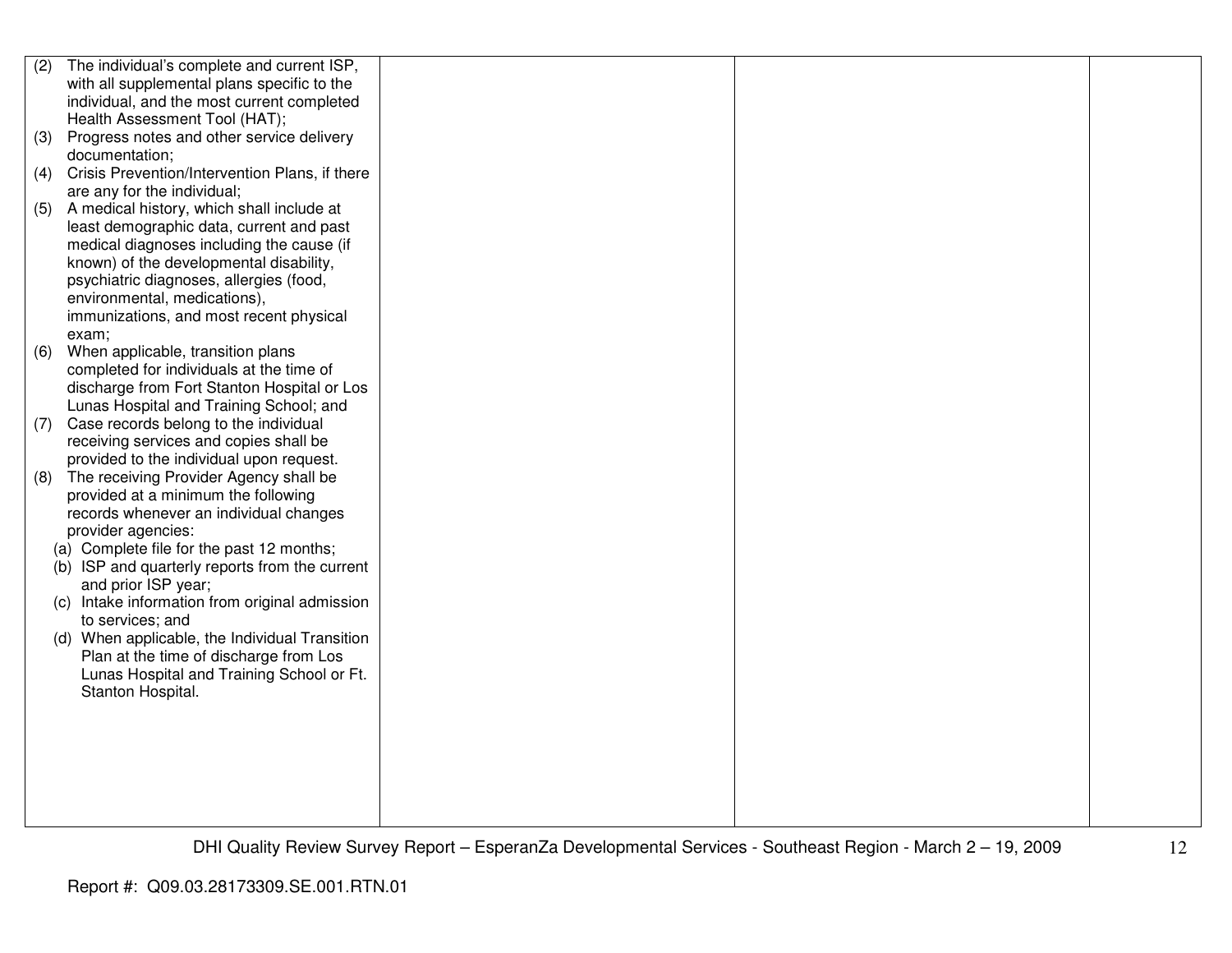| Tag #1A09 Medication Delivery (MAR)                 | <b>Scope and Severity Rating: D</b>             |  |
|-----------------------------------------------------|-------------------------------------------------|--|
| Developmental Disabilities (DD) Waiver Service      | Medication Administration Records were          |  |
| Standards effective 4/1/2007                        | reviewed for the months of October, November    |  |
| <b>CHAPTER 1 II. PROVIDER AGENCY</b>                | & December 2008.                                |  |
| <b>REQUIREMENTS:</b> The objective of these         |                                                 |  |
| standards is to establish Provider Agency policy,   | Based on record review, 1 of 16 individuals had |  |
| procedure and reporting requirements for DD         | Medication Administration Records, which        |  |
| Medicaid Waiver program. These requirements         | contained missing medications entries and/or    |  |
| apply to all such Provider Agency staff, whether    | other errors.                                   |  |
| directly employed or subcontracting with the        |                                                 |  |
| Provider Agency. Additional Provider Agency         | Individual #15                                  |  |
| requirements and personnel qualifications may       | November 2008                                   |  |
| be applicable for specific service standards.       | Medication Administration Records for the       |  |
| Ε.<br><b>Medication Delivery: Provider Agencies</b> | following medications did not contain the       |  |
| that provide Community Living, Community            | diagnosis for which the medication is           |  |
| Inclusion or Private Duty Nursing services shall    | prescribed:                                     |  |
| have written policies and procedures regarding      | Depakote 500 mg<br>$\bullet$                    |  |
| medication(s) delivery and tracking and reporting   | Resperidal 1 mg<br>$\bullet$                    |  |
| of medication errors in accordance with DDSD        | Lorazapam 1 mg<br>$\bullet$                     |  |
| Medication Assessment and Delivery Policy and       | Depakote ER 250 mg<br>$\bullet$                 |  |
| Procedures, the Board of Nursing Rules and          | Risperidone 2 mg<br>$\bullet$                   |  |
| Board of Pharmacy standards and regulations.        | Amox-Clov 875 mg<br>$\bullet$                   |  |
|                                                     | Azithromycen 250 mg<br>$\bullet$                |  |
| When required by the DDSD Medication<br>(2)         |                                                 |  |
| Assessment and Delivery Policy, Medication          | December 2008                                   |  |
| Administration Records (MAR) shall be               | Medication Administration Records for the       |  |
| maintained and include:                             | following medications did not contain the       |  |
| (a) The name of the individual, a transcription     | diagnosis for which the medication is           |  |
| of the physician's written or licensed              | prescribed:                                     |  |
| health care provider's prescription                 | Depakote 500 mg                                 |  |
| including the brand and generic name of             | Depakote ER 250 mg                              |  |
| the medication, diagnosis for which the             | Risperidone 2 mg<br>$\bullet$                   |  |
| medication is prescribed;                           | Amox-Clov 875 mg<br>$\bullet$                   |  |
| (b) Prescribed dosage, frequency and                | Azithromycen 250 mg<br>$\bullet$                |  |
| method/route of administration, times and           |                                                 |  |
| dates of administration;                            |                                                 |  |
| Initials of the individual administering or<br>(C)  |                                                 |  |
| assisting with the medication;                      |                                                 |  |
| (d) Explanation of any medication irregularity;     |                                                 |  |
| (e) Documentation of any allergic reaction or       |                                                 |  |
| adverse medication effect; and                      |                                                 |  |
| For PRN medication, an explanation for              |                                                 |  |
| the use of the PRN medication shall                 |                                                 |  |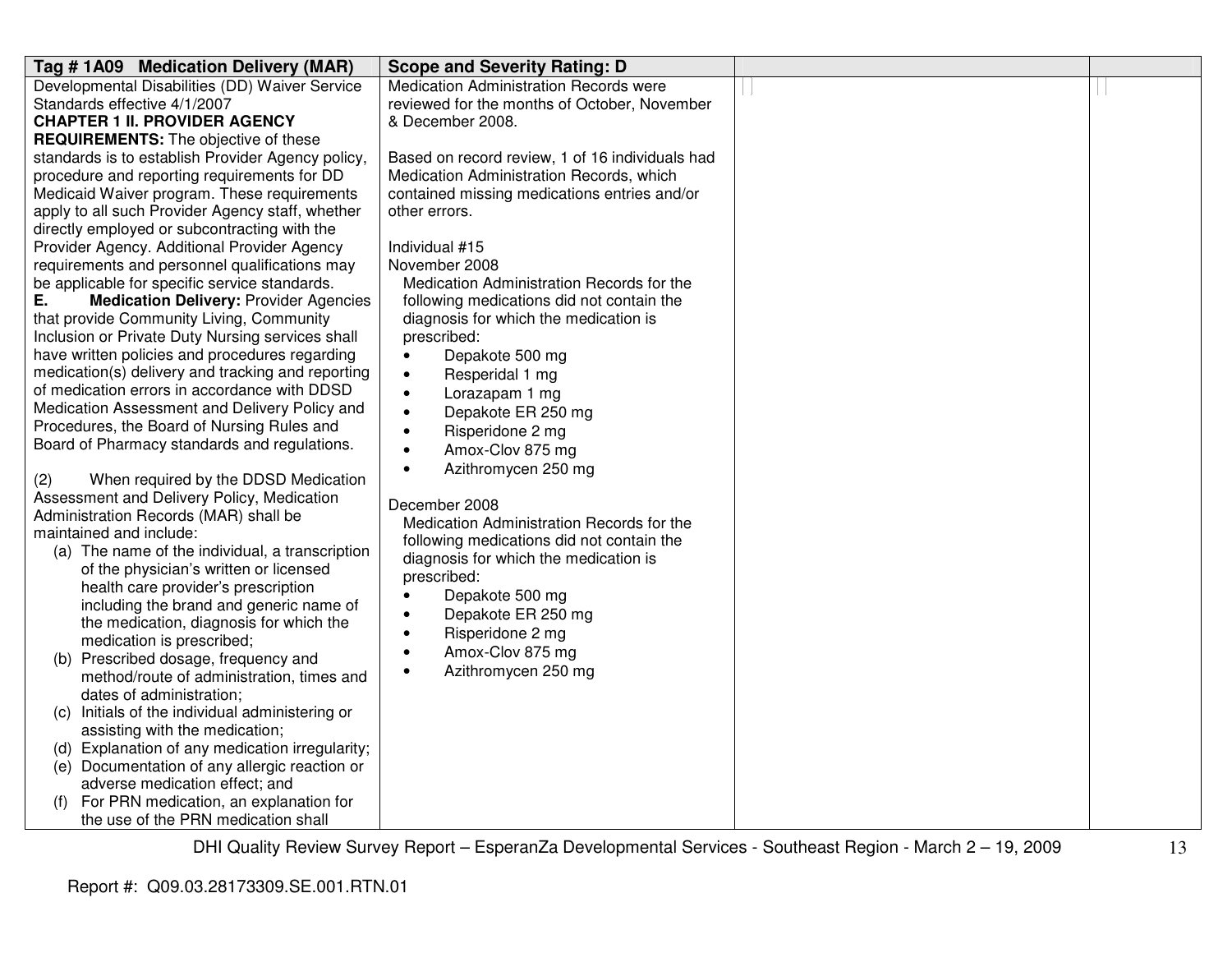| include observable signs/symptoms or<br>circumstances in which the medication is<br>to be used, and documentation of<br>effectiveness of PRN medication<br>administered.<br>(3) The Provider Agency shall also maintain a<br>signature page that designates the full<br>name that corresponds to each initial used<br>to document administered or assisted<br>delivery of each dose;<br>(4) MARs are not required for individuals<br>participating in Independent Living who self-<br>administer their own medications;<br>Information from the prescribing pharmacy<br>(5)<br>regarding medications shall be kept in the<br>home and community inclusion service<br>locations and shall include the expected<br>desired outcomes of administrating the<br>medication, signs and symptoms of adverse<br>events and interactions with other<br>medications; |  |  |
|------------------------------------------------------------------------------------------------------------------------------------------------------------------------------------------------------------------------------------------------------------------------------------------------------------------------------------------------------------------------------------------------------------------------------------------------------------------------------------------------------------------------------------------------------------------------------------------------------------------------------------------------------------------------------------------------------------------------------------------------------------------------------------------------------------------------------------------------------------|--|--|
| NMAC 16.19.11.8 MINIMUM STANDARDS:<br>A. MINIMUM STANDARDS FOR THE<br>DISTRIBUTION, STORAGE, HANDLING AND<br><b>RECORD KEEPING OF DRUGS:</b>                                                                                                                                                                                                                                                                                                                                                                                                                                                                                                                                                                                                                                                                                                               |  |  |
| (d) The facility shall have a Medication<br>Administration Record (MAR) documenting<br>medication administered to residents, including<br>over-the-counter medications. This<br>documentation shall include:<br>Name of resident;<br>(i)<br>Date given;<br>(ii)<br>Drug product name;<br>(iii)<br>Dosage and form;<br>(iv)<br>Strength of drug;<br>(v)<br>Route of administration;<br>(vi)<br>(vii) How often medication is to be taken;<br>(viii) Time taken and staff initials;<br>Dates when the medication is<br>(ix)<br>discontinued or changed;                                                                                                                                                                                                                                                                                                      |  |  |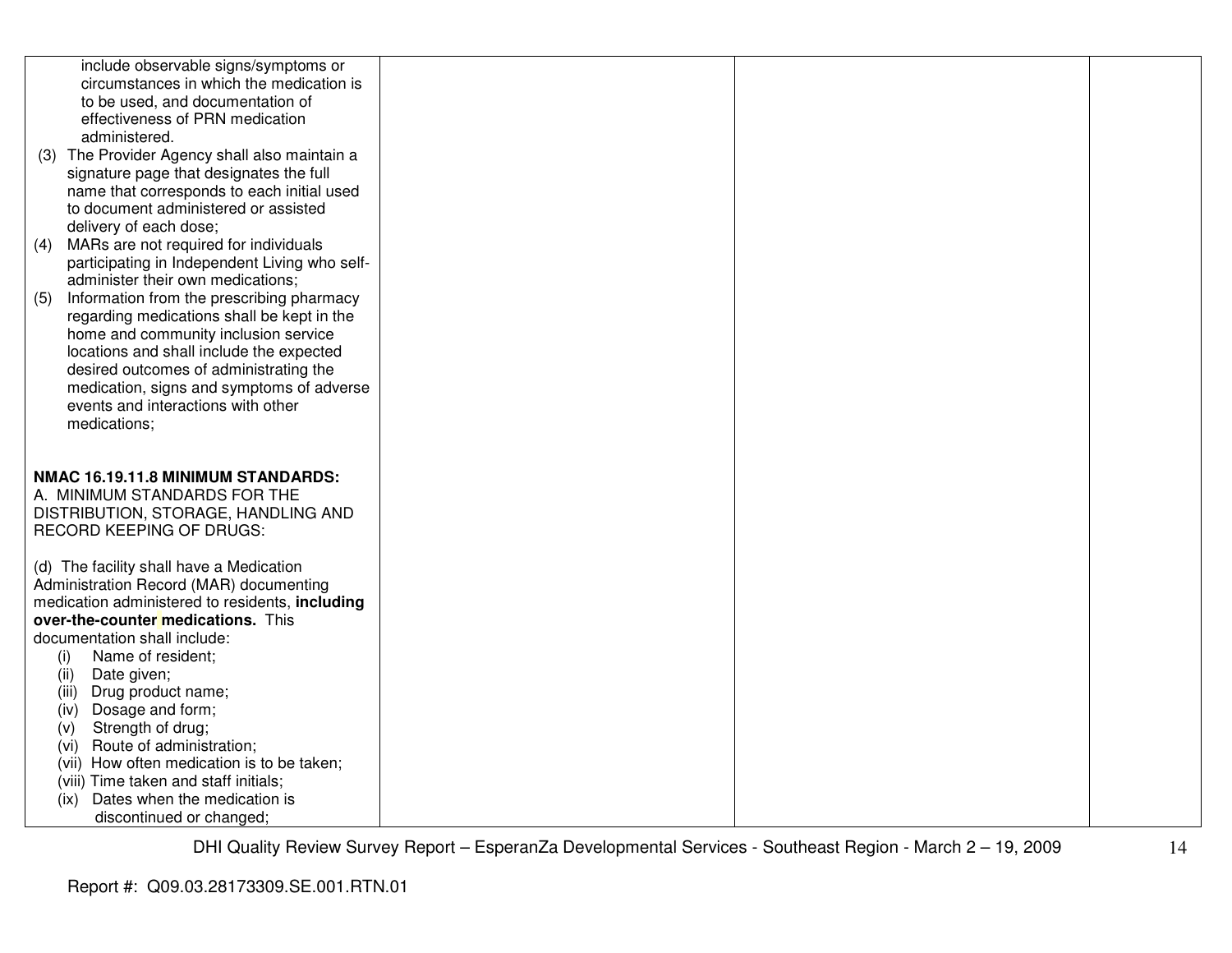| The name and initials of all staff<br>(x)                         |  |  |
|-------------------------------------------------------------------|--|--|
| administering medications.                                        |  |  |
|                                                                   |  |  |
|                                                                   |  |  |
| <b>Model Custodial Procedure Manual</b>                           |  |  |
| <b>D. Administration of Drugs</b>                                 |  |  |
|                                                                   |  |  |
| Unless otherwise stated by practitioner, patients                 |  |  |
| will not be allowed to administer their own                       |  |  |
|                                                                   |  |  |
| medications.                                                      |  |  |
| Document the practitioner's order authorizing the                 |  |  |
| self-administration of medications.                               |  |  |
|                                                                   |  |  |
|                                                                   |  |  |
| All PRN (As needed) medications shall have                        |  |  |
| complete detail instructions regarding the                        |  |  |
|                                                                   |  |  |
| administering of the medication. This shall                       |  |  |
| include:                                                          |  |  |
| $\triangleright$ symptoms that indicate the use of the            |  |  |
|                                                                   |  |  |
| medication,                                                       |  |  |
| $\triangleright$ exact dosage to be used, and                     |  |  |
| the exact amount to be used in a 24 hour<br>$\blacktriangleright$ |  |  |
|                                                                   |  |  |
| period.                                                           |  |  |
|                                                                   |  |  |
|                                                                   |  |  |
|                                                                   |  |  |
|                                                                   |  |  |
|                                                                   |  |  |
|                                                                   |  |  |
|                                                                   |  |  |
|                                                                   |  |  |
|                                                                   |  |  |
|                                                                   |  |  |
|                                                                   |  |  |
|                                                                   |  |  |
|                                                                   |  |  |
|                                                                   |  |  |
|                                                                   |  |  |
|                                                                   |  |  |
|                                                                   |  |  |
|                                                                   |  |  |
|                                                                   |  |  |
|                                                                   |  |  |
|                                                                   |  |  |
|                                                                   |  |  |
|                                                                   |  |  |
|                                                                   |  |  |
|                                                                   |  |  |
|                                                                   |  |  |
|                                                                   |  |  |
|                                                                   |  |  |
|                                                                   |  |  |
|                                                                   |  |  |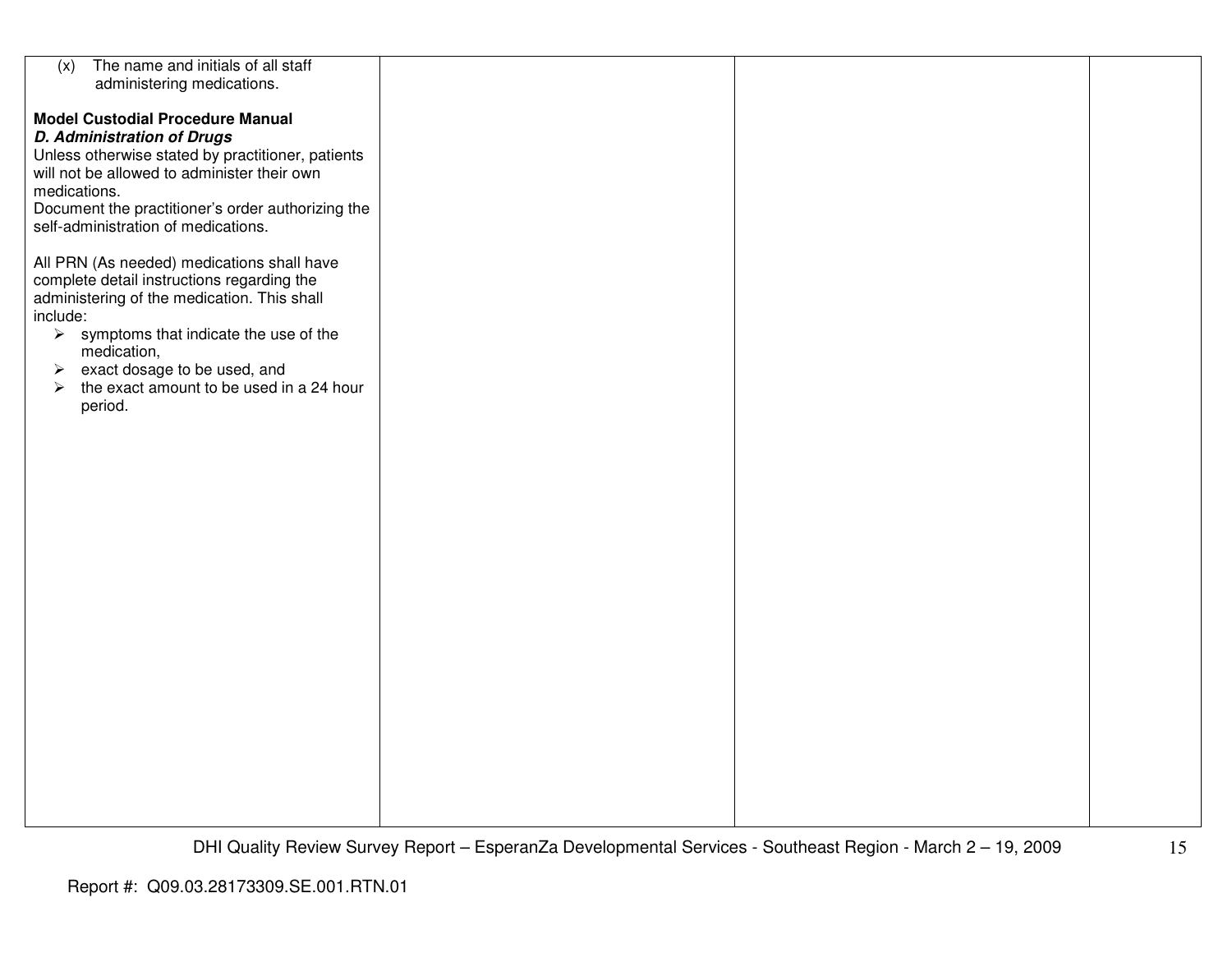| Tag #1A09 Medication Delivery - PRN                 | <b>Scope and Severity Rating: D</b>            |  |
|-----------------------------------------------------|------------------------------------------------|--|
| Developmental Disabilities (DD) Waiver Service      | Based on record review, the Agency failed to   |  |
| Standards effective 4/1/2007                        | maintain PRN Medication Administration         |  |
| <b>CHAPTER 1 II. PROVIDER AGENCY</b>                | Records, which contained all elements required |  |
| <b>REQUIREMENTS:</b> The objective of these         | by standard for 1 of 16 individuals.           |  |
| standards is to establish Provider Agency policy,   |                                                |  |
| procedure and reporting requirements for DD         | Individual #15                                 |  |
| Medicaid Waiver program. These requirements         | November 2008                                  |  |
| apply to all such Provider Agency staff, whether    | MAR document does not contain the              |  |
| directly employed or subcontracting with the        | circumstances in which the medication is to be |  |
| Provider Agency. Additional Provider Agency         | used:                                          |  |
| requirements and personnel qualifications may       | • Lorazapam 1 mg                               |  |
| be applicable for specific service standards.       | • Clonidine 0.2 mg                             |  |
| <b>Medication Delivery: Provider Agencies</b><br>Е. |                                                |  |
| that provide Community Living, Community            | December 2008                                  |  |
| Inclusion or Private Duty Nursing services shall    | MAR document does not contain the              |  |
| have written policies and procedures regarding      | circumstances in which the medication is to be |  |
| medication(s) delivery and tracking and reporting   | used:                                          |  |
| of medication errors in accordance with DDSD        | • Lorazapam 1 mg                               |  |
| Medication Assessment and Delivery Policy and       | • Clonidine 0.2 mg                             |  |
| Procedures, the Board of Nursing Rules and          |                                                |  |
| Board of Pharmacy standards and regulations.        | MAR document does not contain the exact        |  |
|                                                     | amount to be used in a 24 hour period.         |  |
| When required by the DDSD Medication<br>(2)         | • Clonidine 0.2 mg                             |  |
| Assessment and Delivery Policy, Medication          |                                                |  |
| Administration Records (MAR) shall be               |                                                |  |
| maintained and include:                             |                                                |  |
| (a) The name of the individual, a transcription     |                                                |  |
| of the physician's written or licensed              |                                                |  |
| health care provider's prescription                 |                                                |  |
| including the brand and generic name of             |                                                |  |
| the medication, diagnosis for which the             |                                                |  |
| medication is prescribed;                           |                                                |  |
| (b) Prescribed dosage, frequency and                |                                                |  |
| method/route of administration, times and           |                                                |  |
| dates of administration;                            |                                                |  |
| (c) Initials of the individual administering or     |                                                |  |
| assisting with the medication;                      |                                                |  |
| (d) Explanation of any medication irregularity;     |                                                |  |
| (e) Documentation of any allergic reaction or       |                                                |  |
| adverse medication effect; and                      |                                                |  |
| For PRN medication, an explanation for<br>(f)       |                                                |  |
| the use of the PRN medication shall                 |                                                |  |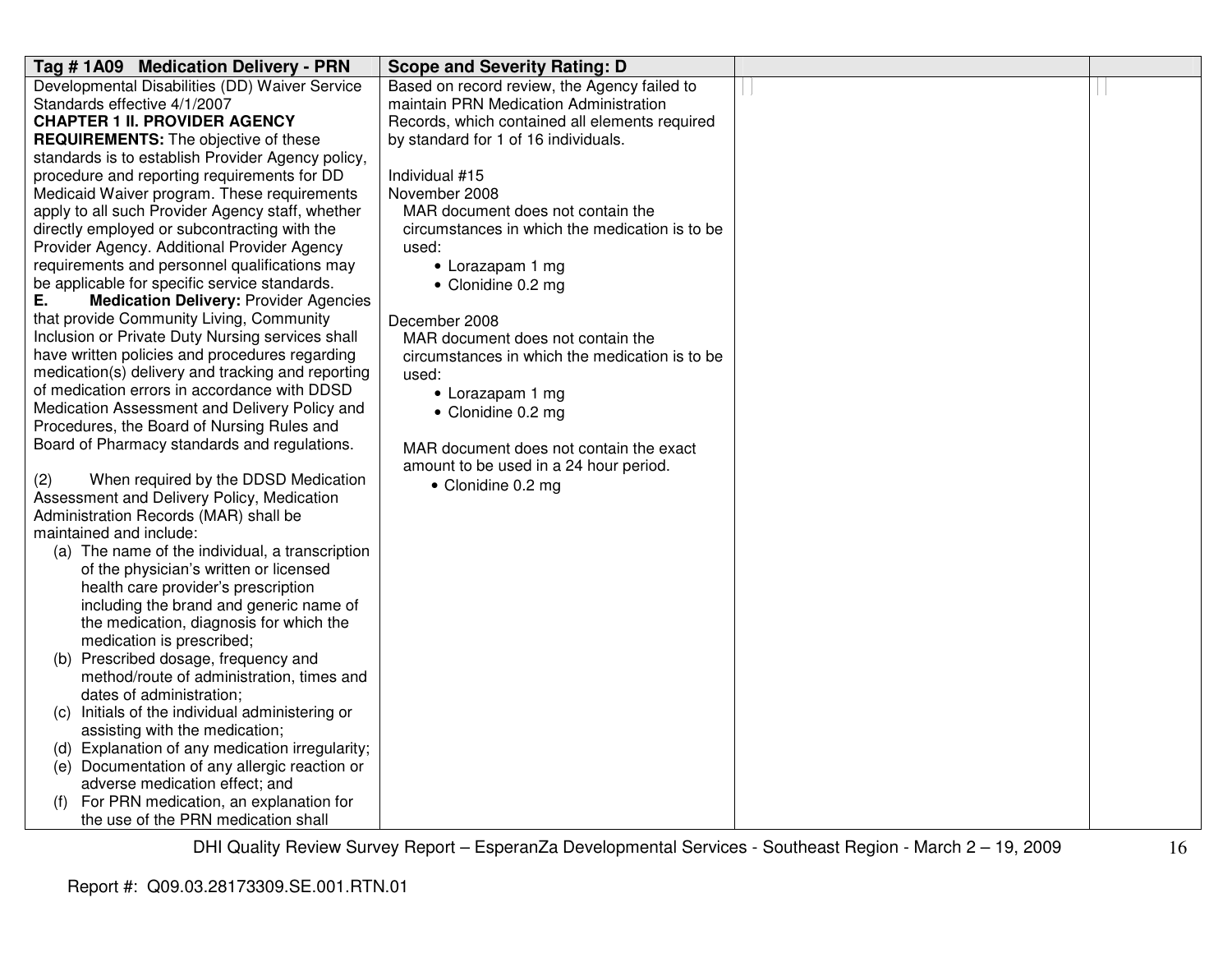| include observable signs/symptoms or<br>circumstances in which the medication is<br>to be used, and documentation of<br>effectiveness of PRN medication<br>administered.<br>(3) The Provider Agency shall also maintain a<br>signature page that designates the full<br>name that corresponds to each initial used<br>to document administered or assisted<br>delivery of each dose;<br>(4) MARs are not required for individuals<br>participating in Independent Living who self-<br>administer their own medications;<br>Information from the prescribing pharmacy<br>(5)<br>regarding medications shall be kept in the<br>home and community inclusion service<br>locations and shall include the expected<br>desired outcomes of administrating the<br>medication, signs and symptoms of adverse<br>events and interactions with other<br>medications; |  |  |
|------------------------------------------------------------------------------------------------------------------------------------------------------------------------------------------------------------------------------------------------------------------------------------------------------------------------------------------------------------------------------------------------------------------------------------------------------------------------------------------------------------------------------------------------------------------------------------------------------------------------------------------------------------------------------------------------------------------------------------------------------------------------------------------------------------------------------------------------------------|--|--|
| NMAC 16.19.11.8 MINIMUM STANDARDS:<br>A. MINIMUM STANDARDS FOR THE<br>DISTRIBUTION, STORAGE, HANDLING AND<br>RECORD KEEPING OF DRUGS:<br>(d) The facility shall have a Medication<br>Administration Record (MAR) documenting<br>medication administered to residents, including<br>over-the-counter medications. This<br>documentation shall include:                                                                                                                                                                                                                                                                                                                                                                                                                                                                                                      |  |  |
| Name of resident;<br>(i)<br>(ii)<br>Date given;<br>Drug product name;<br>(iii)<br>Dosage and form;<br>(iv)<br>Strength of drug;<br>(v)<br>Route of administration;<br>(vi)<br>(vii) How often medication is to be taken;<br>(viii) Time taken and staff initials;<br>Dates when the medication is<br>(ix)<br>discontinued or changed;                                                                                                                                                                                                                                                                                                                                                                                                                                                                                                                      |  |  |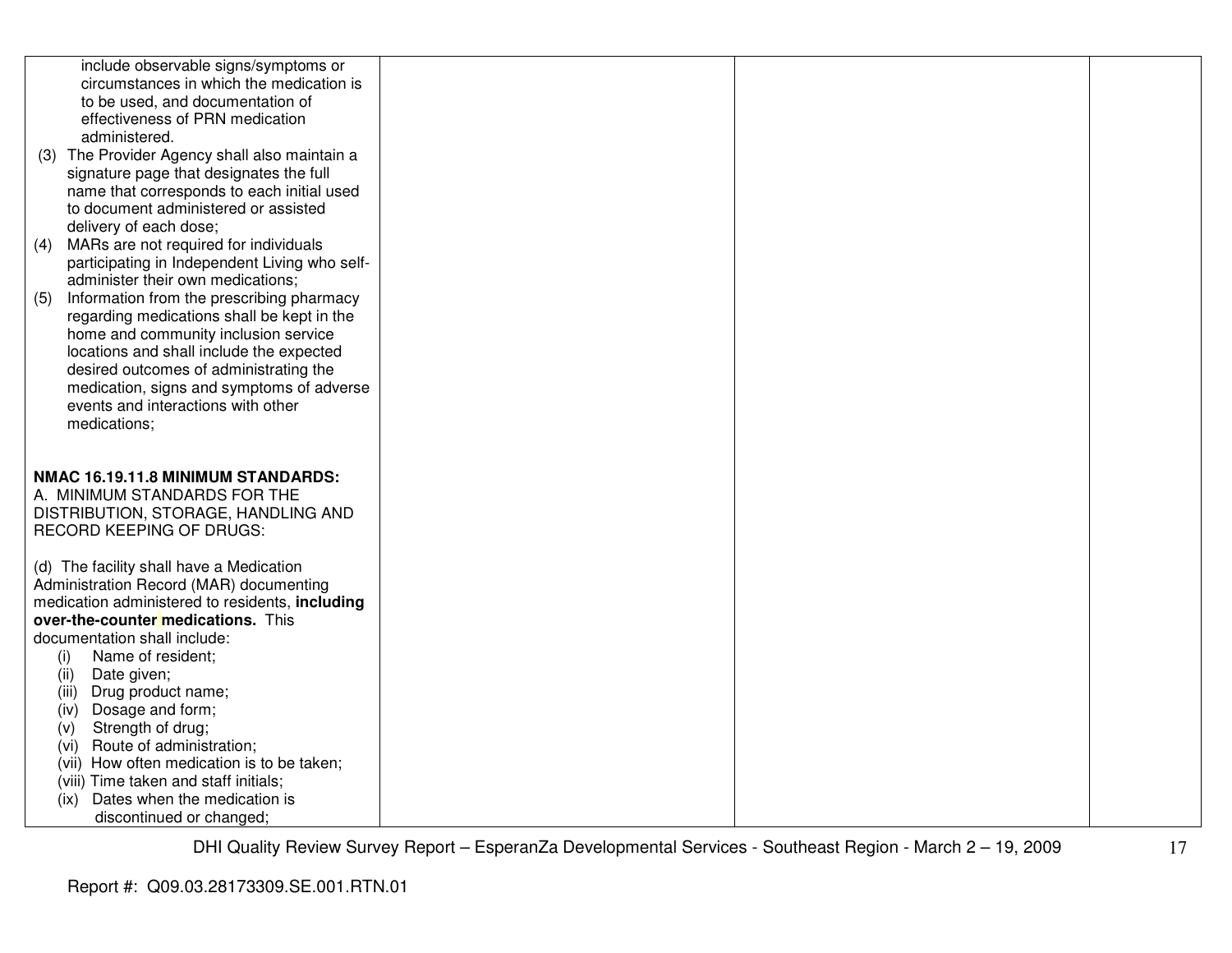| The name and initials of all staff<br>(x)                         |  |  |
|-------------------------------------------------------------------|--|--|
| administering medications.                                        |  |  |
|                                                                   |  |  |
|                                                                   |  |  |
| <b>Model Custodial Procedure Manual</b>                           |  |  |
|                                                                   |  |  |
| <b>D. Administration of Drugs</b>                                 |  |  |
| Unless otherwise stated by practitioner, patients                 |  |  |
| will not be allowed to administer their own                       |  |  |
|                                                                   |  |  |
| medications.                                                      |  |  |
| Document the practitioner's order authorizing the                 |  |  |
| self-administration of medications.                               |  |  |
|                                                                   |  |  |
|                                                                   |  |  |
| All PRN (As needed) medications shall have                        |  |  |
|                                                                   |  |  |
| complete detail instructions regarding the                        |  |  |
| administering of the medication. This shall                       |  |  |
| include:                                                          |  |  |
|                                                                   |  |  |
| $\triangleright$ symptoms that indicate the use of the            |  |  |
| medication,                                                       |  |  |
| $\triangleright$ exact dosage to be used, and                     |  |  |
|                                                                   |  |  |
| the exact amount to be used in a 24 hour<br>$\blacktriangleright$ |  |  |
| period.                                                           |  |  |
|                                                                   |  |  |
|                                                                   |  |  |
|                                                                   |  |  |
|                                                                   |  |  |
|                                                                   |  |  |
|                                                                   |  |  |
|                                                                   |  |  |
|                                                                   |  |  |
|                                                                   |  |  |
|                                                                   |  |  |
|                                                                   |  |  |
|                                                                   |  |  |
|                                                                   |  |  |
|                                                                   |  |  |
|                                                                   |  |  |
|                                                                   |  |  |
|                                                                   |  |  |
|                                                                   |  |  |
|                                                                   |  |  |
|                                                                   |  |  |
|                                                                   |  |  |
|                                                                   |  |  |
|                                                                   |  |  |
|                                                                   |  |  |
|                                                                   |  |  |
|                                                                   |  |  |
|                                                                   |  |  |
|                                                                   |  |  |
|                                                                   |  |  |
|                                                                   |  |  |
|                                                                   |  |  |
|                                                                   |  |  |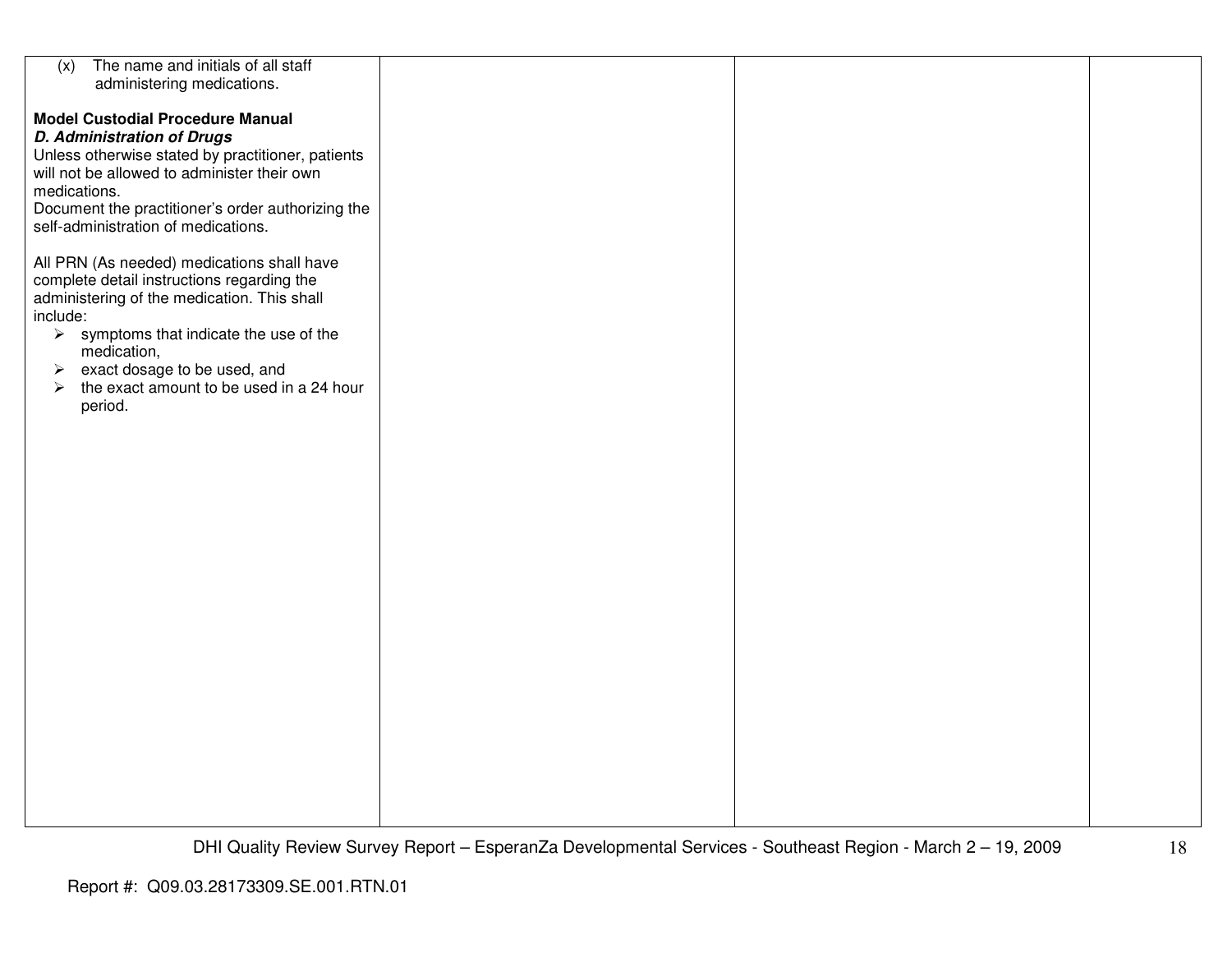|     | Tag #1A12 Reimbursement/Billable Units                                   | <b>Scope and Severity Rating: B</b>                |  |
|-----|--------------------------------------------------------------------------|----------------------------------------------------|--|
|     | Developmental Disabilities (DD) Waiver Service                           | Based on record review, the Agency failed to       |  |
|     | Standards effective 4/1/2007                                             | provide written or electronic documentation as     |  |
|     | <b>CHAPTER 1 III. PROVIDER AGENCY</b>                                    | evidence for each unit billed, which contained     |  |
|     | <b>DOCUMENTATION OF SERVICE DELIVERY</b>                                 | the required information for 11 of 16 individuals. |  |
|     | <b>AND LOCATION</b>                                                      |                                                    |  |
| А.  | <b>General: All Provider Agencies shall</b>                              | Individual #1                                      |  |
|     | maintain all records necessary to fully                                  | • Agency billed 72 units of Adult Habilitation     |  |
|     | disclose the service, quality, quantity and                              | from 11/24/2008 through 11/30/2008.                |  |
|     | clinical necessity furnished to individuals                              | Progress notes did not contain start and end       |  |
|     | who are currently receiving services. The                                | time of service encounters to justify billing.     |  |
|     | Provider Agency records shall be                                         |                                                    |  |
|     | sufficiently detailed to substantiate the date,                          | • Agency billed 432 units of Adult Habilitation    |  |
|     | time, individual name, servicing Provider                                | from 12/1/2008 through 12/31/2008.                 |  |
|     | Agency, level of services, and length of a<br>session of service billed. | Progress notes did not contain start and end       |  |
| В.  | <b>Billable Units:</b> The documentation of the                          | time of service encounters to justify billing.     |  |
|     | billable time spent with an individual shall                             |                                                    |  |
|     | be kept on the written or electronic record                              | Individual #2                                      |  |
|     | that is prepared prior to a request for                                  | • Agency billed 299 units of Adult Habilitation    |  |
|     | reimbursement from the HSD. For each                                     | from 12/1/2008 through 12/31/2008.                 |  |
|     | unit billed, the record shall contain the                                | Progress notes did not contain start and end       |  |
|     | following:                                                               | time of service encounters to justify billing.     |  |
| (1) | Date, start and end time of each service                                 | Individual #3                                      |  |
|     | encounter or other billable service interval;                            | • Agency billed 378 units of Adult Habilitation    |  |
| (2) | A description of what occurred during the                                | from 10/1/2008 through 10/31/2008.                 |  |
|     | encounter or service interval; and                                       | Progress notes did not contain start and end       |  |
| (3) | The signature or authenticated name of                                   | time of service encounters to justify billing.     |  |
|     | staff providing the service.                                             |                                                    |  |
|     |                                                                          | • Agency billed 28 units of Family Living from     |  |
|     |                                                                          | 10/1/2008 through 10/31/2008. Progress             |  |
|     |                                                                          | notes did not contain                              |  |
|     |                                                                          | signature/authenticated name of staff              |  |
|     |                                                                          | providing the service to justify billing.          |  |
|     |                                                                          |                                                    |  |
|     |                                                                          | • Agency billed 274 units of Adult Habilitation    |  |
|     |                                                                          | from 11/1/2008 through 11/30/2008.                 |  |
|     |                                                                          | Progress notes did not contain start and end       |  |
|     |                                                                          | time of service encounters to justify billing.     |  |
|     |                                                                          |                                                    |  |
|     |                                                                          | • Agency billed 24 units of Family Living from     |  |
|     |                                                                          | 11/1/2008 through 11/30/2008. Progress             |  |
|     |                                                                          | notes did not contain                              |  |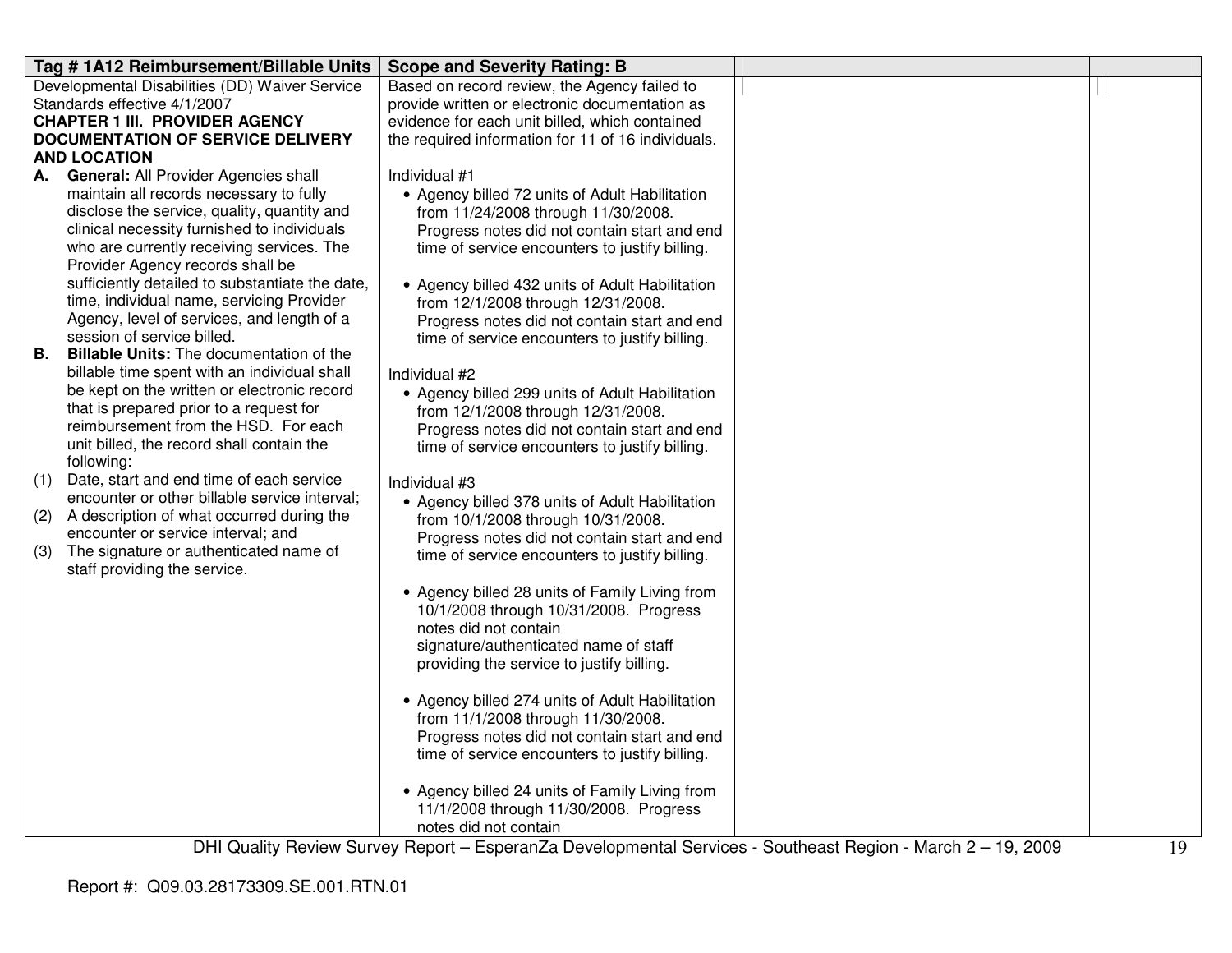| signature/authenticated name of staff           |  |
|-------------------------------------------------|--|
| providing the service to justify billing.       |  |
|                                                 |  |
| • Agency billed 192 units of Adult Habilitation |  |
| from 12/1/2008 through 12/31/2008.              |  |
|                                                 |  |
| Progress notes did not contain start and end    |  |
| time of service encounters to justify billing.  |  |
|                                                 |  |
| • Agency billed 29 units of Family Living from  |  |
| 12/1/2008 through 12/31/2008. Progress          |  |
| notes did not contain                           |  |
| signature/authenticated name of staff           |  |
| providing the service to justify billing.       |  |
|                                                 |  |
| Individual #4                                   |  |
| • Agency billed 10 units of Supported           |  |
| Employment from 12/9/2008 through               |  |
|                                                 |  |
| 12/30/2008. Progress notes did not contain      |  |
| end time of service encounters for to justify   |  |
| billing.                                        |  |
|                                                 |  |
| Individual #5                                   |  |
| • Agency billed 160 units of Adult Habilitation |  |
| from 10/1/2008 through 10/31/2008.              |  |
| Progress notes did not contain start and end    |  |
| time of service encounters to justify billing.  |  |
|                                                 |  |
| • Agency billed 440 units of Adult Habilitation |  |
| from 11/1/2008 through 11/30/2008.              |  |
| Progress notes did not contain start and end    |  |
| time of service encounters to justify billing.  |  |
|                                                 |  |
|                                                 |  |
| • Agency billed 448 units of Adult Habilitation |  |
| from 12/1/2008 through 12/31/2008.              |  |
| Progress notes did not contain start and end    |  |
| time of service encounters to justify billing.  |  |
|                                                 |  |
| Individual #6                                   |  |
| • Agency billed 444 units of Adult Habilitation |  |
| from 10/1/2008 through 10/31/2008.              |  |
| Progress notes did not contain start and end    |  |
| time of service encounters to justify billing.  |  |
|                                                 |  |
|                                                 |  |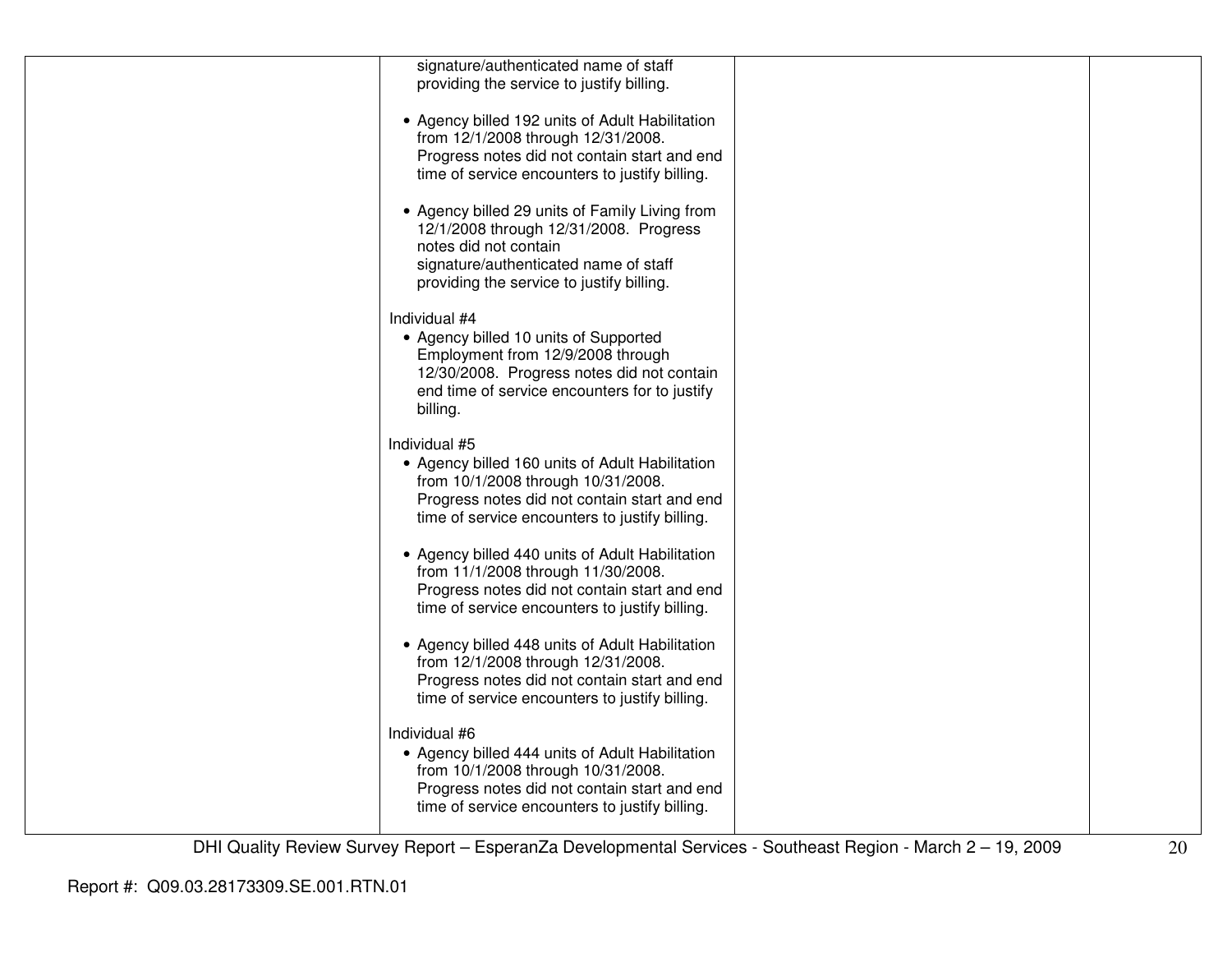| • Agency billed 252 units of Adult Habilitation<br>from 11/1/2008 through 11/30/2008.          |  |
|------------------------------------------------------------------------------------------------|--|
| Progress notes did not contain start and end                                                   |  |
| time of service encounters to justify billing.                                                 |  |
|                                                                                                |  |
| • Agency billed 288 units of Adult Habilitation                                                |  |
| from 12/1/2008 through 12/31/2008.                                                             |  |
| Progress notes did not contain start and end<br>time of service encounters to justify billing. |  |
|                                                                                                |  |
| Individual #8                                                                                  |  |
| • Agency billed 4 units of Community Access                                                    |  |
| on 12/21 & 22/2008. Progress notes did not                                                     |  |
| contain start and end time of service                                                          |  |
| encounters to justify billing.                                                                 |  |
| • Agency billed 32 units of Community Access                                                   |  |
| from 12/15 through 12/18 & 12/23 through                                                       |  |
| 25/2008. Progress notes did not contain                                                        |  |
| signature/authenticated name of staff<br>providing the service to justify billing              |  |
|                                                                                                |  |
| Individual #9                                                                                  |  |
| • Agency billed 552 units of Adult Habilitation                                                |  |
| from 10/1/2008 through 10/31/2008.                                                             |  |
| Progress notes did not contain start and end<br>time of service encounters to justify billing. |  |
|                                                                                                |  |
| • Agency billed 456 units of Adult Habilitation                                                |  |
| from 11/1/2008 through 11/30/2008.                                                             |  |
| Progress notes did not contain start and end                                                   |  |
| time of service encounters to justify billing.                                                 |  |
| • Agency billed 360 units of Adult Habilitation                                                |  |
| from 12/1/2008 through 12/31/2008.                                                             |  |
| Progress notes did not contain start and end                                                   |  |
| time of service encounters to justify billing.                                                 |  |
| Individual #10                                                                                 |  |
| • Agency billed 428 units of Adult Habilitation                                                |  |
| from 10/1/2008 through 10/31/2008.                                                             |  |
| Progress notes did not contain start and end                                                   |  |
| time of service encounters to justify billing.                                                 |  |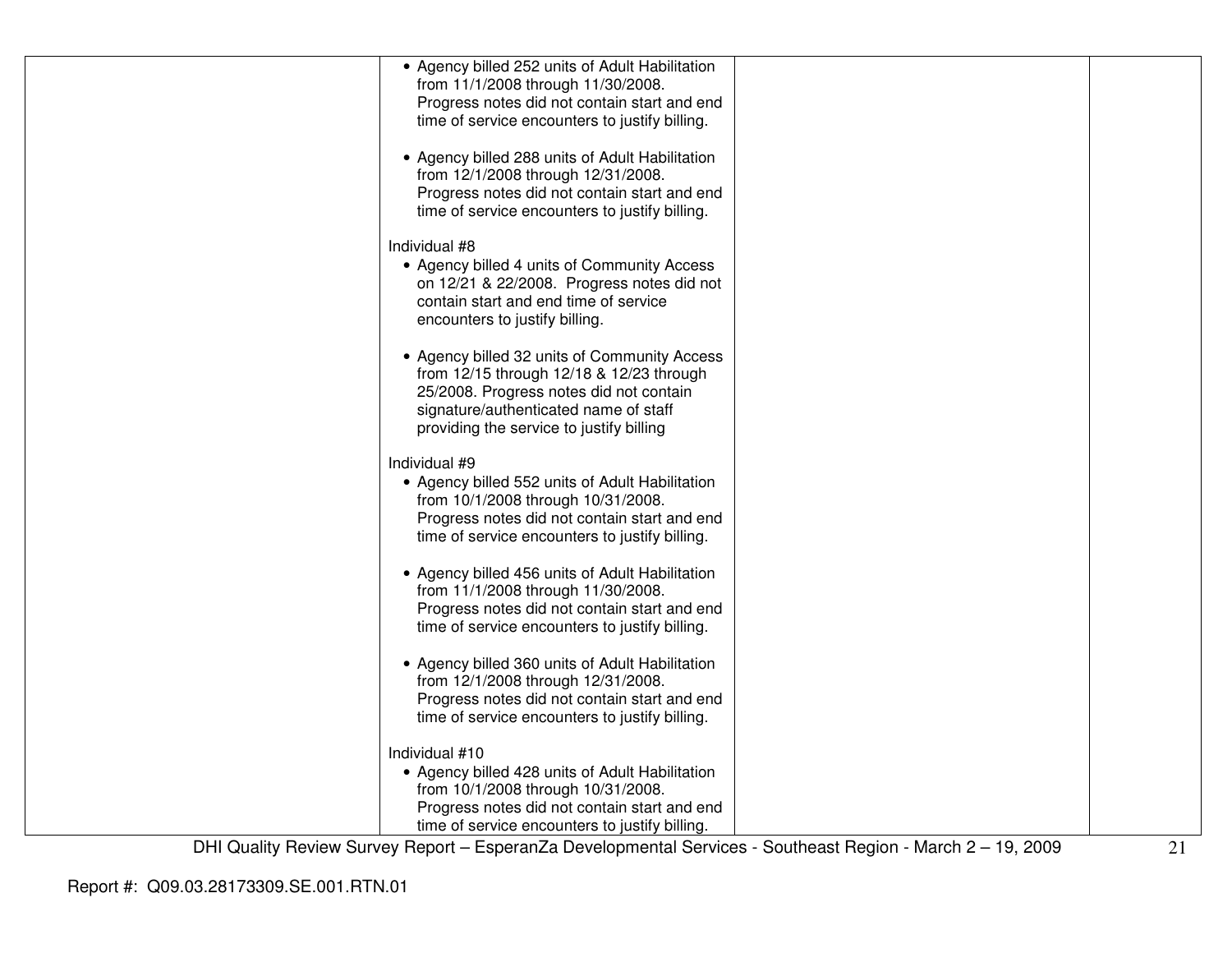| • Agency billed 432 units of Adult Habilitation<br>from 11/1/2008 through 11/30/2008.<br>Progress notes did not contain start and end<br>time of service encounters to justify billing.<br>• Agency billed 432 units of Adult Habilitation |  |
|--------------------------------------------------------------------------------------------------------------------------------------------------------------------------------------------------------------------------------------------|--|
| from 12/1/2008 through 12/31/2008.<br>Progress notes did not contain start and end<br>time of service encounters to justify billing.                                                                                                       |  |
| • Agency billed 9 units of Supported<br>Employment from 10/1/2008 through<br>10/31/2008. Progress notes did not contain<br>end time of service encounters for to justify<br>billing.                                                       |  |
| • Agency billed 2 units of Supported<br>Employment from 11/1/2008 through<br>11/30/2008. Progress notes did not contain<br>end time of service encounters for to justify<br>billing.                                                       |  |
| • Agency billed 10 units of Supported<br>Employment from 12/1/2008 through<br>12/31/2008. Progress notes did not contain<br>end time of service encounters for to justify<br>billing.                                                      |  |
| Individual #13<br>• Agency billed 528 units of Adult Habilitation<br>from 10/1/2008 through 10/31/2008.<br>Progress notes did not contain start and end<br>time of service encounters to justify billing.                                  |  |
| • Agency billed 432 units of Adult Habilitation<br>from 11/1/2008 through 11/30/2008.<br>Progress notes did not contain start and end<br>time of service encounters to justify billing.                                                    |  |
| • Agency billed 360 units of Adult Habilitation<br>from 12/1/2008 through 12/31/2008.<br>Progress notes did not contain start and end                                                                                                      |  |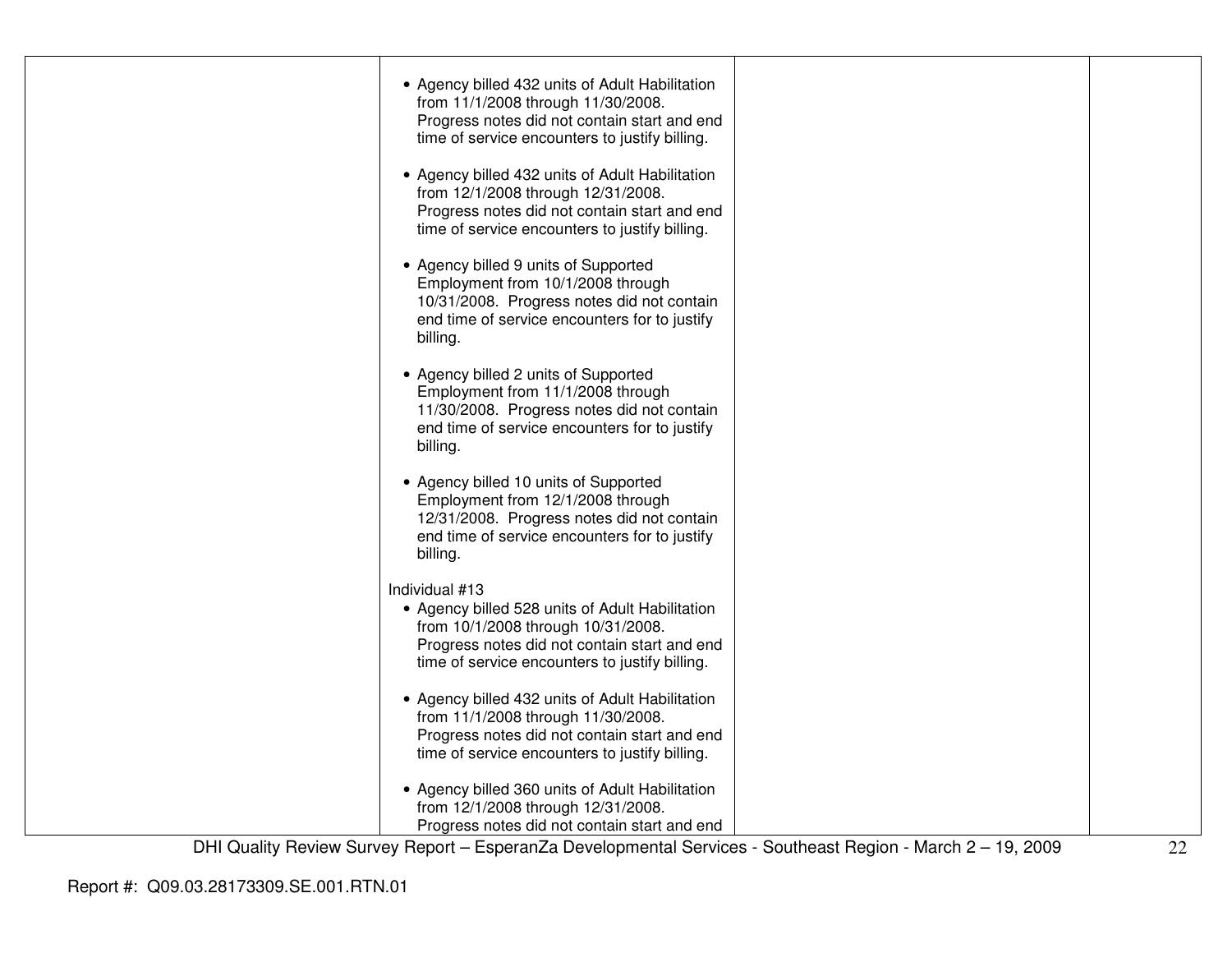| time of service encounters to justify billing.                                                                                                                                                                |  |
|---------------------------------------------------------------------------------------------------------------------------------------------------------------------------------------------------------------|--|
| Individual #15<br>• Agency billed 28 units of Family Living from                                                                                                                                              |  |
| 10/1/2008 through 10/31/2008. Progress<br>notes did not contain                                                                                                                                               |  |
| signature/authenticated name of staff                                                                                                                                                                         |  |
| providing the service to justify billing.                                                                                                                                                                     |  |
| • Agency billed 552 units of Adult Habilitation<br>from 10/1/2008 through 10/31/2008.<br>Progress notes did not contain<br>signature/authenticated name of staff<br>providing the service to justify billing. |  |
|                                                                                                                                                                                                               |  |
| • Agency billed 22 units of Family Living from<br>11/1/2008 through 11/30/2008. Progress<br>notes did not contain                                                                                             |  |
| signature/authenticated name of staff<br>providing the service to justify billing.                                                                                                                            |  |
| • Agency billed 336 units of Adult Habilitation<br>from 11/1/2008 through 11/30/2008.                                                                                                                         |  |
| Progress notes did not contain<br>signature/authenticated name of staff                                                                                                                                       |  |
| providing the service to justify billing.                                                                                                                                                                     |  |
| • Agency billed 13 units of Family Living from<br>12/1/2008 through 12/31/2008. Progress                                                                                                                      |  |
| notes did not contain<br>signature/authenticated name of staff                                                                                                                                                |  |
| providing the service to justify billing.                                                                                                                                                                     |  |
| • Agency billed 336 units of Adult Habilitation                                                                                                                                                               |  |
| from 12/1/2008 through 12/31/2008.                                                                                                                                                                            |  |
| Progress notes did not contain<br>signature/authenticated name of staff                                                                                                                                       |  |
| providing the service to justify billing.                                                                                                                                                                     |  |
|                                                                                                                                                                                                               |  |
|                                                                                                                                                                                                               |  |
|                                                                                                                                                                                                               |  |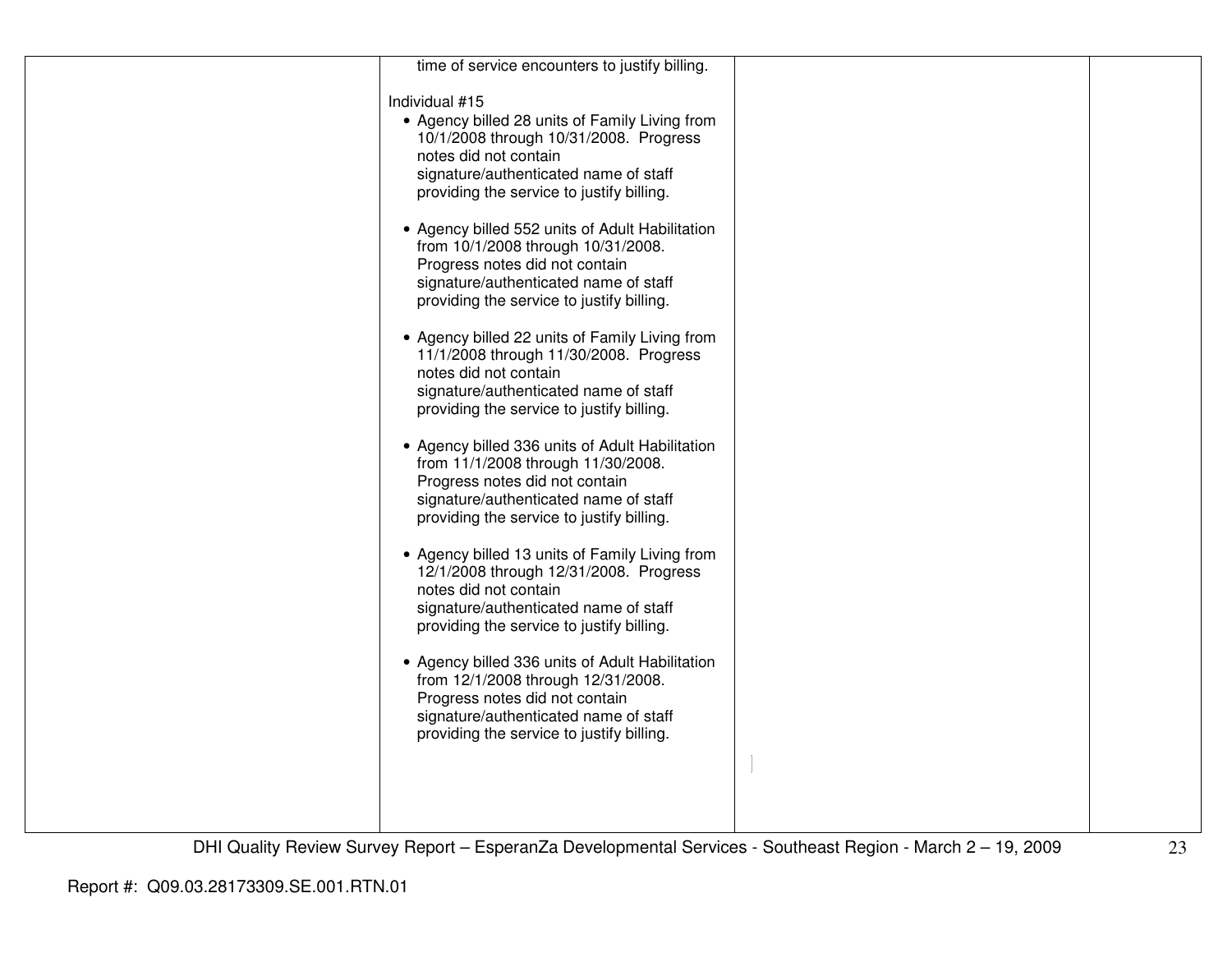| Tag #1A20 DSP Training Documents                                                               | <b>Scope and Severity Rating: F</b>                                                            |  |
|------------------------------------------------------------------------------------------------|------------------------------------------------------------------------------------------------|--|
| Developmental Disabilities (DD) Waiver Service                                                 | Based on record review, the Agency failed to                                                   |  |
| Standards effective 4/1/2007                                                                   | ensure that Orientation and Training                                                           |  |
| <b>CHAPTER 1 IV. GENERAL REQUIREMENTS</b>                                                      | requirements were met for 138 of 158 Direct                                                    |  |
| FOR PROVIDER AGENCY SERVICE                                                                    | Service Personnel.                                                                             |  |
| <b>PERSONNEL:</b> The objective of this section is to                                          |                                                                                                |  |
| establish personnel standards for DD Medicaid                                                  | Review of Direct Service Personnel training                                                    |  |
| Waiver Provider Agencies for the following                                                     | records found no evidence of the following                                                     |  |
| services: Community Living Supports,                                                           | required DOH/DDSD trainings and certification                                                  |  |
| Community Inclusion Services, Respite,                                                         | being completed:                                                                               |  |
| Substitute Care and Personal Support                                                           |                                                                                                |  |
| Companion Services. These standards apply to                                                   | • Pre- Service (DSP #40, 42, 49, 51, 55, 56, 61,                                               |  |
| all personnel who provide services, whether                                                    | 64, 65, 72, 73, 74, 83, 87, 88, 89, 93, 95, 96,                                                |  |
| directly employed or subcontracting with the                                                   | 97, 98, 103, 104, 105, 107, 111, 112, 113,                                                     |  |
| Provider Agency. Additional personnel                                                          | 115, 124, 130, 134, 136, 137, 147, 148, 153,                                                   |  |
| requirements and qualifications may be                                                         | 154, 160, 162, 163, 172 & 193)                                                                 |  |
| applicable for specific service standards.<br><b>C.</b> Orientation and Training Requirements: |                                                                                                |  |
| Orientation and training for direct support                                                    | • Basic Health/Orientation (DSP #40, 42, 49, 51,                                               |  |
| staff and his or her supervisors shall comply                                                  | 53, 56, 61, 64, 65, 66, 72, 73, 77, 83, 87, 88,                                                |  |
| with the DDSD/DOH Policy Governing the                                                         | 89, 90, 91, 92, 93, 95, 96, 97, 98, 103, 104,                                                  |  |
| <b>Training Requirements for Direct Support</b>                                                | 105, 107, 111, 112, 113, 115, 119, 123, 124,                                                   |  |
| <b>Staff and Internal Service Coordinators</b>                                                 | 130, 134, 136, 137, 147, 148, 153, 154, 163,                                                   |  |
| Serving Individuals with Developmental                                                         | 172, 176 & 193)                                                                                |  |
| Disabilities to include the following:                                                         |                                                                                                |  |
| Each new employee shall receive<br>(1)                                                         | • Person-Centered Planning (1-Day) (DSP #48,                                                   |  |
| appropriate orientation, including but not                                                     | 51, 61, 63, 64, 66, 72, 73, 82, 83, 90, 91, 92,                                                |  |
| limited to, all policies relating to fire                                                      | 95, 96, 98, 100, 104, 105, 111, 112, 116, 118,<br>122, 124, 125, 130, 133, 134, 136, 137, 147, |  |
| prevention, accident prevention, incident                                                      | 150, 152, 153, 154, 160, 163, 166, 182, 187,                                                   |  |
| management and reporting, and emergency                                                        | 190, 192 & 193)                                                                                |  |
| procedures; and                                                                                |                                                                                                |  |
| Individual-specific training for each<br>(2)                                                   | • First Aid (DSP #43, 48, 51, 52, 57, 58, 59, 60,                                              |  |
| individual under his or her direct care, as                                                    | 61, 64, 67, 68, 70, 73, 75, 80, 81, 82, 83, 91,                                                |  |
| described in the individual service plan,                                                      | 92, 94, 95, 99, 101, 102, 104, 108, 109, 110,                                                  |  |
| prior to working alone with the individual.                                                    | 112, 113, 118, 128, 129, 132, 134, 145, 146,                                                   |  |
|                                                                                                | 147, 149, 154, 157, 158, 159, 160, 163, 165,                                                   |  |
|                                                                                                | 166, 168, 172, 173, 174, 179, 180, 181, 184,                                                   |  |
|                                                                                                | 186, 187, 188, 190, 191, 193 & 197)                                                            |  |
|                                                                                                |                                                                                                |  |
|                                                                                                | • CPR (DSP #43, 48, 51, 52, 57, 58, 59, 60, 61,                                                |  |
|                                                                                                | 64, 67, 68, 70, 73, 75, 80, 81, 82, 83, 91, 92,                                                |  |
|                                                                                                | 94, 95, 99, 101, 102, 104, 108, 109, 110, 112,                                                 |  |
|                                                                                                | 113, 118, 128, 129, 132, 134, 145, 146, 147,                                                   |  |
|                                                                                                |                                                                                                |  |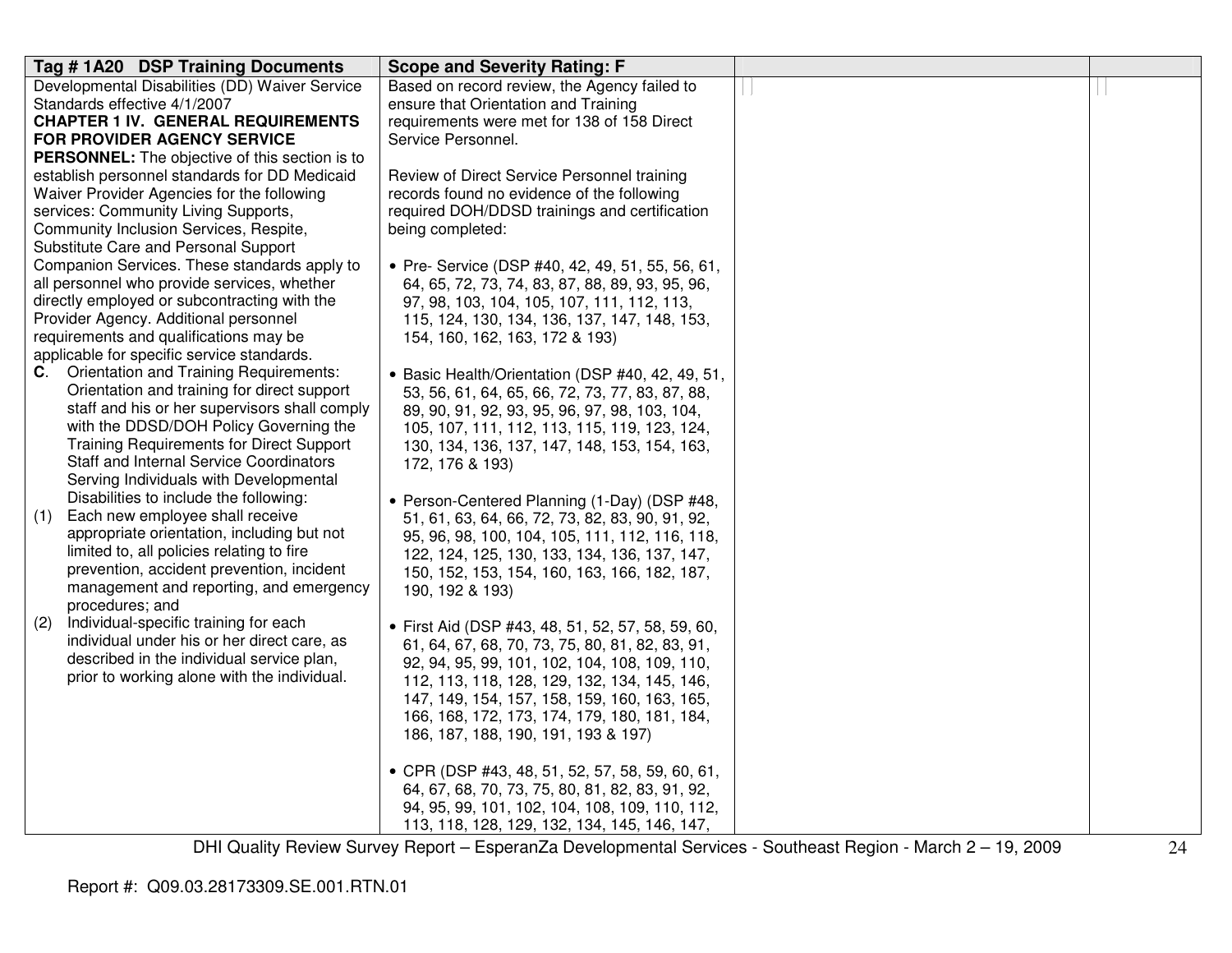| 149, 154, 157, 158, 159, 160, 163, 165, 166,<br>168, 172, 173, 174, 179, 180, 181, 184, 186,<br>187, 188, 190, 191, 192, 193 & 197)<br>• Assisting With Medications (DSP #43, 45, 47,<br>50, 57, 58, 64, 66, 67, 68, 73, 81, 83, 95, 96,<br>99, 101, 102, 104, 111, 112, 120, 131, 133,<br>134, 135, 141, 142, 143, 145, 146, 149, 151,<br>153, 154, 155, 156, 157, 158, 159, 161, 164,<br>168, 170, 171, 174, 177, 180, 187, 189, 190,<br>191, 193, 195 & 196)<br>• Rights & Advocacy (DSP #46, 63, 73, 133,<br>135, 145, 155, 164, 169, 170, 171, 172, 174,<br>178, 182, 183, 184, 187, 188, 191, 192, 193,<br>195 & 197)<br>• Level 1 Health (DSP #46, 73, 78, 85, 116, 151,<br>164, 169, 170, 171, 173, 174, 178, 182, 183,<br>184, 192, 193 & 197)<br>• Teaching & Support Strategies (DSP #73, 135,<br>145, 151, 172, 174, 178, 182, 187, 188, 190 &<br>193)<br>• Positive Behavior Supports Strategies (DSP<br>#63, 69, 73, 78, 85, 94, 133, 135, 149, 157,<br>159, 169, 170, 171, 172, 173, 174, 178, 181,<br>182, 183, 184, 190, 191, 192, 193, 195 & 197)<br>• Participatory Communication & Choice Making<br>(DSP #46, 54, 63, 69, 73, 75, 78, 79, 85, 116,<br>133, 135, 151, 164, 165, 167, 169, 170, 171,<br>172, 173, 174, 178, 182, 183, 184, 187, 188,<br>190, 191, 192 & 193) |  |  |
|------------------------------------------------------------------------------------------------------------------------------------------------------------------------------------------------------------------------------------------------------------------------------------------------------------------------------------------------------------------------------------------------------------------------------------------------------------------------------------------------------------------------------------------------------------------------------------------------------------------------------------------------------------------------------------------------------------------------------------------------------------------------------------------------------------------------------------------------------------------------------------------------------------------------------------------------------------------------------------------------------------------------------------------------------------------------------------------------------------------------------------------------------------------------------------------------------------------------------------------------------------------------------------------------|--|--|
|                                                                                                                                                                                                                                                                                                                                                                                                                                                                                                                                                                                                                                                                                                                                                                                                                                                                                                                                                                                                                                                                                                                                                                                                                                                                                                |  |  |
|                                                                                                                                                                                                                                                                                                                                                                                                                                                                                                                                                                                                                                                                                                                                                                                                                                                                                                                                                                                                                                                                                                                                                                                                                                                                                                |  |  |
|                                                                                                                                                                                                                                                                                                                                                                                                                                                                                                                                                                                                                                                                                                                                                                                                                                                                                                                                                                                                                                                                                                                                                                                                                                                                                                |  |  |
|                                                                                                                                                                                                                                                                                                                                                                                                                                                                                                                                                                                                                                                                                                                                                                                                                                                                                                                                                                                                                                                                                                                                                                                                                                                                                                |  |  |
|                                                                                                                                                                                                                                                                                                                                                                                                                                                                                                                                                                                                                                                                                                                                                                                                                                                                                                                                                                                                                                                                                                                                                                                                                                                                                                |  |  |
|                                                                                                                                                                                                                                                                                                                                                                                                                                                                                                                                                                                                                                                                                                                                                                                                                                                                                                                                                                                                                                                                                                                                                                                                                                                                                                |  |  |
|                                                                                                                                                                                                                                                                                                                                                                                                                                                                                                                                                                                                                                                                                                                                                                                                                                                                                                                                                                                                                                                                                                                                                                                                                                                                                                |  |  |
|                                                                                                                                                                                                                                                                                                                                                                                                                                                                                                                                                                                                                                                                                                                                                                                                                                                                                                                                                                                                                                                                                                                                                                                                                                                                                                |  |  |
|                                                                                                                                                                                                                                                                                                                                                                                                                                                                                                                                                                                                                                                                                                                                                                                                                                                                                                                                                                                                                                                                                                                                                                                                                                                                                                |  |  |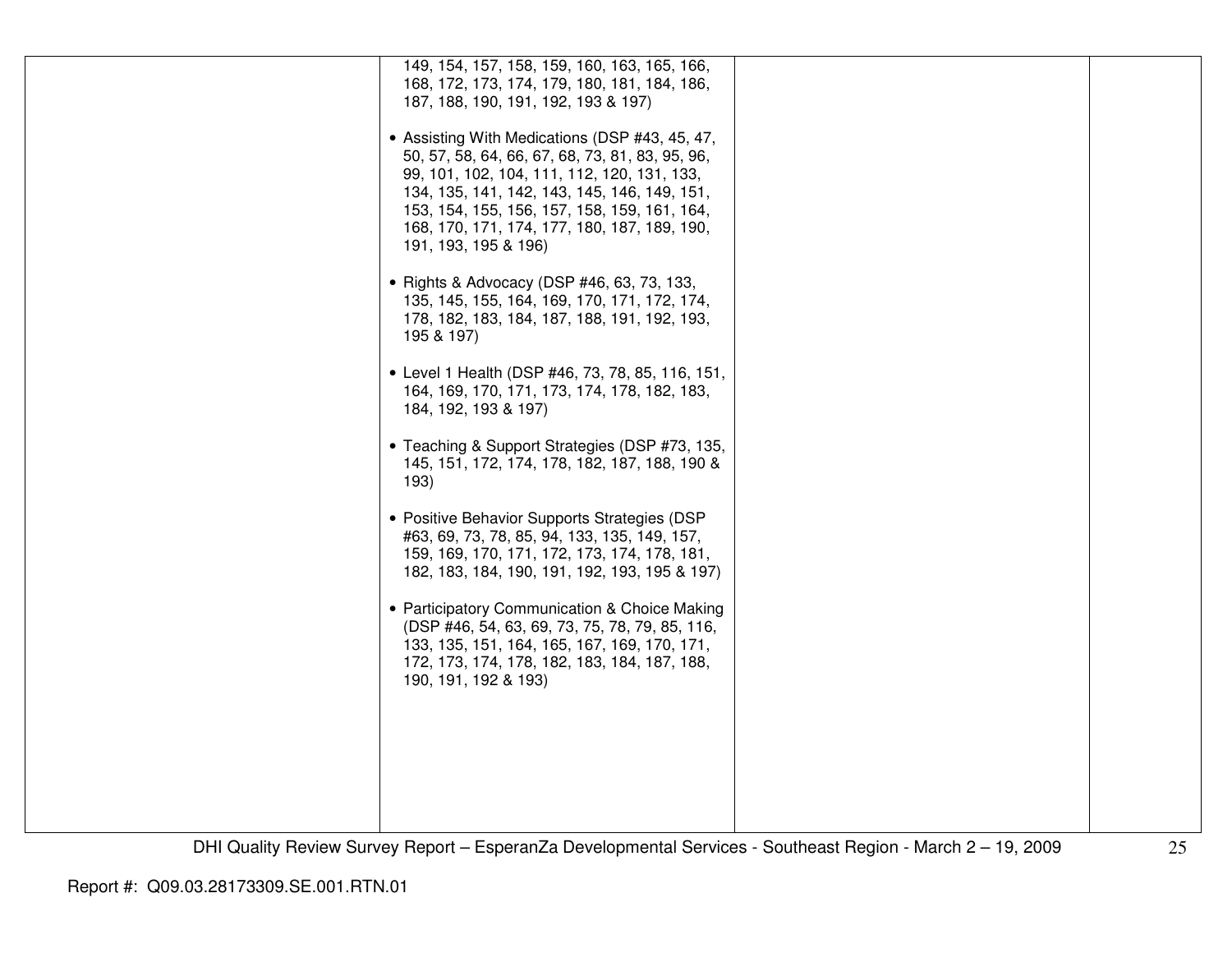| Tag #1A22 Staff Competence                                                           | <b>Scope and Severity Rating: D</b>             |  |
|--------------------------------------------------------------------------------------|-------------------------------------------------|--|
| Developmental Disabilities (DD) Waiver Service                                       | Based on interview, the Agency failed to ensure |  |
| Standards effective 4/1/2007                                                         | that training competencies were met for 3 of 26 |  |
| <b>CHAPTER 1 IV. GENERAL REQUIREMENTS</b>                                            | Direct Service Personnel.                       |  |
| <b>FOR PROVIDER AGENCY SERVICE</b>                                                   |                                                 |  |
| PERSONNEL: The objective of this section is to                                       | When DSP were asked if they received training   |  |
| establish personnel standards for DD Medicaid                                        | on the Individual's ISP, the following was      |  |
| Waiver Provider Agencies for the following                                           | reported:                                       |  |
| services: Community Living Supports,                                                 | • DSP #152 stated, "No. I read it."             |  |
| Community Inclusion Services, Respite,                                               |                                                 |  |
| Substitute Care and Personal Support                                                 | When DSP were asked if they received training   |  |
| Companion Services. These standards apply to                                         | on Diabetes and what would they do if there is  |  |
| all personnel who provide services, whether                                          | high blood sugar, the following was reported:   |  |
| directly employed or subcontracting with the                                         | • DSP #125 stated, "I don't know. "I was not    |  |
| Provider Agency. Additional personnel                                                | trained." (Per record review the Individual     |  |
| requirements and qualifications may be                                               | requires a crisis plan for risk for             |  |
| applicable for specific service standards.                                           | hypoglycemia/hyperglycemia).                    |  |
| <b>Qualifications for Direct Service</b><br>F.                                       |                                                 |  |
| Personnel: The following employment                                                  | • DSP#146 stated, "Take a reading from his      |  |
| qualifications and competency requirements                                           | blood meter and if it's high, give him          |  |
| are applicable to all Direct Service                                                 | something to eat." (Per record review the       |  |
| Personnel employed by a Provider Agency:                                             | Individual has a diagnosis of diabetes)         |  |
| Direct service personnel shall be eighteen<br>(1)                                    |                                                 |  |
| (18) years or older. Exception: Adult                                                |                                                 |  |
| Habilitation can employ direct care                                                  |                                                 |  |
| personnel under the age of eighteen 18                                               |                                                 |  |
| years, but the employee shall work directly<br>under a supervisor, who is physically |                                                 |  |
| present at all times;                                                                |                                                 |  |
| Direct service personnel shall have the<br>(2)                                       |                                                 |  |
| ability to read and carry out the                                                    |                                                 |  |
| requirements in an ISP;                                                              |                                                 |  |
| Direct service personnel shall be available<br>(3)                                   |                                                 |  |
| to communicate in the language that is                                               |                                                 |  |
| functionally required by the individual or in                                        |                                                 |  |
| the use of any specific augmentative                                                 |                                                 |  |
| communication system utilized by the                                                 |                                                 |  |
| individual;                                                                          |                                                 |  |
| Direct service personnel shall meet the<br>(4)                                       |                                                 |  |
| qualifications specified by DDSD in the                                              |                                                 |  |
| Policy Governing the Training                                                        |                                                 |  |
| Requirements for Direct Support Staff and                                            |                                                 |  |
| Internal Service Coordinators, Serving                                               |                                                 |  |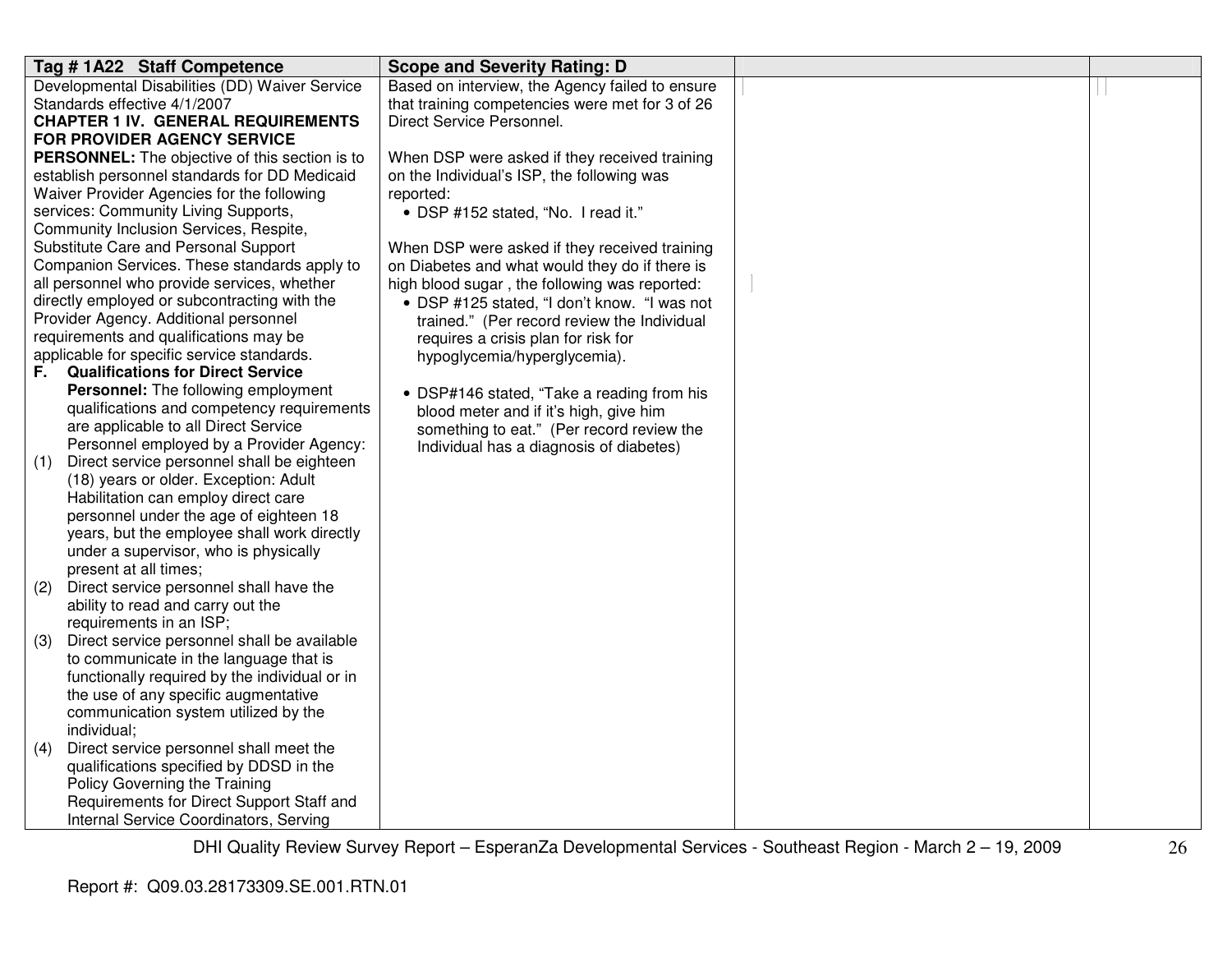|     | Individuals with Developmental Disabilities;                                        |  |  |
|-----|-------------------------------------------------------------------------------------|--|--|
|     | and                                                                                 |  |  |
| (5) | Direct service Provider Agencies of Respite                                         |  |  |
|     | Services, Substitute Care, Personal                                                 |  |  |
|     | Support Services, Nutritional Counseling,                                           |  |  |
|     | Therapists and Nursing shall demonstrate                                            |  |  |
|     | basic knowledge of developmental                                                    |  |  |
|     | disabilities and have training or                                                   |  |  |
|     | demonstrable qualifications related to the                                          |  |  |
|     | role he or she is performing and complete                                           |  |  |
|     | individual specific training as required in the                                     |  |  |
|     | ISP for each individual he or she support.                                          |  |  |
| (6) | Report required personnel training status to                                        |  |  |
|     | the DDSD Statewide Training Database as<br>specified in DDSD policies as related to |  |  |
|     | training requirements as follows:                                                   |  |  |
|     | (a) Initial comprehensive personnel status                                          |  |  |
|     | report (name, date of hire, Social Security                                         |  |  |
|     | number category) on all required                                                    |  |  |
|     | personnel to be submitted to DDSD                                                   |  |  |
|     | Statewide Training Database within the                                              |  |  |
|     | first ninety (90) calendar days of providing                                        |  |  |
|     | services;                                                                           |  |  |
|     | (b) Staff who do not wish to use his or her                                         |  |  |
|     | Social Security Number may request an                                               |  |  |
|     | alternative tracking number; and                                                    |  |  |
|     | (c) Quarterly personnel update reports sent                                         |  |  |
|     | to DDSD Statewide Training Database to                                              |  |  |
|     | reflect new hires, terminations, inter-                                             |  |  |
|     | provider Agency position changes, and                                               |  |  |
|     | name changes.                                                                       |  |  |
|     |                                                                                     |  |  |
|     |                                                                                     |  |  |
|     |                                                                                     |  |  |
|     |                                                                                     |  |  |
|     |                                                                                     |  |  |
|     |                                                                                     |  |  |
|     |                                                                                     |  |  |
|     |                                                                                     |  |  |
|     |                                                                                     |  |  |
|     |                                                                                     |  |  |
|     |                                                                                     |  |  |
|     |                                                                                     |  |  |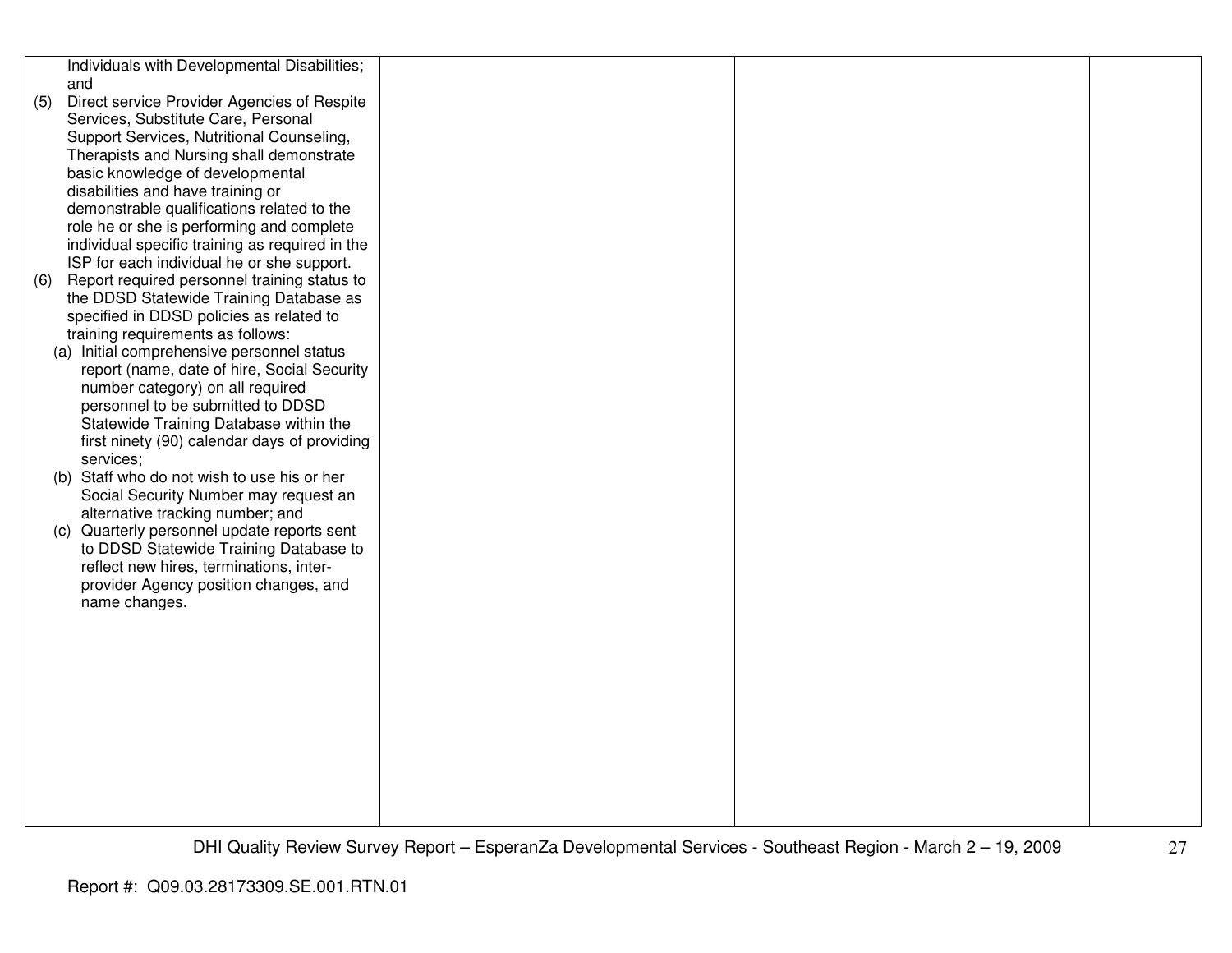| Tag #1A25 (CoP) CCHS                                               | <b>Scope and Severity Rating: D</b>             |  |
|--------------------------------------------------------------------|-------------------------------------------------|--|
| <b>NMAC 7.1.9.9</b>                                                | Based on record review, the Agency failed to    |  |
| A. Prohibition on Employment: A care                               | maintain documentation indicating no            |  |
| provider shall not hire or continue the                            | "disqualifying convictions" or documentation of |  |
| employment or contractual services of any                          | the timely submission of pertinent application  |  |
| applicant, caregiver or hospital caregiver for                     | information to the Caregiver Criminal History   |  |
| whom the care provider has received notice of a                    | Screening Program was on file for 9 of 162      |  |
| disqualifying conviction, except as provided in                    | Agency Personnel.                               |  |
| Subsection B of this section.                                      |                                                 |  |
| <b>NMAC 7.1.9.11</b>                                               | • #40 - Date of Hire 1/20/2009                  |  |
| <b>DISQUALIFYING CONVICTIONS.</b> The                              | • #59 - Date of Hire 7/23/2007                  |  |
| following felony convictions disqualify an                         | • #89 - Date of Hire 2/3/2009                   |  |
| applicant, caregiver or hospital caregiver from                    | • #97 - Date of Hire 1/20/2009                  |  |
| employment or contractual services with a care                     | • #103 - Date of Hire 1/5/2009                  |  |
| provider:                                                          | • #110 - Date of Hire 10/8/2007                 |  |
| A. homicide;                                                       | • #140 - Date of Hire 4/30/2007                 |  |
| <b>B.</b> trafficking, or trafficking in controlled<br>substances: | • #148 - Date of Hire 1/20/2009                 |  |
| C. kidnapping, false imprisonment, aggravated                      | • #149 - Date of Hire 7/9/2007                  |  |
| assault or aggravated battery;                                     |                                                 |  |
| D. rape, criminal sexual penetration, criminal                     |                                                 |  |
| sexual contact, incest, indecent exposure, or                      |                                                 |  |
| other related felony sexual offenses;                              |                                                 |  |
| E. crimes involving adult abuse, neglect or                        |                                                 |  |
| financial exploitation;                                            |                                                 |  |
| F. crimes involving child abuse or neglect;                        |                                                 |  |
| G. crimes involving robbery, larceny, extortion,                   |                                                 |  |
| burglary, fraud, forgery, embezzlement, credit                     |                                                 |  |
| card fraud, or receiving stolen property; or                       |                                                 |  |
| H. an attempt, solicitation, or conspiracy                         |                                                 |  |
| involving any of the felonies in this subsection.                  |                                                 |  |
|                                                                    |                                                 |  |
| Chapter 1.IV. General Provider Requirements.                       |                                                 |  |
| D. Criminal History Screening: All personnel                       |                                                 |  |
| shall be screened by the Provider Agency in                        |                                                 |  |
| regard to the employee's qualifications,                           |                                                 |  |
| references, and employment history, prior to                       |                                                 |  |
| employment. All Provider Agencies shall comply                     |                                                 |  |
| with the Criminal Records Screening for                            |                                                 |  |
| Caregivers 7.1.12 NMAC and Employee Abuse                          |                                                 |  |
| Registry 7.1.12 NMAC as required by the                            |                                                 |  |
| Department of Health, Division of Health                           |                                                 |  |
| Improvement.                                                       |                                                 |  |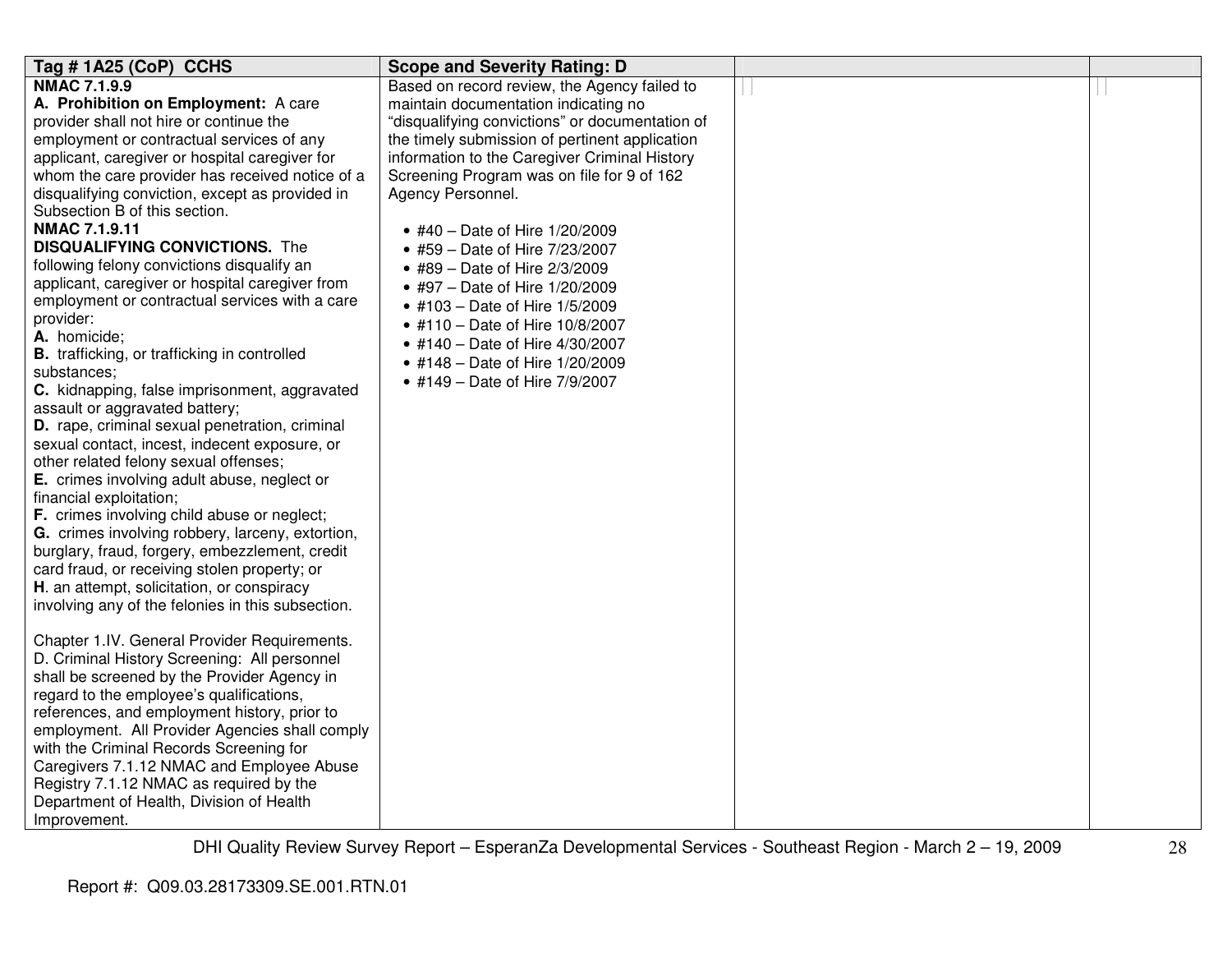| Tag # 1A26 (CoP) COR / EAR                          | <b>Scope and Severity Rating: D</b>             |  |
|-----------------------------------------------------|-------------------------------------------------|--|
| <b>NMAC 7.1.12.8</b>                                | Based on record review, the Agency failed to    |  |
| <b>REGISTRY ESTABLISHED; PROVIDER</b>               | maintain documentation in the employee's        |  |
| <b>INQUIRY REQUIRED:</b> Upon the effective date    | personnel records that evidenced inquiry to the |  |
| of this rule, the department has established and    | Employee Abuse Registry prior to employment     |  |
| maintains an accurate and complete electronic       | for 4 of 162 Agency Personnel.                  |  |
| registry that contains the name, date of birth,     |                                                 |  |
| address, social security number, and other          | • #69 - Date of Hire 2/25/2008                  |  |
| appropriate identifying information of all persons  | • #89 - Date of Hire 2/3/2009                   |  |
| who, while employed by a provider, have been        | • #97 - Date of Hire 1/20/2009                  |  |
| determined by the department, as a result of an     | • #197 - Date of Hire 9/28/2006                 |  |
| investigation of a complaint, to have engaged in    |                                                 |  |
| a substantiated registry-referred incident of       |                                                 |  |
| abuse, neglect or exploitation of a person          |                                                 |  |
| receiving care or services from a provider.         |                                                 |  |
| Additions and updates to the registry shall be      |                                                 |  |
| posted no later than two (2) business days          |                                                 |  |
| following receipt. Only department staff            |                                                 |  |
| designated by the custodian may access,             |                                                 |  |
| maintain and update the data in the registry.       |                                                 |  |
| Provider requirement to inquire of<br>А.            |                                                 |  |
| registry. A provider, prior to employing or         |                                                 |  |
| contracting with an employee, shall inquire of the  |                                                 |  |
| registry whether the individual under               |                                                 |  |
| consideration for employment or contracting is      |                                                 |  |
| listed on the registry.                             |                                                 |  |
| Prohibited employment. A provider<br>В.             |                                                 |  |
| may not employ or contract with an individual to    |                                                 |  |
| be an employee if the individual is listed on the   |                                                 |  |
| registry as having a substantiated registry-        |                                                 |  |
| referred incident of abuse, neglect or exploitation |                                                 |  |
| of a person receiving care or services from a       |                                                 |  |
| provider.                                           |                                                 |  |
| D.<br>Documentation of inquiry to registry.         |                                                 |  |
| The provider shall maintain documentation in the    |                                                 |  |
| employee's personnel or employment records          |                                                 |  |
| that evidences the fact that the provider made an   |                                                 |  |
| inquiry to the registry concerning that employee    |                                                 |  |
| prior to employment. Such documentation must        |                                                 |  |
| include evidence, based on the response to such     |                                                 |  |
| inquiry received from the custodian by the          |                                                 |  |
| provider, that the employee was not listed on the   |                                                 |  |
| registry as having a substantiated registry-        |                                                 |  |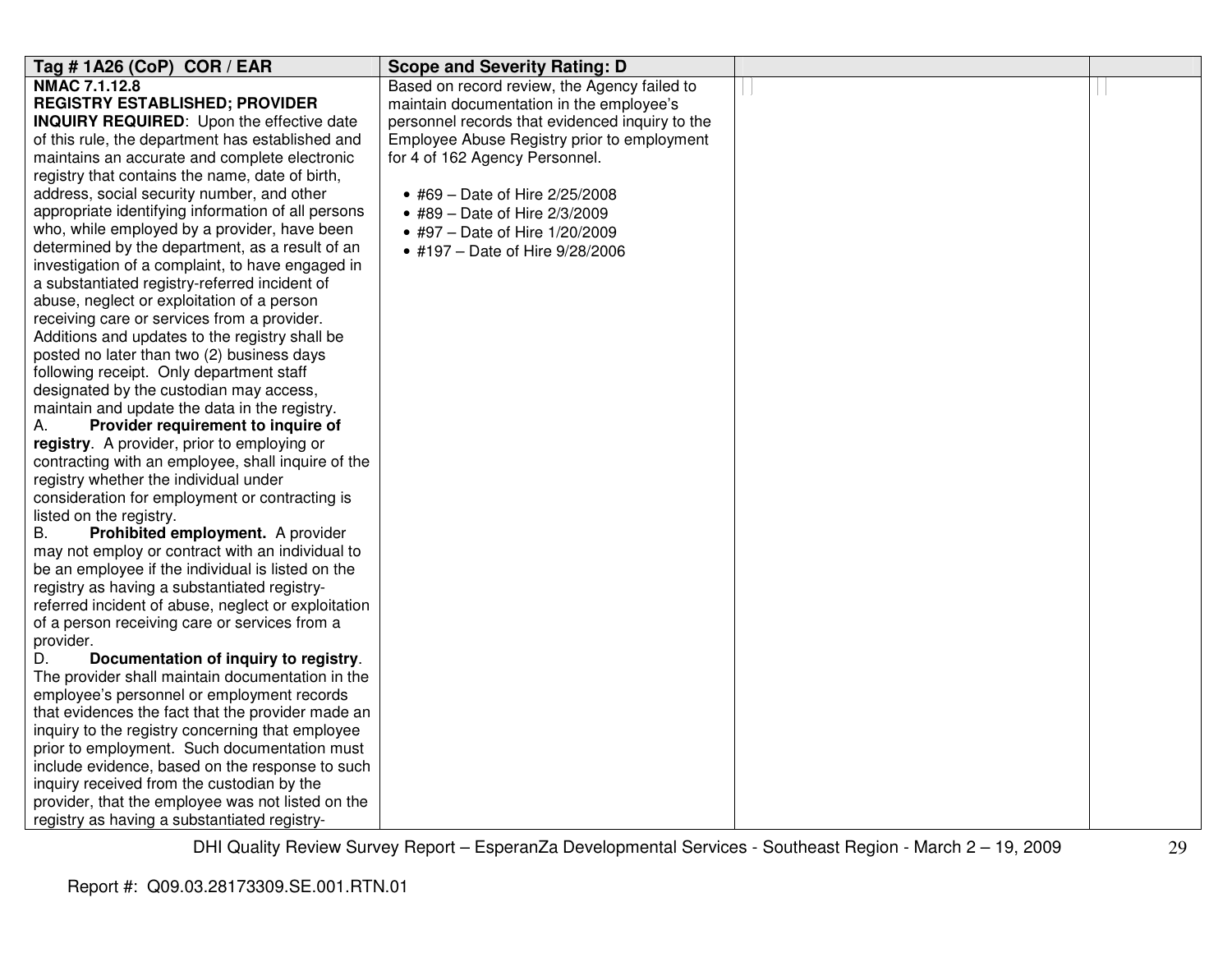| referred incident of abuse, neglect or              |  |  |
|-----------------------------------------------------|--|--|
| exploitation.                                       |  |  |
| Ε.                                                  |  |  |
| Documentation for other staff. With                 |  |  |
| respect to all employed or contracted individuals   |  |  |
| providing direct care who are licensed health       |  |  |
| care professionals or certified nurse aides, the    |  |  |
| provider shall maintain documentation reflecting    |  |  |
| the individual's current licensure as a health care |  |  |
| professional or current certification as a nurse    |  |  |
| aide.                                               |  |  |
| Chapter 1.IV. General Provider Requirements.        |  |  |
| D. Criminal History Screening: All personnel        |  |  |
| shall be screened by the Provider Agency in         |  |  |
| regard to the employee's qualifications,            |  |  |
| references, and employment history, prior to        |  |  |
| employment. All Provider Agencies shall comply      |  |  |
| with the Criminal Records Screening for             |  |  |
|                                                     |  |  |
| Caregivers 7.1.12 NMAC and Employee Abuse           |  |  |
| Registry 7.1.12 NMAC as required by the             |  |  |
| Department of Health, Division of Health            |  |  |
| Improvement.                                        |  |  |
|                                                     |  |  |
|                                                     |  |  |
|                                                     |  |  |
|                                                     |  |  |
|                                                     |  |  |
|                                                     |  |  |
|                                                     |  |  |
|                                                     |  |  |
|                                                     |  |  |
|                                                     |  |  |
|                                                     |  |  |
|                                                     |  |  |
|                                                     |  |  |
|                                                     |  |  |
|                                                     |  |  |
|                                                     |  |  |
|                                                     |  |  |
|                                                     |  |  |
|                                                     |  |  |
|                                                     |  |  |
|                                                     |  |  |
|                                                     |  |  |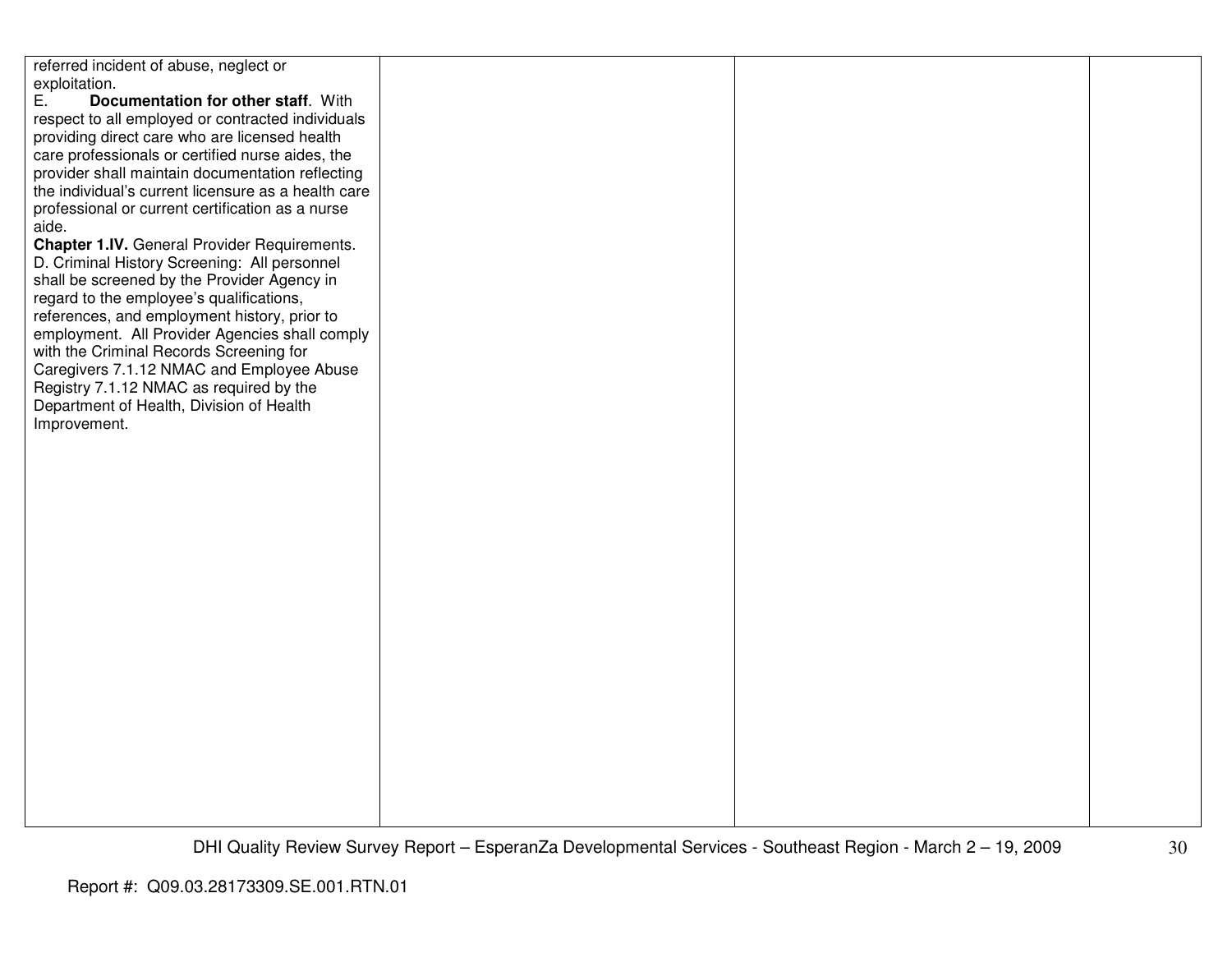| Tag # 1A28 (CoP) Incident Mgt. System               | <b>Scope &amp; Severity Rating: E</b>            |  |
|-----------------------------------------------------|--------------------------------------------------|--|
| <b>NMAC 7.1.13.10</b>                               | Based on record review and interview, the        |  |
| <b>INCIDENT MANAGEMENT SYSTEM</b>                   | Agency failed to provide documentation verifying |  |
| <b>REQUIREMENTS:</b>                                | completion of Incident Management Training for   |  |
| A. General: All licensed health care facilities and | 96 of 162 Agency Personnel.                      |  |
| community based service providers shall             |                                                  |  |
| establish and maintain an incident management       | • Abuse, Neglect & Exploitation Incident         |  |
| system, which emphasizes the principles of          | Management Training (#43, 44, 45, 46, 50,        |  |
| prevention and staff involvement. The licensed      | 51, 52, 54, 55, 57, 58, 60, 61, 63, 64, 68, 69,  |  |
| health care facility or community based service     | 70, 72, 73, 75, 76, 79, 81, 83, 84, 85, 86, 89,  |  |
| provider shall ensure that the incident             | 91, 92, 94, 95, 99, 101, 104, 108, 109, 110,     |  |
| management system policies and procedures           | 112, 113, 116, 120, 124, 128, 129, 131, 133,     |  |
| requires all employees to be competently trained    | 135, 139, 140, 141, 143, 145, 146, 149, 150,     |  |
| to respond to, report, and document incidents in    | 151, 154, 155, 157, 158, 159, 160, 162, 163,     |  |
| a timely and accurate manner.                       | 164, 165, 166, 167, 168, 169, 170, 171, 172,     |  |
| D. Training Documentation: All licensed             | 174, 175, 177, 179, 180, 181, 183, 184, 185,     |  |
| health care facilities and community based          | 187, 188, 189, 190, 191, 192, 193, 194, 195,     |  |
| service providers shall prepare training            | 196 & 197)                                       |  |
| documentation for each employee to include a        |                                                  |  |
| signed statement indicating the date, time, and     | When DSP were asked what two State Agencies      |  |
| place they received their incident management       | is suspected Abuse, Neglect and Exploitation     |  |
| reporting instruction. The licensed health care     | reported; the following was reported:            |  |
| facility and community based service provider       |                                                  |  |
| shall maintain documentation of an employee's       | • DSP #146 stated, "I don't know."               |  |
| training for a period of at least twelve (12)       |                                                  |  |
| months, or six (6) months after termination of an   | • DSP #144 stated, "My supervisor and            |  |
| employee's employment. Training curricula shall     | police."                                         |  |
| be kept on the provider premises and made           |                                                  |  |
| available on request by the department. Training    |                                                  |  |
| documentation shall be made available               |                                                  |  |
| immediately upon a division representative's        |                                                  |  |
| request. Failure to provide employee training       |                                                  |  |
| documentation shall subject the licensed health     |                                                  |  |
| care facility or community based service provider   |                                                  |  |
| to the penalties provided for in this rule.         |                                                  |  |
|                                                     |                                                  |  |
|                                                     |                                                  |  |
|                                                     |                                                  |  |
|                                                     |                                                  |  |
|                                                     |                                                  |  |
|                                                     |                                                  |  |
|                                                     |                                                  |  |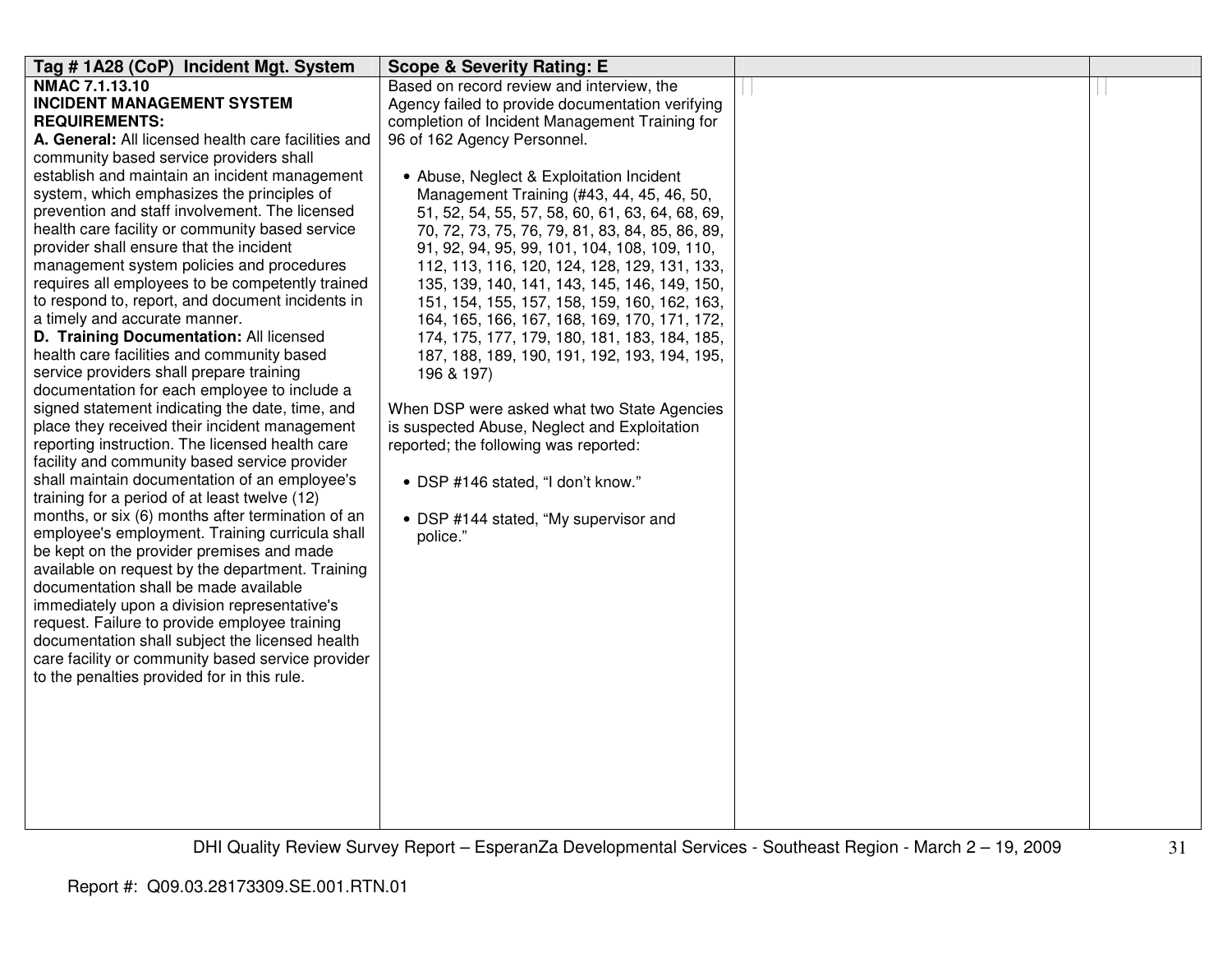| Tag #1A28 (CoP) Incident Mgt. System                      | <b>Scope &amp; Severity Rating: D</b>            |  |
|-----------------------------------------------------------|--------------------------------------------------|--|
| <b>NMAC 7.1.13.10</b>                                     | Based on record review, the Agency failed to     |  |
| <b>INCIDENT MANAGEMENT SYSTEM</b>                         | provide documentation indicating consumer,       |  |
| <b>REQUIREMENTS:</b>                                      | family members, or legal guardians had received  |  |
| General: All licensed health care<br>А.                   | an orientation packet including incident         |  |
| facilities and community based service providers          | management system policies and procedural        |  |
| shall establish and maintain an incident                  | information concerning the reporting of abuse,   |  |
| management system, which emphasizes the                   | neglect or exploitation for 1 of 16 Individuals. |  |
| principles of prevention and staff involvement.           |                                                  |  |
| The licensed health care facility or community            | • Parent/Guardian Incident Management            |  |
| based service provider shall ensure that the              | (Abuse, Neglect & Exploitation) Training (#9)    |  |
| incident management system policies and                   |                                                  |  |
| procedures requires all employees to be                   |                                                  |  |
| competently trained to respond to, report, and            |                                                  |  |
| document incidents in a timely and accurate               |                                                  |  |
| manner.<br>Е.<br><b>Consumer and Guardian Orientation</b> |                                                  |  |
| Packet: Consumers, family members and legal               |                                                  |  |
| guardians shall be made aware of and have                 |                                                  |  |
| available immediate accessibility to the licensed         |                                                  |  |
| health care facility and community based service          |                                                  |  |
| provider incident reporting processes. The                |                                                  |  |
| licensed health care facility and community               |                                                  |  |
| based service provider shall provide consumers,           |                                                  |  |
| family members or legal guardians an orientation          |                                                  |  |
| packet to include incident management systems             |                                                  |  |
| policies and procedural information concerning            |                                                  |  |
| the reporting of abuse, neglect or                        |                                                  |  |
| misappropriation. The licensed health care                |                                                  |  |
| facility and community based service provider             |                                                  |  |
| shall include a signed statement indicating the           |                                                  |  |
| date, time, and place they received their                 |                                                  |  |
| orientation packet to be contained in the                 |                                                  |  |
| consumer's file. The appropriate consumer,                |                                                  |  |
| family member or legal guardian shall sign this at        |                                                  |  |
| the time of orientation.                                  |                                                  |  |
|                                                           |                                                  |  |
|                                                           |                                                  |  |
|                                                           |                                                  |  |
|                                                           |                                                  |  |
|                                                           |                                                  |  |
|                                                           |                                                  |  |
|                                                           |                                                  |  |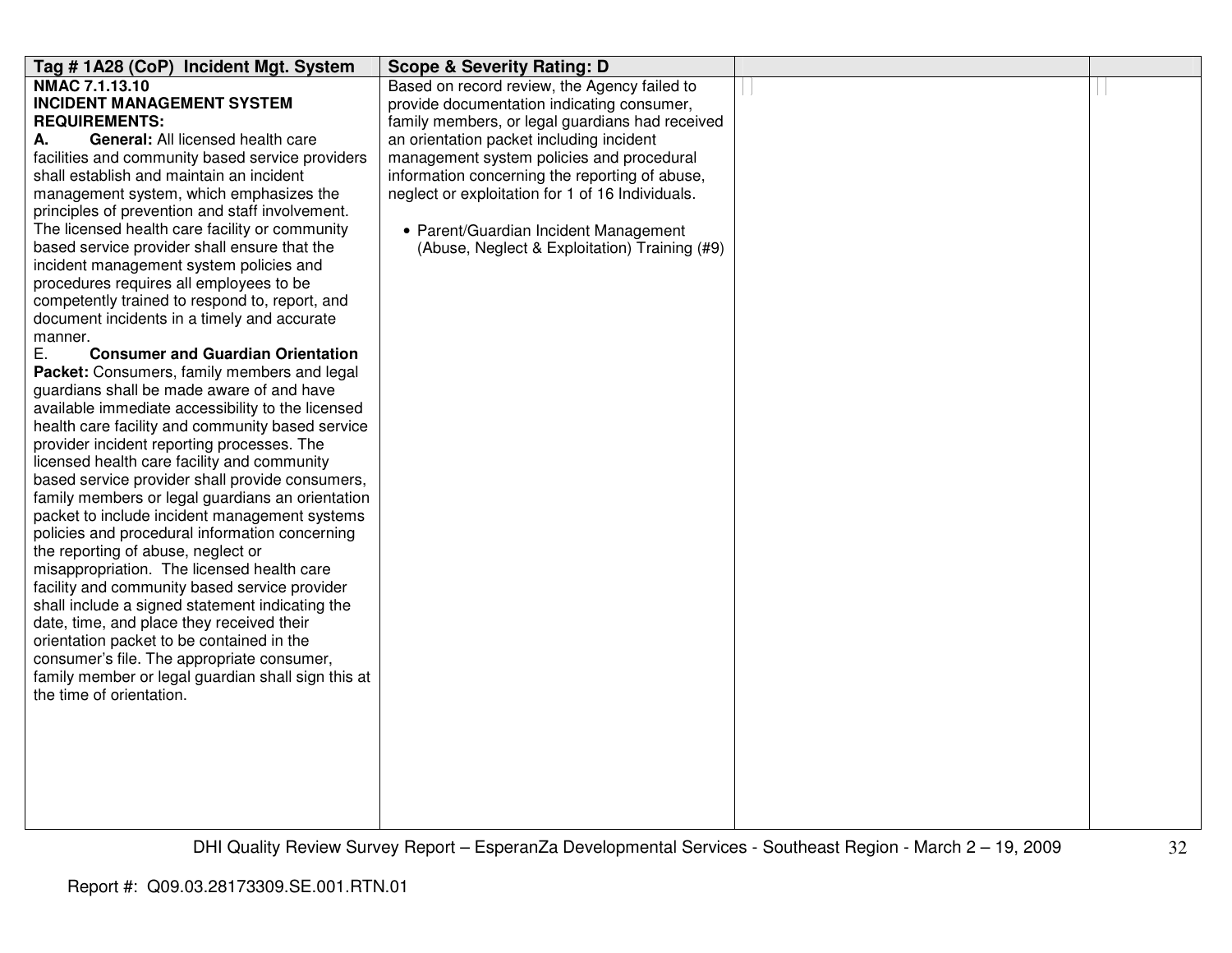| Tag # 1A31 (CoP) Client Rights                                                             | <b>Scope and Severity Rating: E</b>                |  |
|--------------------------------------------------------------------------------------------|----------------------------------------------------|--|
| NMAC 7.26.3.11                                                                             | Based on record review, the Agency failed to       |  |
| <b>RESTRICTIONS OR LIMITATION OF CLIENT'S</b>                                              | follow DDSD Policy regarding Human Rights          |  |
| <b>RIGHTS:</b>                                                                             | Committee Requirements for.                        |  |
| A. A service provider shall not restrict or limit a                                        |                                                    |  |
| client's rights except:                                                                    | A review of Agency Individual files indicated 3 of |  |
| (1) where the restriction or limitation is                                                 | 16 Individuals required Human Rights               |  |
| allowed in an emergency and is necessary to                                                | Committee Approval for restrictions. (Individual   |  |
| prevent imminent risk of physical harm to the                                              | #2, 4 & 14)                                        |  |
| client or another person; or                                                               |                                                    |  |
| where the interdisciplinary team<br>(2)                                                    | No documentation was found regarding Human         |  |
| has determined that the client's limited capacity                                          | Rights Approval for the following:                 |  |
| to exercise the right threatens his or her physical                                        |                                                    |  |
| safety; or                                                                                 | • Physical Restraint (Mandt) - (#2, 4 & 14)        |  |
| as provided for in Section 10.1.14<br>(3)                                                  |                                                    |  |
| [now Subsection N of 7.26.3.10 NMAC].                                                      |                                                    |  |
| B. Any emergency intervention to prevent                                                   |                                                    |  |
| physical harm shall be reasonable to prevent                                               |                                                    |  |
| harm, shall be the least restrictive intervention                                          |                                                    |  |
| necessary to meet the emergency, shall be<br>allowed no longer than necessary and shall be |                                                    |  |
| subject to interdisciplinary team (IDT) review.                                            |                                                    |  |
| The IDT upon completion of its review may refer                                            |                                                    |  |
| its findings to the office of quality assurance.                                           |                                                    |  |
| The emergency intervention may be subject to                                               |                                                    |  |
| review by the service provider's behavioral                                                |                                                    |  |
| support committee or human rights committee in                                             |                                                    |  |
| accordance with the behavioral support policies                                            |                                                    |  |
| or other department regulation or policy.                                                  |                                                    |  |
| C. The service provider may adopt reasonable                                               |                                                    |  |
| program policies of general applicability to                                               |                                                    |  |
| clients served by that service provider that do                                            |                                                    |  |
| not violate client rights.                                                                 |                                                    |  |
| [09/12/94; 01/15/97; Recompiled 10/31/01]                                                  |                                                    |  |
|                                                                                            |                                                    |  |
|                                                                                            |                                                    |  |
|                                                                                            |                                                    |  |
|                                                                                            |                                                    |  |
|                                                                                            |                                                    |  |
|                                                                                            |                                                    |  |
|                                                                                            |                                                    |  |
|                                                                                            |                                                    |  |
|                                                                                            |                                                    |  |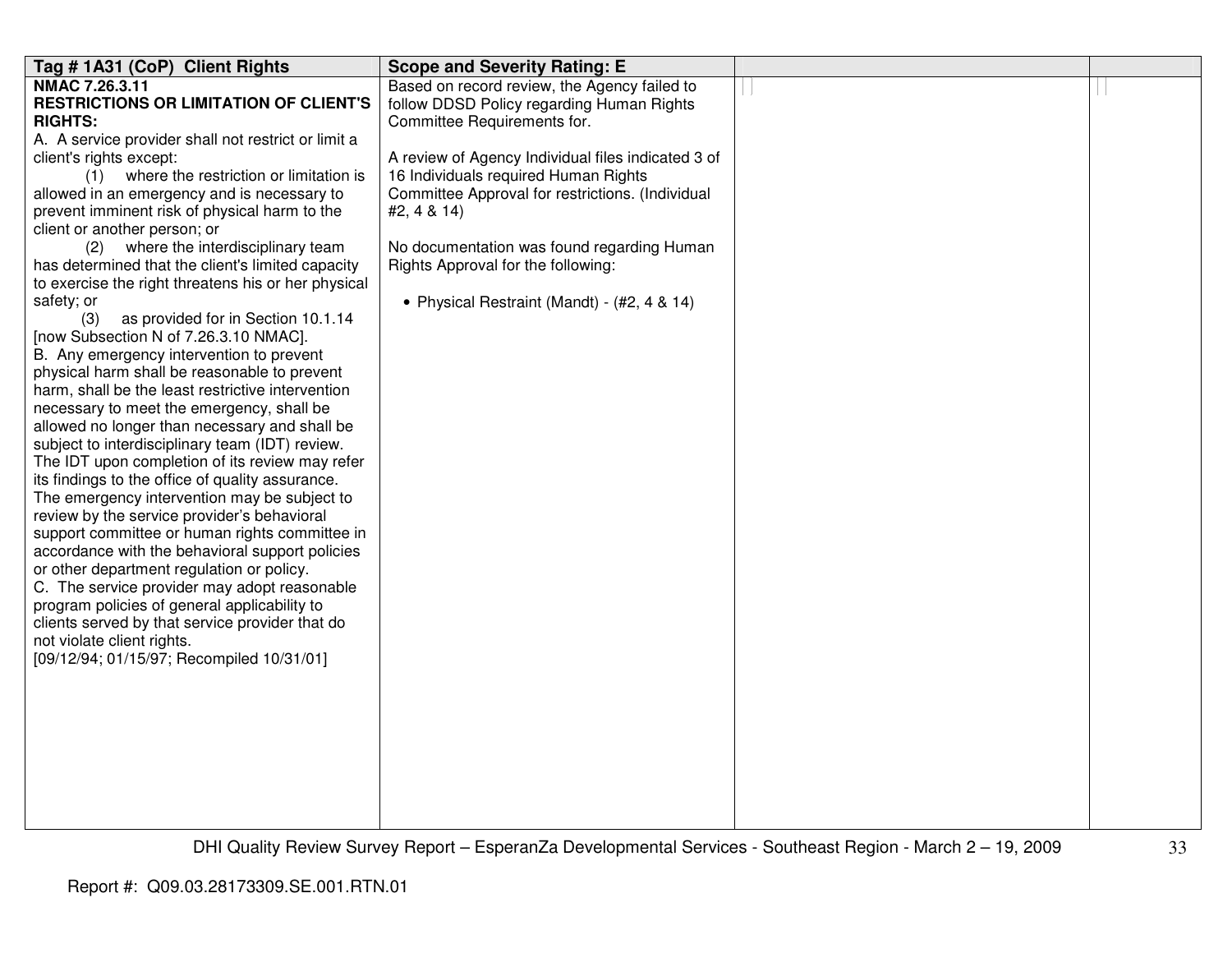|    | Tag #1A33 Board of Pharmacy - Med                                                       | <b>Scope and Severity Rating: A</b>                                                      |  |
|----|-----------------------------------------------------------------------------------------|------------------------------------------------------------------------------------------|--|
|    | <b>Storage</b>                                                                          |                                                                                          |  |
|    | <b>New Mexico Board of Pharmacy Model</b><br><b>Custodial Drug Procedures Manual</b>    | Based on record review and observation, the<br>Agency failed to ensure proper storage of |  |
|    | E. Medication Storage:                                                                  | medication for 2 of 16 individuals.                                                      |  |
|    | 1. Prescription drugs will be stored in a locked                                        |                                                                                          |  |
|    | cabinet and the key will be in the care of the                                          | Observation included:                                                                    |  |
|    | administrator or designee.                                                              |                                                                                          |  |
| 2. | Drugs to be taken by mouth will be separate<br>from all other dosage forms.             | Individual #5                                                                            |  |
|    | 3. A locked compartment will be available in                                            | • Tussin expired 8/2008 stored with current<br>medication.                               |  |
|    | the refrigerator for those items labeled "Keep                                          |                                                                                          |  |
|    | in Refrigerator." The temperature will be                                               | Individual #14                                                                           |  |
|    | kept in the 36°F - 46°F range. An accurate                                              | • Milk of Magnesia did not have bottle cap and                                           |  |
|    | thermometer will be kept in the refrigerator                                            | was covered with a piece of foil.                                                        |  |
|    | to verify temperature.                                                                  |                                                                                          |  |
| 4. | Separate compartments are required for                                                  |                                                                                          |  |
|    | each resident's medication.                                                             |                                                                                          |  |
|    | 5. All medication will be stored according to<br>their individual requirement or in the |                                                                                          |  |
|    | absence of temperature and humidity                                                     |                                                                                          |  |
|    | requirements, controlled room temperature                                               |                                                                                          |  |
|    | (68-77°F) and protected from light. Storage                                             |                                                                                          |  |
|    | requirements are in effect 24 hours a day.                                              |                                                                                          |  |
| 6. | Medication no longer in use, unwanted,                                                  |                                                                                          |  |
|    | outdated, or adulterated will be placed in a                                            |                                                                                          |  |
|    | quarantine area in the locked medication                                                |                                                                                          |  |
|    | cabinet and held for destruction by the                                                 |                                                                                          |  |
|    | consultant pharmacist.                                                                  |                                                                                          |  |
|    |                                                                                         |                                                                                          |  |
|    |                                                                                         |                                                                                          |  |
|    |                                                                                         |                                                                                          |  |
|    |                                                                                         |                                                                                          |  |
|    |                                                                                         |                                                                                          |  |
|    |                                                                                         |                                                                                          |  |
|    |                                                                                         |                                                                                          |  |
|    |                                                                                         |                                                                                          |  |
|    |                                                                                         |                                                                                          |  |
|    |                                                                                         |                                                                                          |  |
|    |                                                                                         |                                                                                          |  |
|    |                                                                                         |                                                                                          |  |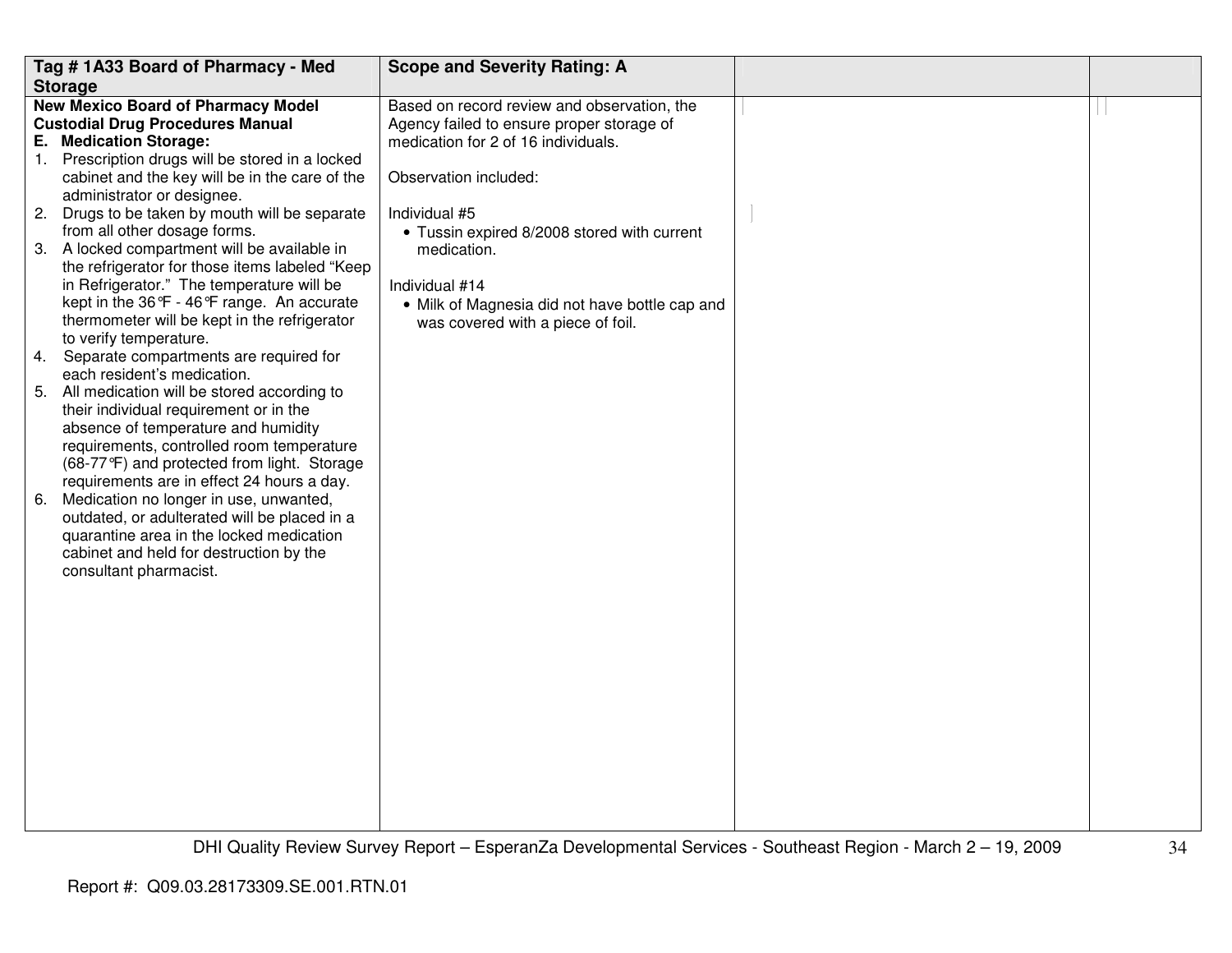| Tag #1A33 Board of Pharmacy - Lic                                                                                                                                                                                                                                                                                                                                                                                  | <b>Scope and Severity Rating: B</b>                                                                                                                                                                                                                                                                                                                                                                                                                                                                          |  |
|--------------------------------------------------------------------------------------------------------------------------------------------------------------------------------------------------------------------------------------------------------------------------------------------------------------------------------------------------------------------------------------------------------------------|--------------------------------------------------------------------------------------------------------------------------------------------------------------------------------------------------------------------------------------------------------------------------------------------------------------------------------------------------------------------------------------------------------------------------------------------------------------------------------------------------------------|--|
| <b>New Mexico Board of Pharmacy Model</b><br><b>Custodial Drug Procedures Manual</b><br>6. Display of License and Inspection<br><b>Reports</b><br>A. The following are required to be publicly<br>displayed:<br>□ Current Custodial Drug Permit from the<br>NM Board of Pharmacy<br>Current registration from the consultant<br>$\Box$<br>pharmacist<br>□ Current NM Board of Pharmacy<br><b>Inspection Report</b> | Based on observation the Agency failed to<br>provide the current Custodial Drug Permit from<br>the New Mexico Board of Pharmacy, the current<br>registration from the Consultant Pharmacist, or<br>the current New Mexico Board of Pharmacy<br>Inspection Report for 5 of 15 residences:<br>Individual Residence:<br>The following were not found or not current:<br>• Current Registration of Consulting<br>Pharmacist (#4, 5, 8, 11 & 14)<br>• Current NM Board of Pharmacy Inspection<br>report (#8 & 11) |  |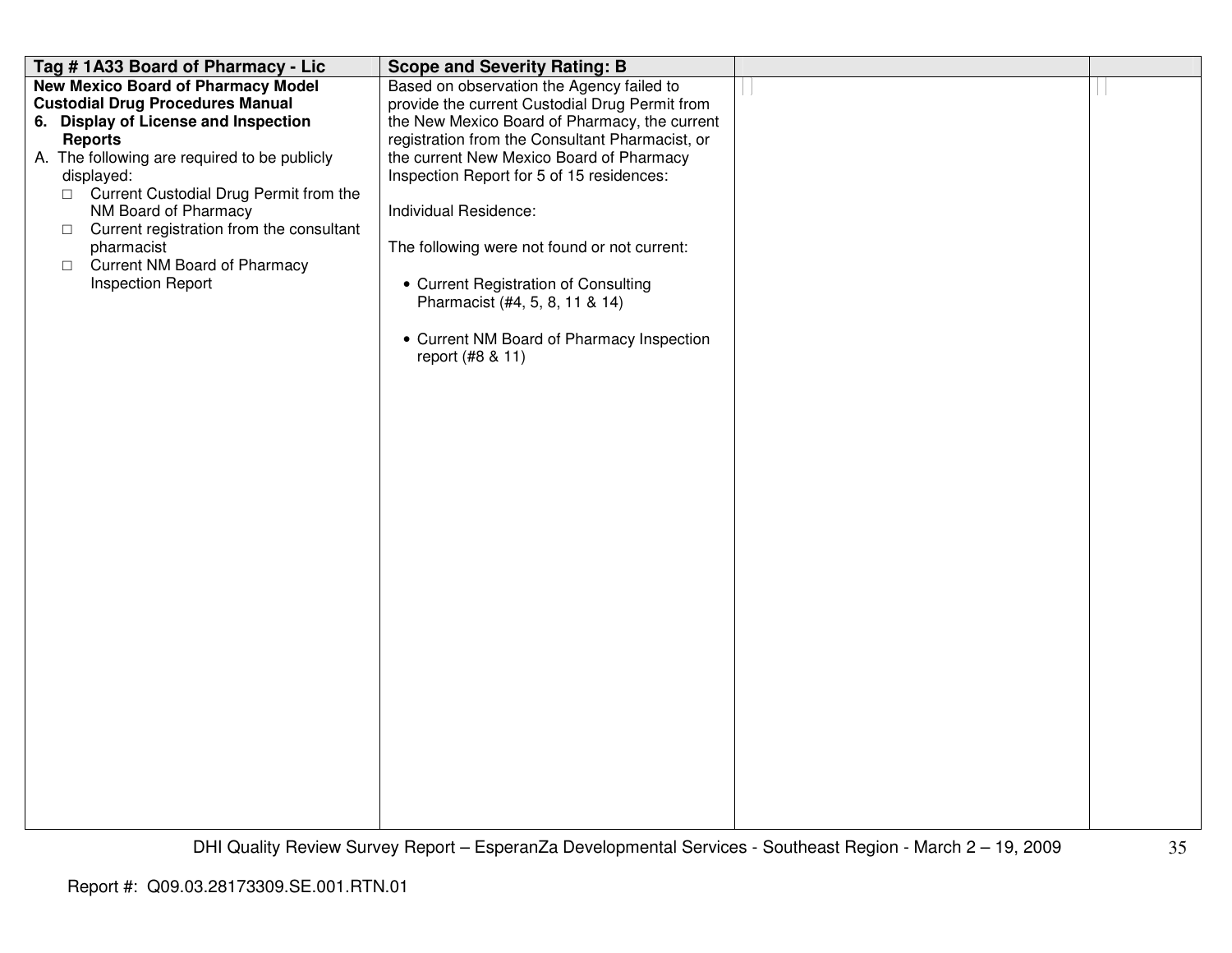| Tag # 1A36 SC Training                                                                       | <b>Scope and Severity Rating: B</b>             |  |
|----------------------------------------------------------------------------------------------|-------------------------------------------------|--|
| Developmental Disabilities (DD) Waiver Service                                               | Based on record review, the Agency failed to    |  |
| Standards effective 4/1/2007                                                                 | ensure that Orientation and Training            |  |
| <b>CHAPTER 1 IV. GENERAL REQUIREMENTS</b>                                                    | requirements were met for 3 of 4 Service        |  |
| FOR PROVIDER AGENCY SERVICE                                                                  | Coordinators.                                   |  |
| <b>PERSONNEL:</b> The objective of this section is to                                        |                                                 |  |
| establish personnel standards for DD Medicaid                                                | Review of Service Coordinators training records |  |
| Waiver Provider Agencies for the following                                                   | found no evidence of the following required     |  |
| services: Community Living Supports,                                                         | DOH/DDSD trainings being completed:             |  |
| Community Inclusion Services, Respite,                                                       |                                                 |  |
| Substitute Care and Personal Support                                                         | • Pre-Service Manual (SC #203)                  |  |
| Companion Services. These standards apply to                                                 |                                                 |  |
| all personnel who provide services, whether                                                  | • Level 1 Health (SC #200 & 201)                |  |
| directly employed or subcontracting with the                                                 |                                                 |  |
| Provider Agency. Additional personnel                                                        |                                                 |  |
| requirements and qualifications may be                                                       |                                                 |  |
| applicable for specific service standards.                                                   |                                                 |  |
| C. Orientation and Training Requirements:                                                    |                                                 |  |
| Orientation and training for direct support<br>staff and his or her supervisors shall comply |                                                 |  |
| with the DDSD/DOH Policy Governing the                                                       |                                                 |  |
| Training Requirements for Direct Support                                                     |                                                 |  |
| <b>Staff and Internal Service Coordinators</b>                                               |                                                 |  |
| Serving Individuals with Developmental                                                       |                                                 |  |
| Disabilities to include the following:                                                       |                                                 |  |
| Each new employee shall receive<br>(1)                                                       |                                                 |  |
| appropriate orientation, including but not                                                   |                                                 |  |
| limited to, all policies relating to fire                                                    |                                                 |  |
| prevention, accident prevention, incident                                                    |                                                 |  |
| management and reporting, and emergency                                                      |                                                 |  |
| procedures; and                                                                              |                                                 |  |
|                                                                                              |                                                 |  |
|                                                                                              |                                                 |  |
|                                                                                              |                                                 |  |
|                                                                                              |                                                 |  |
|                                                                                              |                                                 |  |
|                                                                                              |                                                 |  |
|                                                                                              |                                                 |  |
|                                                                                              |                                                 |  |
|                                                                                              |                                                 |  |
|                                                                                              |                                                 |  |
|                                                                                              |                                                 |  |
|                                                                                              |                                                 |  |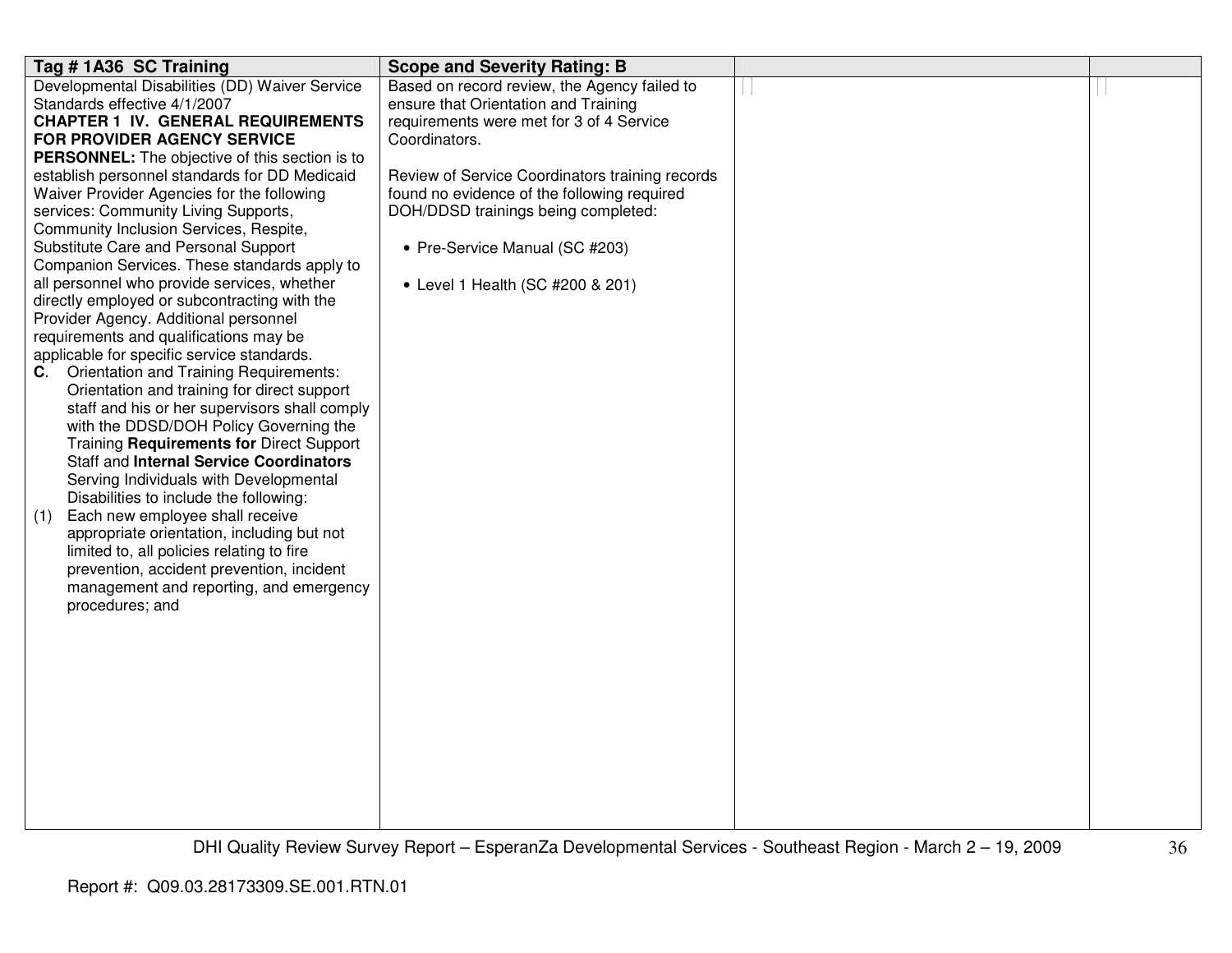| Tag # 1A37 Individual Specific Training                                              | <b>Scope and Severity Rating: D</b>            |  |
|--------------------------------------------------------------------------------------|------------------------------------------------|--|
| Developmental Disabilities (DD) Waiver Service                                       | Based on record review, the Agency failed to   |  |
| Standards effective 4/1/2007                                                         | ensure that Individual Specific Training       |  |
| <b>CHAPTER 1 IV. GENERAL REQUIREMENTS</b>                                            | requirements were met for 4 of 162 Agency      |  |
| FOR PROVIDER AGENCY SERVICE                                                          | Personnel.                                     |  |
| <b>PERSONNEL:</b> The objective of this section is to                                |                                                |  |
| establish personnel standards for DD Medicaid                                        | • Individual Specific Training (#152, 168, 178 |  |
| Waiver Provider Agencies for the following                                           | & 196)                                         |  |
| services: Community Living Supports,                                                 |                                                |  |
| Community Inclusion Services, Respite,                                               |                                                |  |
| Substitute Care and Personal Support<br>Companion Services. These standards apply to |                                                |  |
| all personnel who provide services, whether                                          |                                                |  |
| directly employed or subcontracting with the                                         |                                                |  |
| Provider Agency. Additional personnel                                                |                                                |  |
| requirements and qualifications may be                                               |                                                |  |
| applicable for specific service standards.                                           |                                                |  |
|                                                                                      |                                                |  |
| <b>Orientation and Training Requirements:</b><br>C.                                  |                                                |  |
| Orientation and training for direct support                                          |                                                |  |
| staff and his or her supervisors shall comply                                        |                                                |  |
| with the DDSD/DOH Policy Governing the                                               |                                                |  |
| <b>Training Requirements for Direct Support</b>                                      |                                                |  |
| <b>Staff and Internal Service Coordinators</b>                                       |                                                |  |
| Serving Individuals with Developmental                                               |                                                |  |
| Disabilities to include the following:                                               |                                                |  |
| Individual-specific training for each<br>(2)                                         |                                                |  |
| individual under his or her direct care, as                                          |                                                |  |
| described in the individual service plan,                                            |                                                |  |
| prior to working alone with the individual.                                          |                                                |  |
|                                                                                      |                                                |  |
|                                                                                      |                                                |  |
|                                                                                      |                                                |  |
|                                                                                      |                                                |  |
|                                                                                      |                                                |  |
|                                                                                      |                                                |  |
|                                                                                      |                                                |  |
|                                                                                      |                                                |  |
|                                                                                      |                                                |  |
|                                                                                      |                                                |  |
|                                                                                      |                                                |  |
|                                                                                      |                                                |  |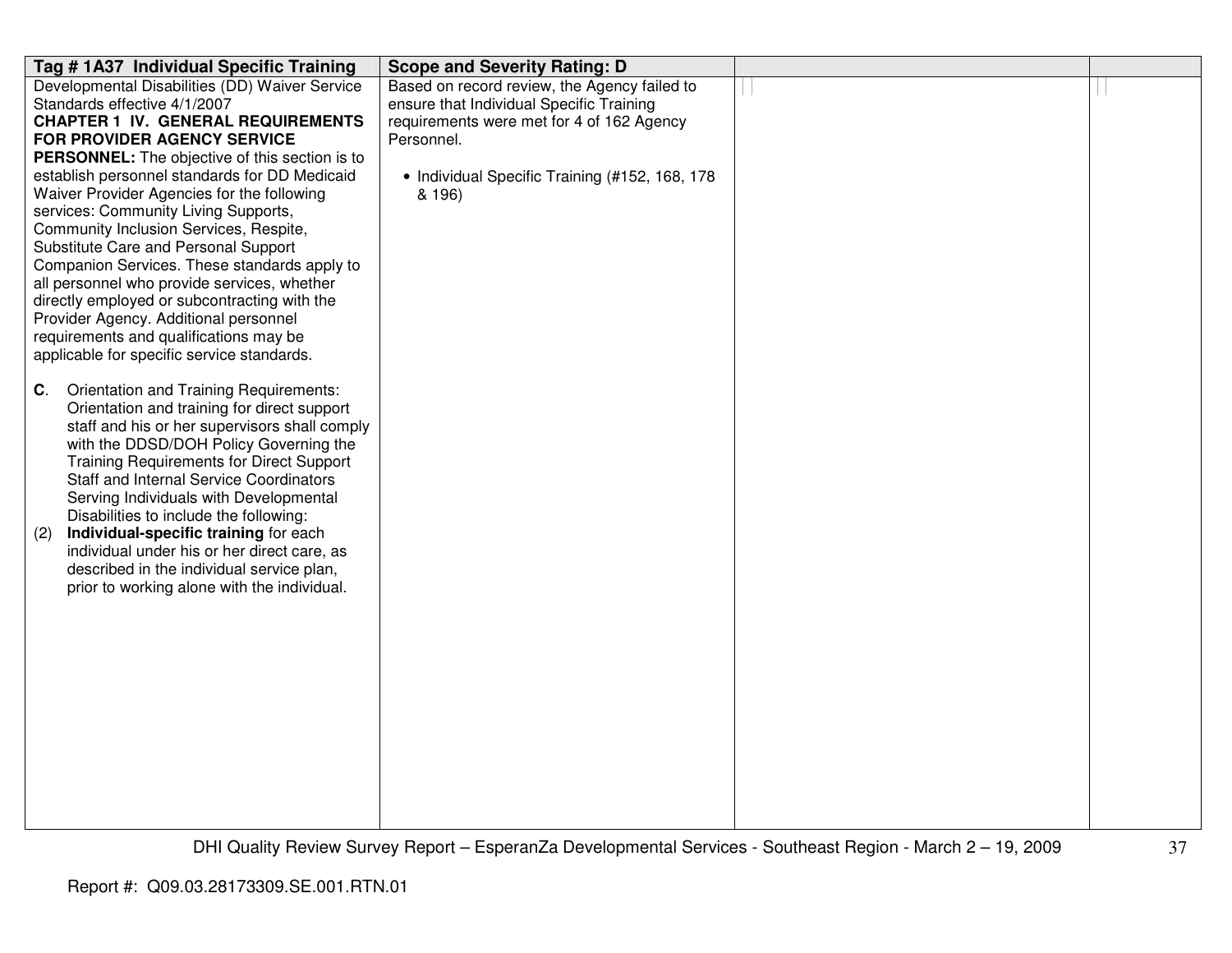| Tag # 5122 SE Agency Case File                                                                                                                                                                                                                                                                                                                                                                                                                                                                                                                                                                   | <b>Scope and Severity Rating: B</b>                                                                                                                                                                                                                                                                                          |  |
|--------------------------------------------------------------------------------------------------------------------------------------------------------------------------------------------------------------------------------------------------------------------------------------------------------------------------------------------------------------------------------------------------------------------------------------------------------------------------------------------------------------------------------------------------------------------------------------------------|------------------------------------------------------------------------------------------------------------------------------------------------------------------------------------------------------------------------------------------------------------------------------------------------------------------------------|--|
| Developmental Disabilities (DD) Waiver Service<br>Standards effective 4/1/2007<br><b>CHAPTER 5 VII. SUPPORTED EMPLOYMENT</b><br><b>SERVICES REQUIREMENTS</b><br>D. Provider Agency Requirements<br>(1) Provider Agency Records: The provider<br>adheres to the Department of Labor (DOL) wage<br>laws and maintains required certificates and<br>documentation. These documents are subject to<br>review by the DDSD. Each individual's earnings<br>and benefits shall be monitored by the Provider<br>Agency in accordance with the Fair Labor<br>Standards Act. Each individual's earnings and | Based on record review, the Agency failed to<br>maintain a confidential case file for each<br>individual for 3 of 10 individuals receiving<br>Supported Employment Services.<br>The following were not found, incomplete and/or<br>not current:<br>• Vocational Assessment (#7 & 9)<br>• Career Development Plan (#5, 7 & 9) |  |
| benefits shall be reviewed at least semi-annually<br>by the Supported Employment Provider to<br>ensure the appropriateness of pay rates and<br>benefits.                                                                                                                                                                                                                                                                                                                                                                                                                                         |                                                                                                                                                                                                                                                                                                                              |  |
| (2) The Provider Agency shall maintain a<br>confidential case file for each individual that<br>includes all items listed in section IV.D. above<br>and the following additional items:<br>(a) Quarterly progress reports;                                                                                                                                                                                                                                                                                                                                                                        |                                                                                                                                                                                                                                                                                                                              |  |
| (b) Vocational assessments (A vocational<br>assessment or profile is an objective analysis of<br>a person's interests, skills, needs, career goals,<br>preferences, concerns, in areas that can pertain<br>to an employment outcome and can ultimately<br>be compared to the requirements and attributes<br>of a potential job in order to determine the<br>degree of compatibility as well as identification<br>of training needs). A vocational assessment<br>must be of a quality and content to be<br>acceptable to DVR or DDSD;                                                             |                                                                                                                                                                                                                                                                                                                              |  |
| (c) Career development plan as incorporated in<br>the ISP; a career development plan consists of<br>the vocational assessment and the ISP<br>Work/Learn Action Plan that specifies steps<br>necessary towards a successful employment<br>outcome and identifies the people who will<br>complete specific tasks including the individual,                                                                                                                                                                                                                                                         |                                                                                                                                                                                                                                                                                                                              |  |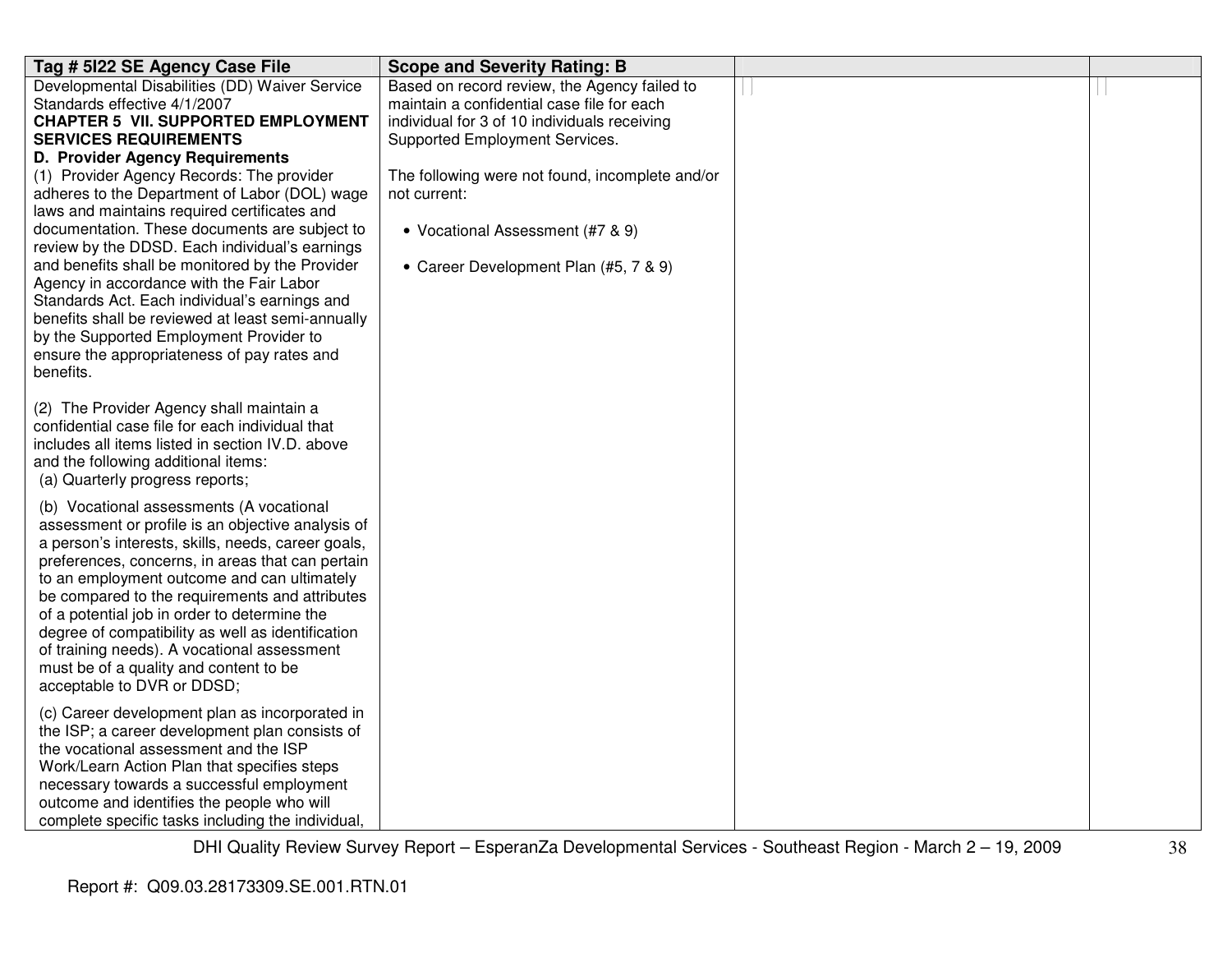| as well and a review and reporting mechanism<br>for mutual accountability; and<br>(d) Documentation of decisions concerning the<br>Division of Vocational Rehabilitation that |  |  |
|-------------------------------------------------------------------------------------------------------------------------------------------------------------------------------|--|--|
|                                                                                                                                                                               |  |  |
| services provided under the Waiver are not<br>otherwise available under the Rehabilitation Act<br>of 1973.                                                                    |  |  |
|                                                                                                                                                                               |  |  |
|                                                                                                                                                                               |  |  |
|                                                                                                                                                                               |  |  |
|                                                                                                                                                                               |  |  |
|                                                                                                                                                                               |  |  |
|                                                                                                                                                                               |  |  |
|                                                                                                                                                                               |  |  |
|                                                                                                                                                                               |  |  |
|                                                                                                                                                                               |  |  |
|                                                                                                                                                                               |  |  |
|                                                                                                                                                                               |  |  |
|                                                                                                                                                                               |  |  |
|                                                                                                                                                                               |  |  |
|                                                                                                                                                                               |  |  |
|                                                                                                                                                                               |  |  |
|                                                                                                                                                                               |  |  |
|                                                                                                                                                                               |  |  |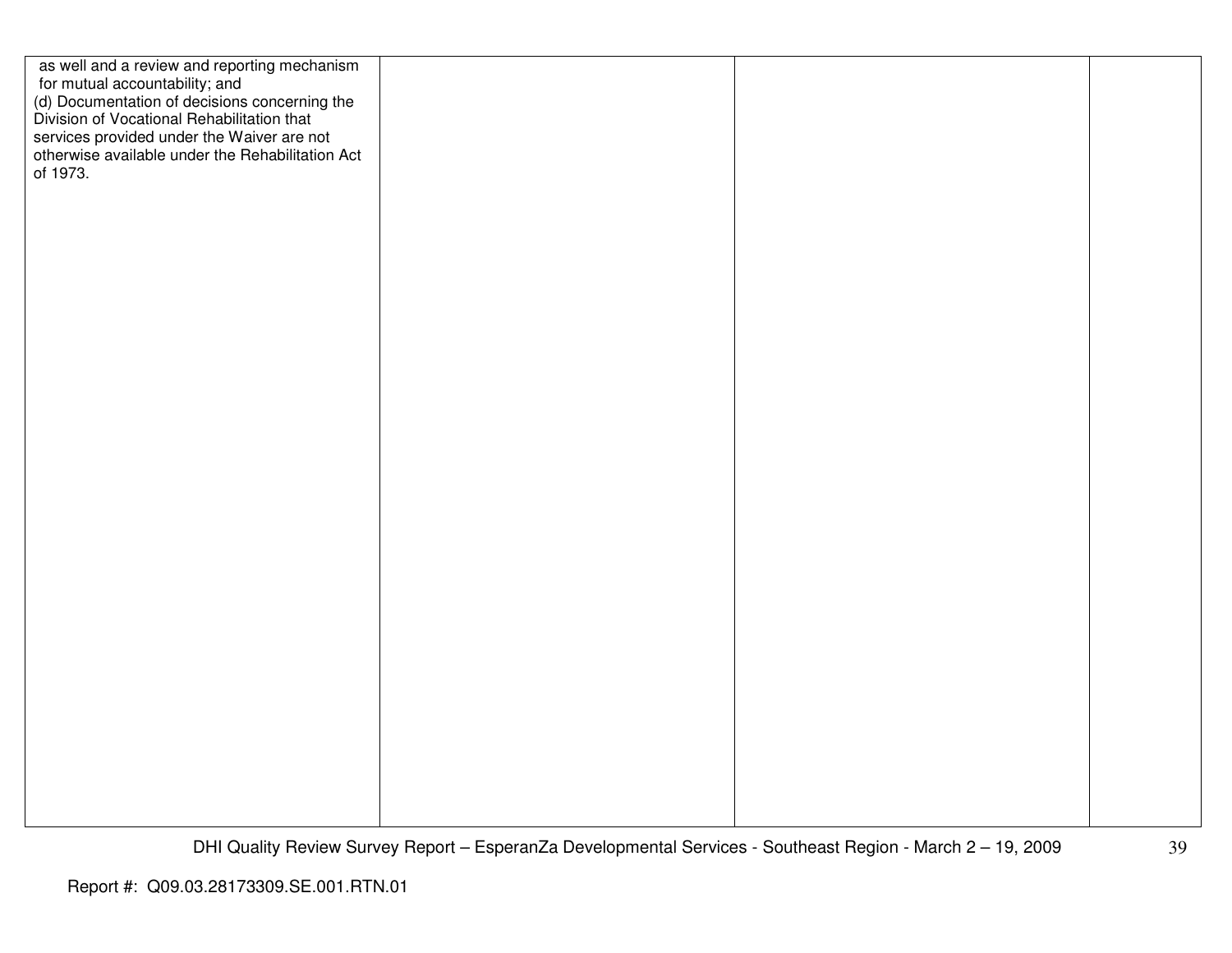| Tag # 6L13 (CoP) - CL Healthcare Reqts.                                                         | <b>Scope and Severity Rating: E</b>           |  |
|-------------------------------------------------------------------------------------------------|-----------------------------------------------|--|
| Developmental Disabilities (DD) Waiver Service                                                  | Based on record review, the Agency failed to  |  |
| Standards effective 4/1/2007                                                                    | provide documentation of annual physical      |  |
| <b>CHAPTER 6. VI. GENERAL REQUIREMENTS</b>                                                      | examinations and/or other examinations as     |  |
| <b>FOR COMMUNITY LIVING</b>                                                                     | specified by a licensed physician for 4 of 16 |  |
| G. Health Care Requirements for                                                                 | individuals.                                  |  |
| <b>Community Living Services.</b>                                                               |                                               |  |
| (1) The Community Living Service providers                                                      | • Auditory Evaluation                         |  |
| shall ensure completion of a HAT for each                                                       | o Per ISP, auditory evaluation to be          |  |
| individual receiving this service. The HAT shall                                                | scheduled. No evidence of exam being          |  |
| be completed 2 weeks prior to the annual ISP                                                    | completed found. (#2, 6 & 13)                 |  |
| meeting and submitted to the Case Manager and                                                   |                                               |  |
| all other IDT Members. A revised HAT is                                                         | • Dental Examination                          |  |
| required to also be submitted whenever the                                                      | o Per ISP, dental examination to be           |  |
| individual's health status changes significantly.                                               | scheduled. No evidence of exam being          |  |
| For individuals who are newly allocated to the                                                  | completed found. (#13 & 16)                   |  |
| DD Waiver program, the HAT may be completed                                                     |                                               |  |
| within 2 weeks following the initial ISP meeting                                                | • Vision Examination                          |  |
| and submitted with any strategies and support<br>plans indicated in the ISP, or within 72 hours | $\circ$ Per ISP, vision examination to be     |  |
| following admission into direct services, which                                                 | scheduled. No evidence of exam being          |  |
| ever comes first.                                                                               | completed found. (#13)                        |  |
| (2) Each individual will have a Health Care                                                     |                                               |  |
| Coordinator, designated by the IDT. When the                                                    |                                               |  |
| individual's HAT score is 4, 5 or 6 the Health                                                  |                                               |  |
| Care Coordinator shall be an IDT member, other                                                  |                                               |  |
| than the individual. The Health Care Coordinator                                                |                                               |  |
| shall oversee and monitor health care services                                                  |                                               |  |
| for the individual in accordance with these                                                     |                                               |  |
| standards. In circumstances where no IDT                                                        |                                               |  |
| member voluntarily accepts designation as the                                                   |                                               |  |
| health care coordinator, the community living                                                   |                                               |  |
| provider shall assign a staff member to this role.                                              |                                               |  |
| (3) For each individual receiving Community                                                     |                                               |  |
| Living Services, the provider agency shall                                                      |                                               |  |
| ensure and document the following:                                                              |                                               |  |
| (a) Provision of health care oversight                                                          |                                               |  |
| consistent with these Standards as                                                              |                                               |  |
| detailed in Chapter One section III E:                                                          |                                               |  |
| Healthcare Documentation by Nurses For                                                          |                                               |  |
| <b>Community Living Services, Community</b>                                                     |                                               |  |
| Inclusion Services and Private Duty                                                             |                                               |  |
| Nursing Services.                                                                               |                                               |  |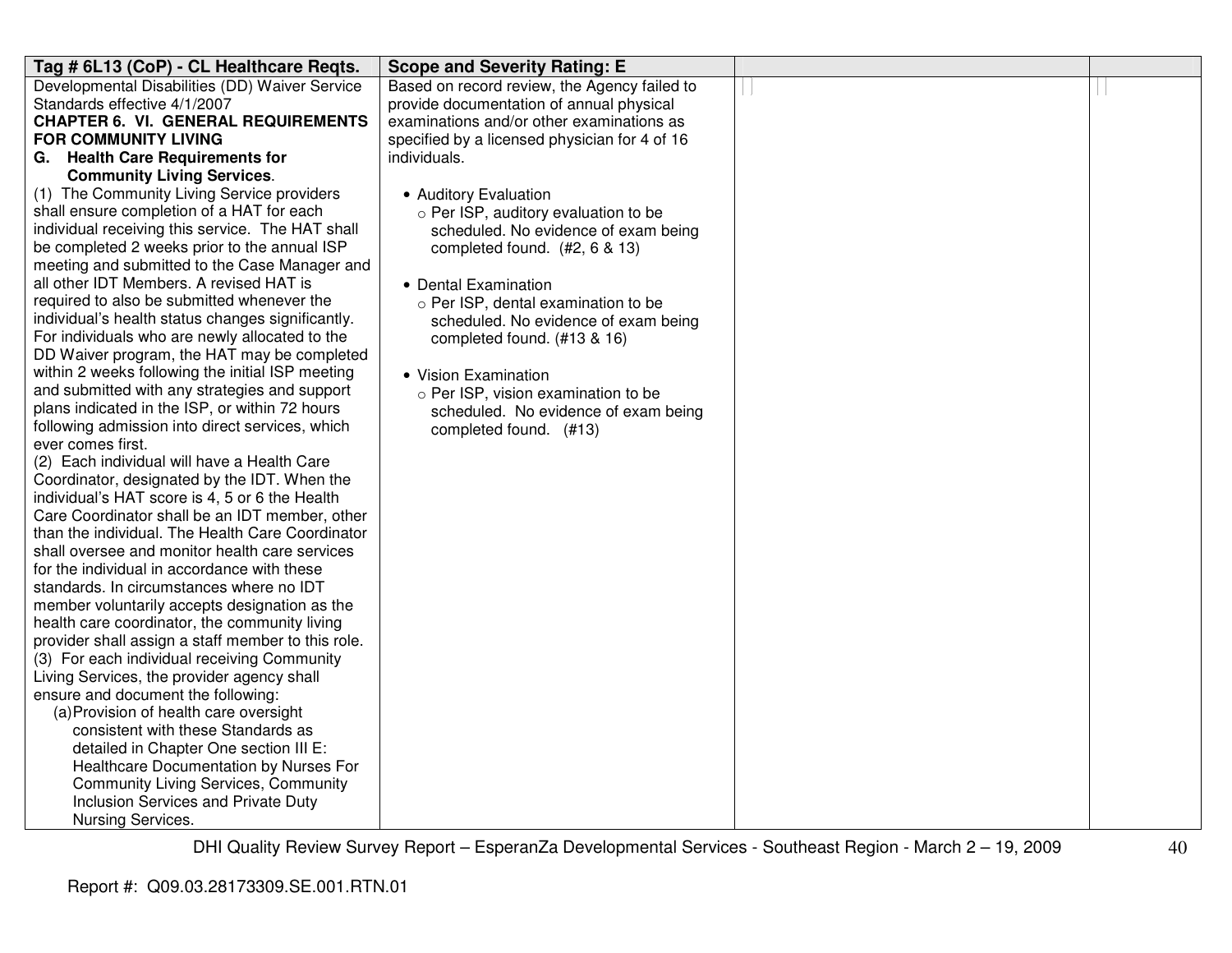| b) That each individual with a score of 4, 5, or  |  |  |
|---------------------------------------------------|--|--|
| 6 on the HAT, has a Health Care Plan              |  |  |
| developed by a licensed nurse.                    |  |  |
| (c) That an individual with chronic condition(s)  |  |  |
| with the potential to exacerbate into a life      |  |  |
| threatening condition, has Crisis                 |  |  |
| Prevention/ Intervention Plan(s) developed        |  |  |
| by a licensed nurse or other appropriate          |  |  |
| professional for each such condition.             |  |  |
| (4) That an average of 3 hours of documented      |  |  |
| nutritional counseling is available annually, if  |  |  |
| recommended by the IDT.                           |  |  |
| (5) That the physical property and grounds are    |  |  |
| free of hazards to the individual's health and    |  |  |
| safety.                                           |  |  |
| (6) In addition, for each individual receiving    |  |  |
| Supported Living or Family Living Services, the   |  |  |
| provider shall verify and document the following: |  |  |
| (a) The individual has a primary licensed         |  |  |
| physician;                                        |  |  |
| (b) The individual receives an annual physical    |  |  |
| examination and other examinations as             |  |  |
| specified by a licensed physician;                |  |  |
| (c) The individual receives annual dental         |  |  |
| check-ups and other check-ups as                  |  |  |
| specified by a licensed dentist;                  |  |  |
| (d) The individual receives eye examinations      |  |  |
| as specified by a licensed optometrist or         |  |  |
| ophthalmologist; and                              |  |  |
| (e) Agency activities that occur as follow-up to  |  |  |
| medical appointments (e.g. treatment,             |  |  |
| visits to specialists, changes in medication      |  |  |
| or daily routine).                                |  |  |
|                                                   |  |  |
|                                                   |  |  |
|                                                   |  |  |
|                                                   |  |  |
|                                                   |  |  |
|                                                   |  |  |
|                                                   |  |  |
|                                                   |  |  |
|                                                   |  |  |
|                                                   |  |  |
|                                                   |  |  |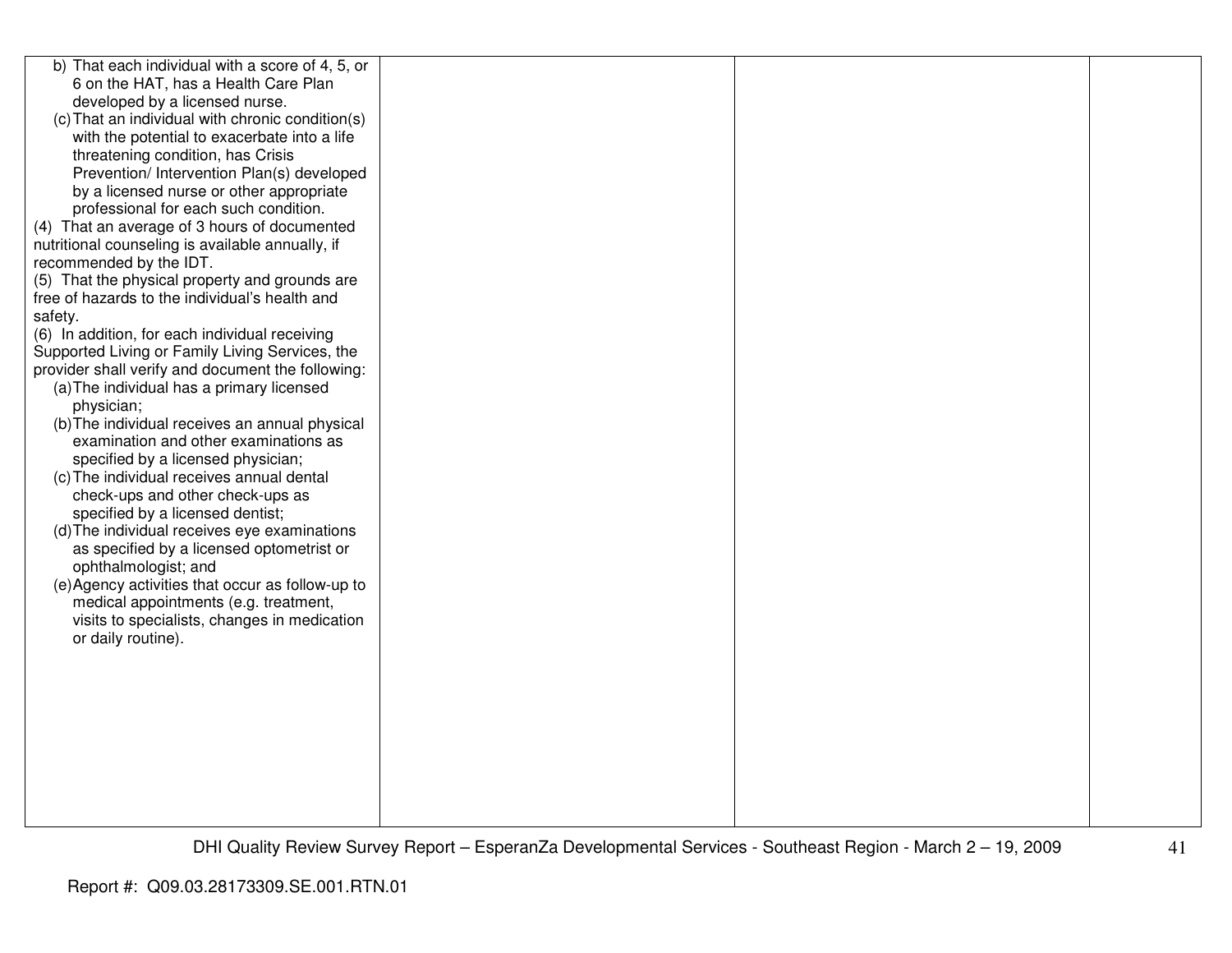| Tag # 6L14 Residential Case File                    | <b>Scope and Severity Rating: F</b>               |  |
|-----------------------------------------------------|---------------------------------------------------|--|
| Developmental Disabilities (DD) Waiver Service      | Based on record review, the Agency failed to      |  |
| Standards effective 4/1/2007                        | maintain a complete and confidential case file in |  |
| <b>CHAPTER 6. VIII. COMMUNITY LIVING</b>            | the residence for 13 of 15 Individuals receiving  |  |
| <b>SERVICE PROVIDER AGENCY</b>                      | Family Living Services or Supported Living        |  |
| <b>REQUIREMENTS</b>                                 | Services.                                         |  |
| A. Residence Case File: For individuals             |                                                   |  |
| receiving Supported Living or Family Living, the    | • Current Emergency & Personal                    |  |
| Agency shall maintain in the individual's home a    | Identification                                    |  |
| complete and current confidential case file for     | $\circ$<br>Not Current (3, 4, 10, 11, 12 & 14)    |  |
| each individual. For individuals receiving          |                                                   |  |
| Independent Living Services, rather than            | • Annual ISP (#11 & 15)                           |  |
| maintaining this file at the individual's home, the |                                                   |  |
| complete and current confidential case file for     | • ISP Signature Page (#1, 2, 3, 5, 12, 13, 14 &   |  |
| each individual shall be maintained at the          | 15)                                               |  |
| agency's administrative site. Each file shall       |                                                   |  |
| include the following:                              | • Addendum A (#1, 2, 5, 8, 11, 12 & 15)           |  |
| (1) Complete and current ISP and all                |                                                   |  |
| supplemental plans specific to the individual;      | • Individual Specific Training (Addendum B)       |  |
| (2) Complete and current Health Assessment<br>Tool; | (H11 & 815)                                       |  |
| (3) Current emergency contact information,          |                                                   |  |
| which includes the individual's address.            | • Positive Behavioral Plan (#2, 3, 4, 5, 8 & 15)  |  |
| telephone number, names and telephone               |                                                   |  |
| numbers of residential Community Living             | • Positive Behavior Support Crisis Plan (#8 &     |  |
| Support providers, relatives, or guardian or        | 11)                                               |  |
| conservator, primary care physician's name(s)       |                                                   |  |
| and telephone number(s), pharmacy name,             | • Speech Therapy Plan (#2, 3, 7 & 15)             |  |
| address and telephone number and dentist            |                                                   |  |
| name, address and telephone number, and             | • Occupational Therapy Plan (#3 & 15)             |  |
| health plan;                                        |                                                   |  |
|                                                     | • Special Health Care Needs                       |  |
| (4) Up-to-date progress notes, signed and dated     | <sup>o</sup> Meal Time Plan (#14)                 |  |
| by the person making the note for at least the      | <sup>o</sup> Nutritional Plan (#3)                |  |
| past month (older notes may be transferred to       |                                                   |  |
| the agency office);                                 | • Health Assessment Tool (#5, 8, 12, 13 & 14)     |  |
| (5) Data collected to document ISP Action Plan      |                                                   |  |
| implementation                                      | • Crisis Plan:                                    |  |
| (6) Progress notes written by direct care staff     | $\degree$ Seizures (#7 & 14)                      |  |
| and by nurses regarding individual health status    | ° Choking Risk (#15)                              |  |
| and physical conditions including action taken in   | $\degree$ Asthma (#3)                             |  |
| response to identified changes in condition for at  | ° Cardiac Condition (#3)                          |  |
|                                                     | <sup>o</sup> Allergies (#3)                       |  |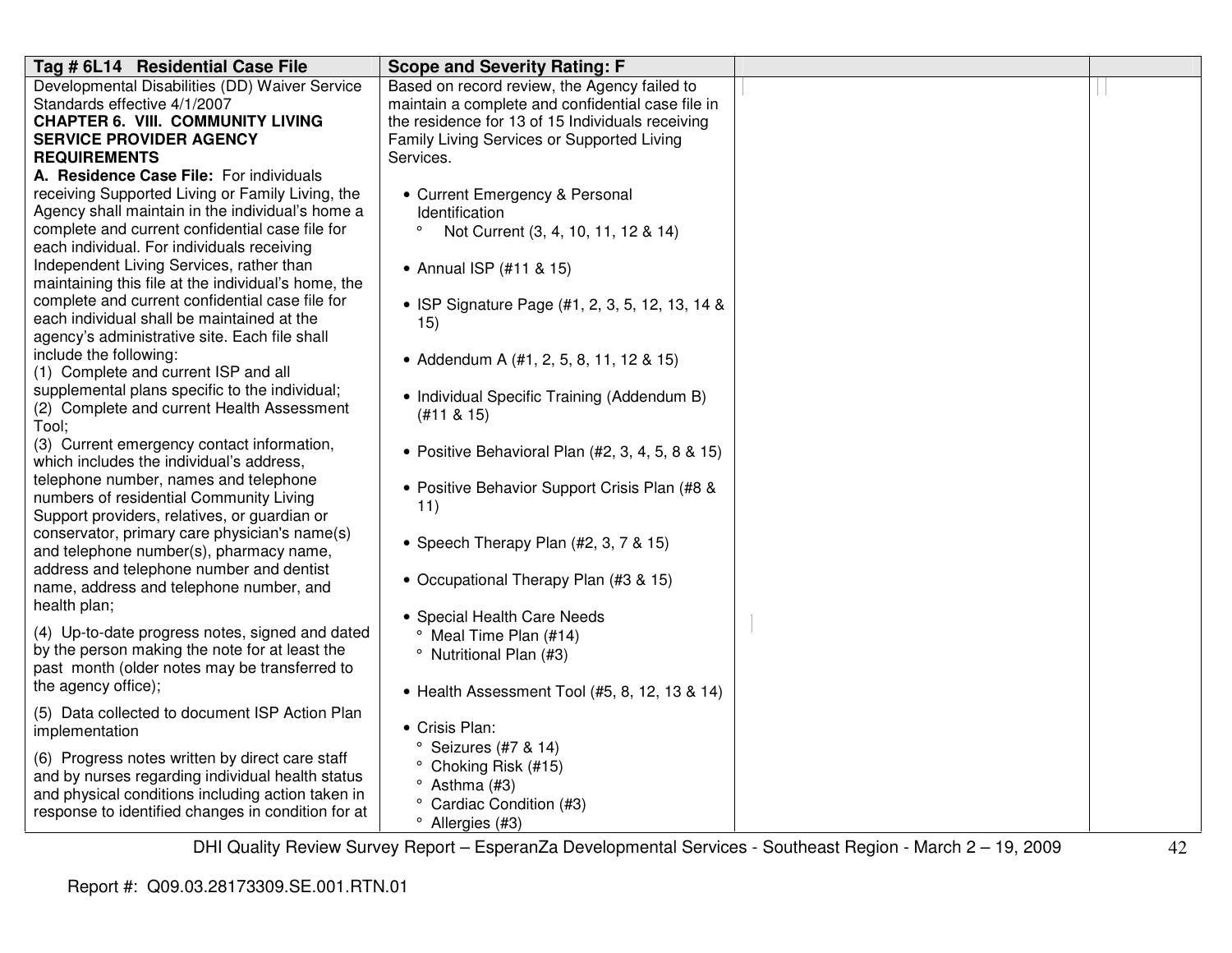| least the past month;                              | • Progress Notes/Daily Contacts Logs for the     |  |
|----------------------------------------------------|--------------------------------------------------|--|
| (7) Physician's or qualified health care providers | past month (#1, 2, 3, 4, 5, 8, 11, 12, 14 &      |  |
| written orders;                                    | 15)                                              |  |
| (8) Progress notes documenting implementation      |                                                  |  |
| of a physician's or qualified health care          |                                                  |  |
|                                                    | • Data Collection/Data Tracking (#1, 2, 3, 4, 5, |  |
| provider's order(s);                               | 8, 11, 12, 14 & 15)                              |  |
| (9) Medication Administration Record (MAR) for     |                                                  |  |
| the past three (3) months which includes:          | • Progress Notes written by DSP and/or           |  |
| (a) The name of the individual;                    | Nurses (#1, 3, 5, 7, 10, 12 & 14)                |  |
| (b) A transcription of the healthcare              |                                                  |  |
| practitioners prescription including the           | • Health Care Providers Written Orders (#3, 7,   |  |
| brand and generic name of the medication;          | 12 & 13                                          |  |
| (c) Diagnosis for which the medication is          |                                                  |  |
| prescribed;                                        | • Record of visits of healthcare practitioners   |  |
| (d) Dosage, frequency and method/route of          | $(#12 \& 13)$                                    |  |
| delivery;                                          |                                                  |  |
| (e) Times and dates of delivery;                   | • Medication Administration Record (MAR) for     |  |
| Initials of person administering or assisting      |                                                  |  |
| with medication; and                               | the past three months (#12)                      |  |
| An explanation of any medication<br>(q)            |                                                  |  |
| irregularity, allergic reaction or adverse         |                                                  |  |
| effect.                                            |                                                  |  |
| (h) For PRN medication an explanation for the      |                                                  |  |
| use of the PRN must include:                       |                                                  |  |
| Observable signs/symptoms or                       |                                                  |  |
| circumstances in which the medication              |                                                  |  |
|                                                    |                                                  |  |
| is to be used, and                                 |                                                  |  |
| (ii) Documentation of the                          |                                                  |  |
| effectiveness/result of the PRN                    |                                                  |  |
| delivered.                                         |                                                  |  |
| A MAR is not required for individuals<br>(1)       |                                                  |  |
| participating in Independent Living Services       |                                                  |  |
| who self-administer their own medication.          |                                                  |  |
| However, when medication administration is         |                                                  |  |
| provided as part of the Independent Living         |                                                  |  |
| Service a MAR must be maintained at the            |                                                  |  |
| individual's home and an updated copy              |                                                  |  |
| must be placed in the agency file on a             |                                                  |  |
| weekly basis.                                      |                                                  |  |
| (10) Record of visits to healthcare practitioners  |                                                  |  |
| including any treatment provided at the visit and  |                                                  |  |
| a record of all diagnostic testing for the current |                                                  |  |
| ISP year; and                                      |                                                  |  |
|                                                    |                                                  |  |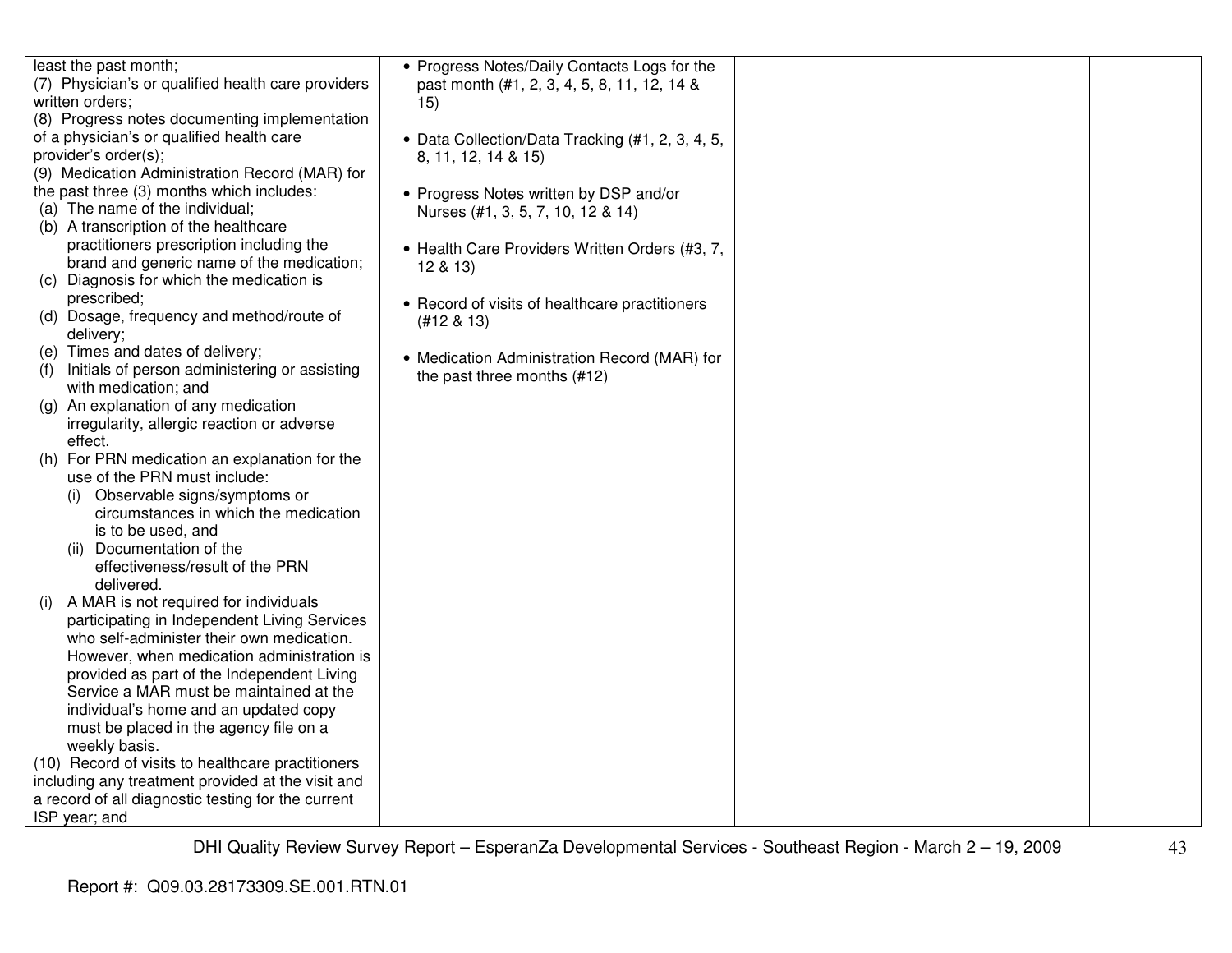| (11) Medical History to include: demographic      |  |  |
|---------------------------------------------------|--|--|
| data, current and past medical diagnoses          |  |  |
| including the cause (if known) of the             |  |  |
| developmental disability and any psychiatric      |  |  |
| diagnosis, allergies (food, environmental,        |  |  |
| medications), status of routine adult health care |  |  |
| screenings, immunizations, hospital discharge     |  |  |
| summaries for past twelve (12) months, past       |  |  |
| medical history including hospitalizations,       |  |  |
| surgeries, injuries, family history and current   |  |  |
| physical exam.                                    |  |  |
|                                                   |  |  |
|                                                   |  |  |
|                                                   |  |  |
|                                                   |  |  |
|                                                   |  |  |
|                                                   |  |  |
|                                                   |  |  |
|                                                   |  |  |
|                                                   |  |  |
|                                                   |  |  |
|                                                   |  |  |
|                                                   |  |  |
|                                                   |  |  |
|                                                   |  |  |
|                                                   |  |  |
|                                                   |  |  |
|                                                   |  |  |
|                                                   |  |  |
|                                                   |  |  |
|                                                   |  |  |
|                                                   |  |  |
|                                                   |  |  |
|                                                   |  |  |
|                                                   |  |  |
|                                                   |  |  |
|                                                   |  |  |
|                                                   |  |  |
|                                                   |  |  |
|                                                   |  |  |
|                                                   |  |  |
|                                                   |  |  |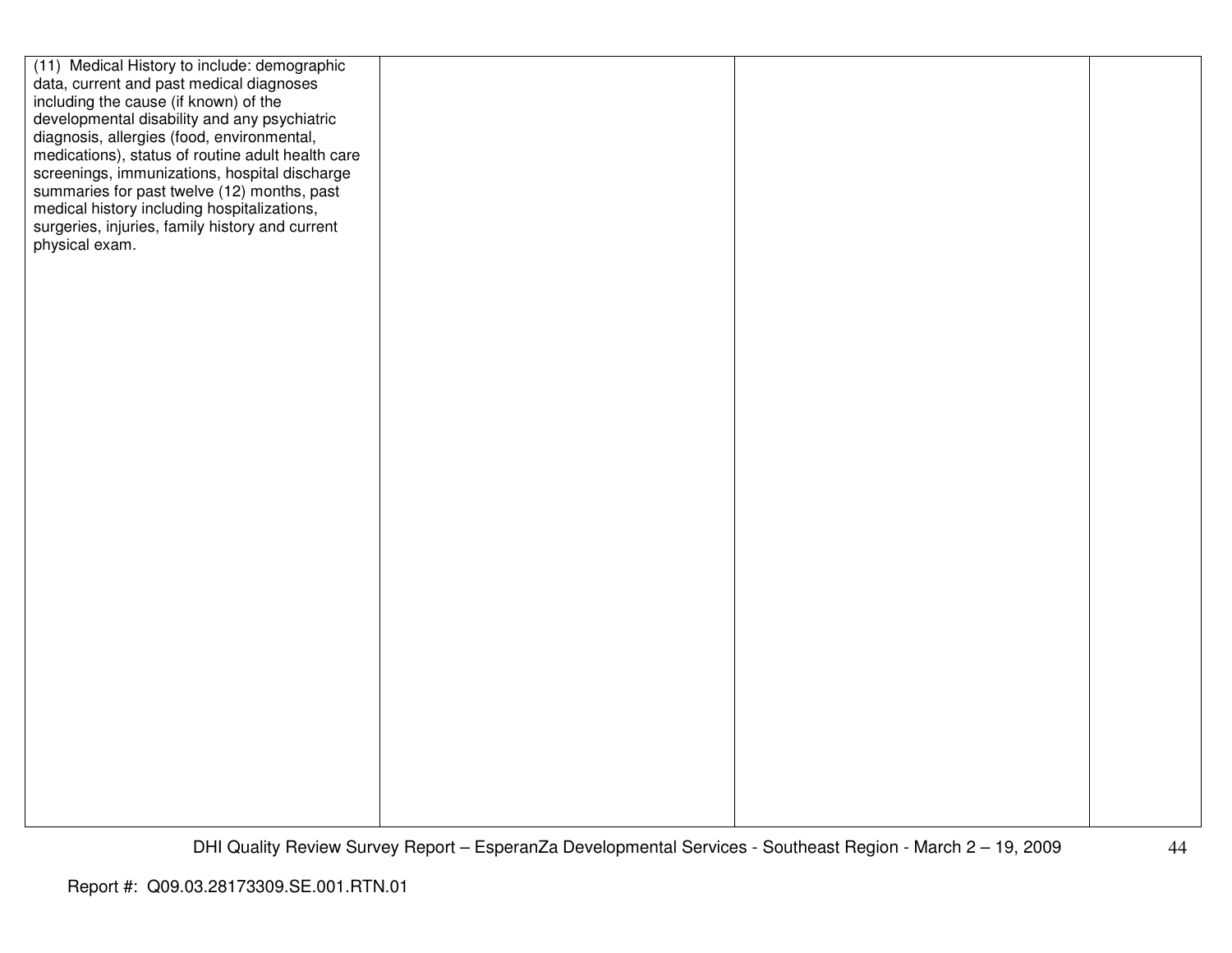|     | Tag # 6L17 Reporting Requirements                                                            | <b>Scope and Severity Rating: A</b>                                                             |  |
|-----|----------------------------------------------------------------------------------------------|-------------------------------------------------------------------------------------------------|--|
|     | Developmental Disabilities (DD) Waiver Service                                               | Based on record review, the Agency failed to                                                    |  |
|     | Standards effective 4/1/2007<br><b>CHAPTER 6. VIII. COMMUNITY LIVING</b>                     | complete written quarterly status reports for 1 of<br>16 individuals receiving Community Living |  |
|     | <b>SERVICE PROVIDER AGENCY</b>                                                               | Services.                                                                                       |  |
|     | <b>REQUIREMENTS</b>                                                                          |                                                                                                 |  |
|     |                                                                                              | <b>Supported Living Quarterly Reports</b>                                                       |  |
|     | D. Community Living Service Provider                                                         | • Individual 13 - None found from 10/2008 -                                                     |  |
|     | <b>Agency Reporting Requirements: All</b><br>Community Living Support providers shall submit | 12/2008                                                                                         |  |
|     | written quarterly status reports to the individual's                                         |                                                                                                 |  |
|     | Case Manager and other IDT Members no later                                                  |                                                                                                 |  |
|     | than fourteen (14) days following the end of each                                            |                                                                                                 |  |
|     | ISP quarter. The quarterly reports shall contain<br>the following written documentation:     |                                                                                                 |  |
|     |                                                                                              |                                                                                                 |  |
| (1) | Timely completion of relevant activities from                                                |                                                                                                 |  |
|     | <b>ISP Action Plans</b>                                                                      |                                                                                                 |  |
| (2) | Progress towards desired outcomes in the                                                     |                                                                                                 |  |
|     | ISP accomplished during the quarter;                                                         |                                                                                                 |  |
|     |                                                                                              |                                                                                                 |  |
| (3) | Significant changes in routine or staffing;                                                  |                                                                                                 |  |
| (4) | Unusual or significant life events;                                                          |                                                                                                 |  |
| (5) | Updates on health status, including                                                          |                                                                                                 |  |
|     | medication and durable medical equipment                                                     |                                                                                                 |  |
|     | needs identified during the quarter; and                                                     |                                                                                                 |  |
| (6) | Data reports as determined by IDT                                                            |                                                                                                 |  |
|     | members.                                                                                     |                                                                                                 |  |
|     |                                                                                              |                                                                                                 |  |
|     |                                                                                              |                                                                                                 |  |
|     |                                                                                              |                                                                                                 |  |
|     |                                                                                              |                                                                                                 |  |
|     |                                                                                              |                                                                                                 |  |
|     |                                                                                              |                                                                                                 |  |
|     |                                                                                              |                                                                                                 |  |
|     |                                                                                              |                                                                                                 |  |
|     |                                                                                              |                                                                                                 |  |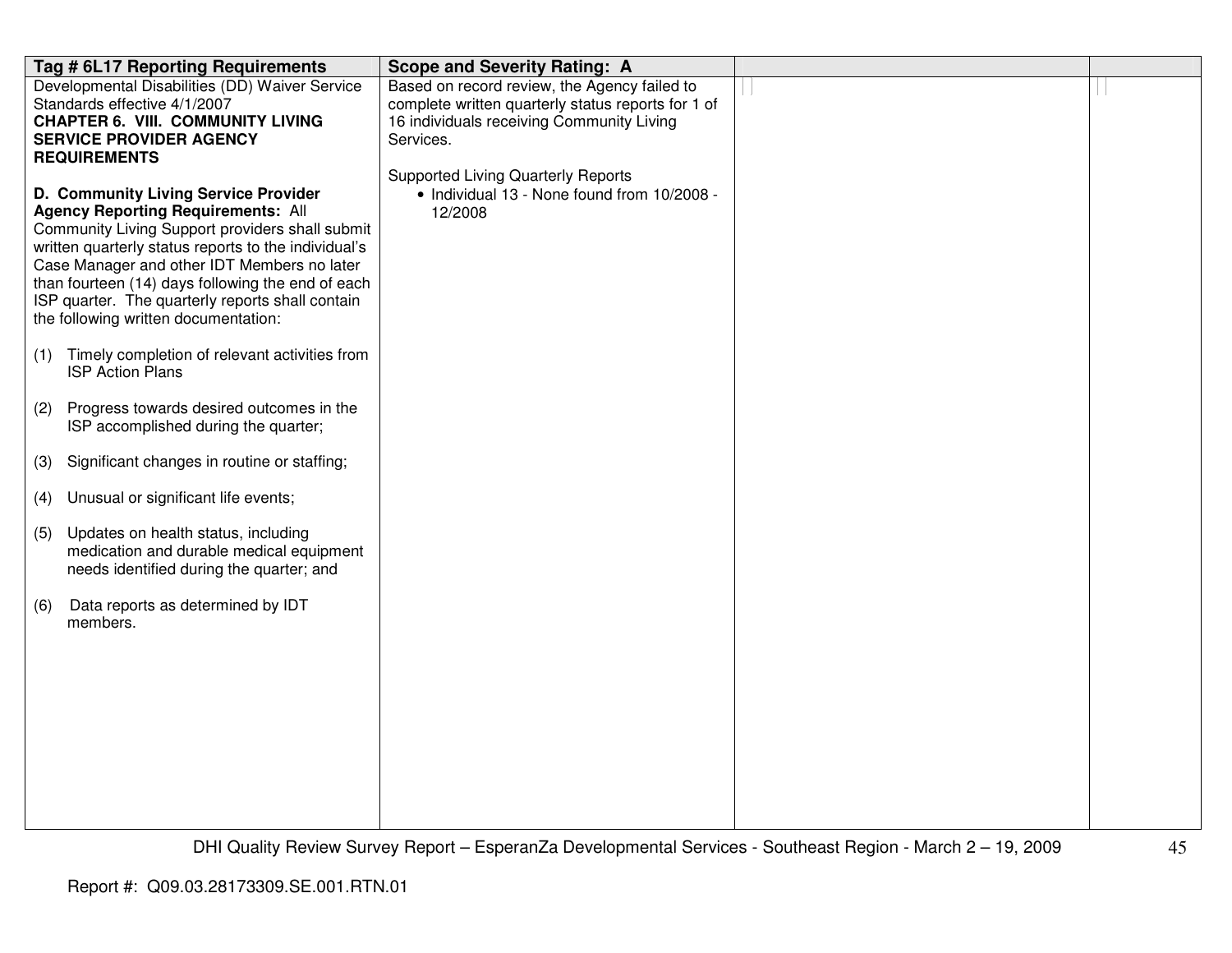| Tag # 6L25 (CoP) Residential Reqts.                                               | <b>Scope and Severity Rating: E</b>             |  |
|-----------------------------------------------------------------------------------|-------------------------------------------------|--|
| Developmental Disabilities (DD) Waiver Service                                    | Based on observation, the Agency failed to      |  |
| Standards effective 4/1/2007                                                      | ensure that each individual's residence met all |  |
| <b>CHAPTER 6. VIII. COMMUNITY LIVING</b>                                          | requirements within the standard for 8 of 14    |  |
| <b>SERVICE PROVIDER AGENCY</b>                                                    | Supported Living and Family Living residences.  |  |
| <b>REQUIREMENTS</b>                                                               |                                                 |  |
| L. Residence Requirements for Family Living                                       | The following items were not found, not         |  |
| <b>Services and Supported Living Services</b>                                     | functioning or incomplete:                      |  |
| (1) Supported Living Services and Family Living                                   |                                                 |  |
| Services providers shall assure that each                                         | • General-purpose first aid kit (#3 & 12)       |  |
| individual's residence has:                                                       |                                                 |  |
| (a) Battery operated or electric smoke                                            | • Accessible written procedures for             |  |
| detectors, heat sensors, or a sprinkler                                           | emergency evacuation e.g. fire and weather-     |  |
| system installed in the residence;                                                | related threats (#3, 12, 13 & 15)               |  |
| (b) General-purpose first aid kit;                                                |                                                 |  |
| (c) When applicable due to an individual's                                        | • Accessible telephone numbers of poison        |  |
| health status, a blood borne pathogens kit;                                       | control centers located within the line of      |  |
| (d) Accessible written procedures for                                             | sight of the telephone $(#1, 12 \& 15)$         |  |
| emergency evacuation e.g. fire and                                                |                                                 |  |
| weather-related threats;                                                          | • Accessible written procedures for the safe    |  |
| (e) Accessible telephone numbers of poison                                        | storage of all medications with dispensing      |  |
| control centers located within the line of                                        | instructions for each individual that are       |  |
| sight of the telephone;                                                           | consistent with the Assisting with Medication   |  |
| Accessible written documentation of actual<br>(f)                                 | Administration training or each individual's    |  |
| evacuation drills occurring at least three (3)                                    | ISP (#8, 10, 11, 12 & 15)                       |  |
| times a year. For Supported Living                                                |                                                 |  |
| evacuation drills shall occur at least once a                                     | • Accessible written procedures for             |  |
| year during each shift;                                                           | emergency placement and relocation of           |  |
| (g) Accessible written procedures for the safe                                    | individuals in the event of an emergency        |  |
| storage of all medications with dispensing                                        | evacuation that makes the residence             |  |
| instructions for each individual that are                                         | unsuitable for occupancy. The emergency         |  |
| consistent with the Assisting with                                                | evacuation procedures shall address, but        |  |
| Medication Administration training or each                                        | are not limited to, fire, chemical and/or       |  |
| individual's ISP; and                                                             | hazardous waste spills, and flooding (#1, 10,   |  |
| (h) Accessible written procedures for                                             | 12, 13 & 15)                                    |  |
| emergency placement and relocation of<br>individuals in the event of an emergency |                                                 |  |
| evacuation that makes the residence                                               |                                                 |  |
| unsuitable for occupancy. The emergency                                           |                                                 |  |
| evacuation procedures shall address, but                                          |                                                 |  |
| are not limited to, fire, chemical and/or                                         |                                                 |  |
| hazardous waste spills, and flooding.                                             |                                                 |  |
|                                                                                   |                                                 |  |
|                                                                                   |                                                 |  |